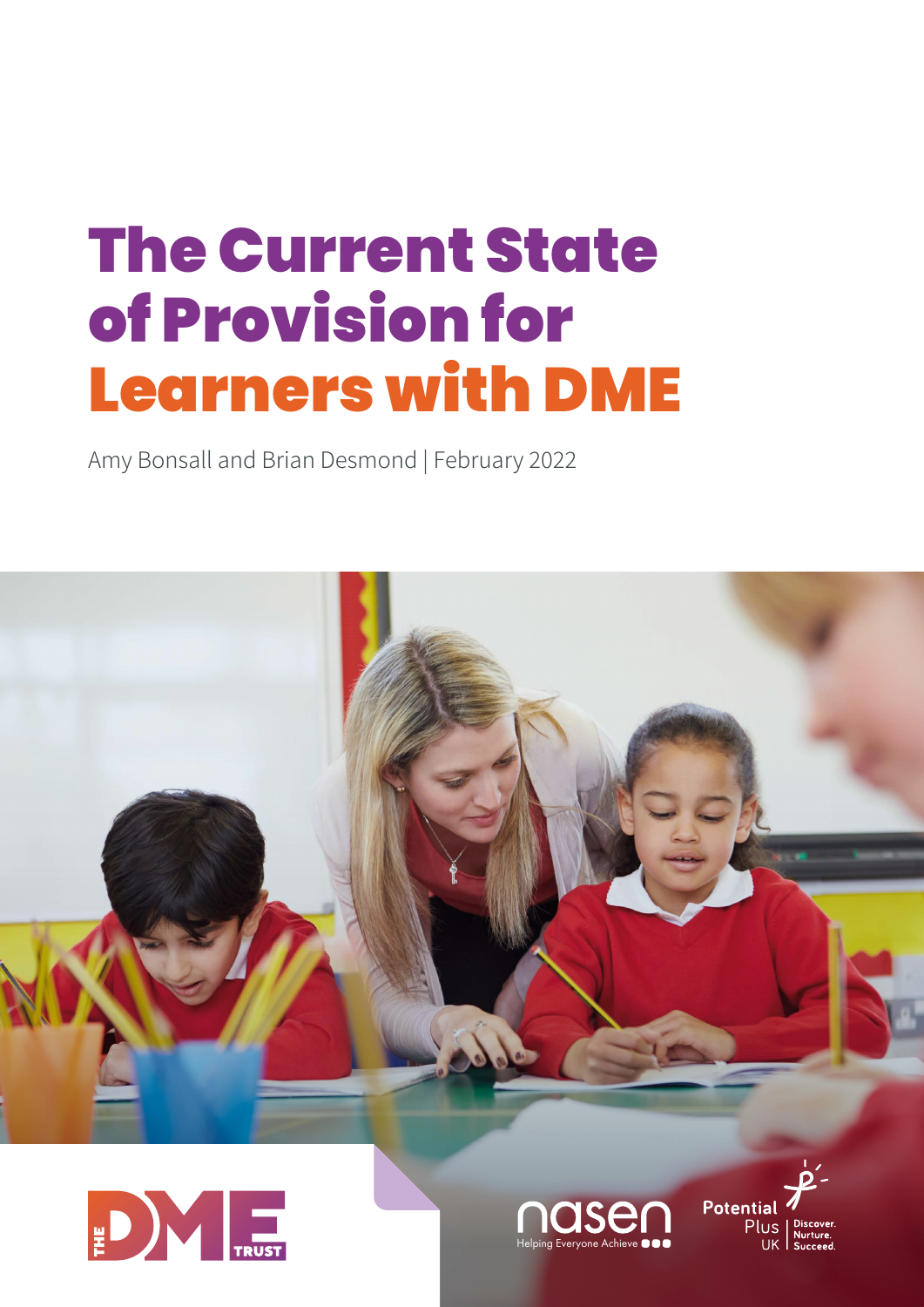### <span id="page-1-0"></span>FOREWORD

Our organisations are delighted to have jointly commissioned this independent research into a group whose needs are too often overlooked, under the banner of the DME Trust. Potential Plus UK and nasen are national membership charities that both care about long-term outcomes for children and young people.

Our joint ambition to progress the wider understanding of Dual and Multiple Exceptionality is reflected in this report.

Learners with DME (Dual or Multiple Exceptionality) have both SEND (Special Educational Needs and Disabilities) and HLP (High Learning Potential) at the same time. In some instances, the interplay between SEND and HLP is a barrier to timely and accurate identification, and this in turn prevents effective provision from being put into place. The aim of this research is to understand more about the experiences of learners with DME, so that nasen, Potential Plus UK and the wider sector, are better equipped to identify and meet their needs. For more than three years, nasen and Potential Plus UK have been working together in partnership with a range of other organisations to develop a broader understanding of DME. To this end, we have established the DME Trust. This builds on the work of nasen's former Patron, the late Professor Stephen Hawking, for whom this was an important area. In some instances, there is a misconception that SEND inevitably means low ability, but the reality is that children and young people with SEND can excel in much the same way as children without SEND. Proactively identifying High Learning Potential, particularly for children with SEND, means a truly strengths-based approach can be taken in relation to their provision, thereby maximising their chances of realising their potential.

> **Proactively identifying High Learning Potential, particularly for children with SEND, means a truly strengths-based approach can be taken in relation to their provision, thereby maximising their chances of realising their potential.**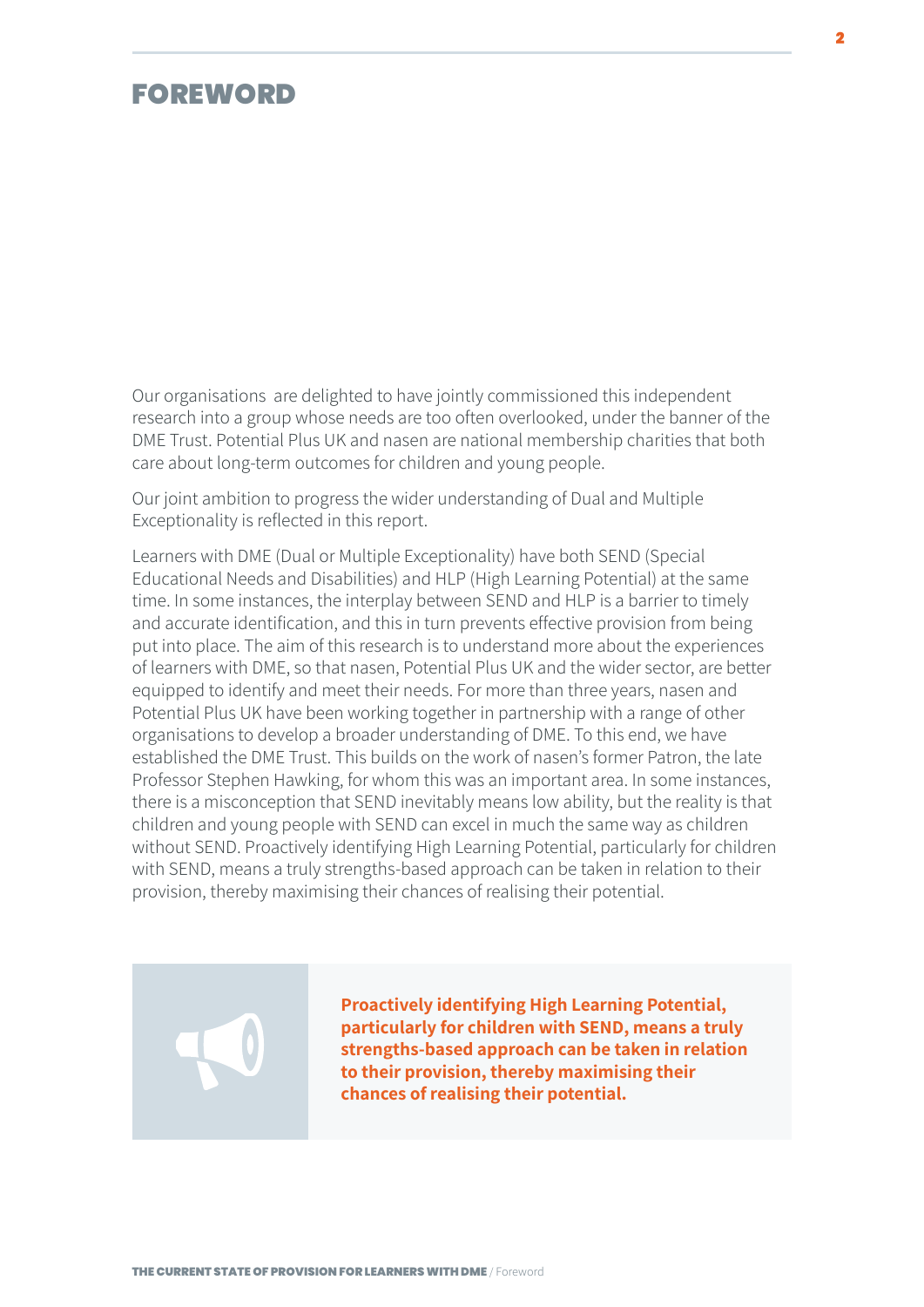### FOREWORD / continued

A significant challenge to overcome in progressing the wider understanding of DME is the terminology and the use of labels to identify learners with particular combinations of strengths and needs. Some of these tensions are discussed in a previously-commissioned independent report from 2018, Dual & Multiple Exceptionality (DME): The Current State of Play (Ryan & Waterman). The terminology of DME was introduced by the Department for Children, Schools and Families in 2008 as part of the National Strategies and it is sometimes known as 2E (Twice Exceptional) or even 3E, internationally.

Since 2013, the terminology of High Learning Potential has increasingly been used in place of "gifted and talented" and more information about the rationale for this can be accessed from the Potential Plus UK - www.potentialplusuk.org - website. Use of this term can sometimes raise questions about whether all learners have HLP or just some. We are in agreement that everybody has potential and effective teaching is often the key to helping children to realise their full potential. However, we also recognise that learners with DME have a complex profile and if their strengths and challenge are not recognised, they will not be able to access provision that empowers them to reach their potential.

**We hope that this research goes some way into identifying what our next steps should be to ensure that all learners with DME can realise their full potential.** 



Julie Taplin CEO | Potential Plus UK



Sue Soan Trustee of nasen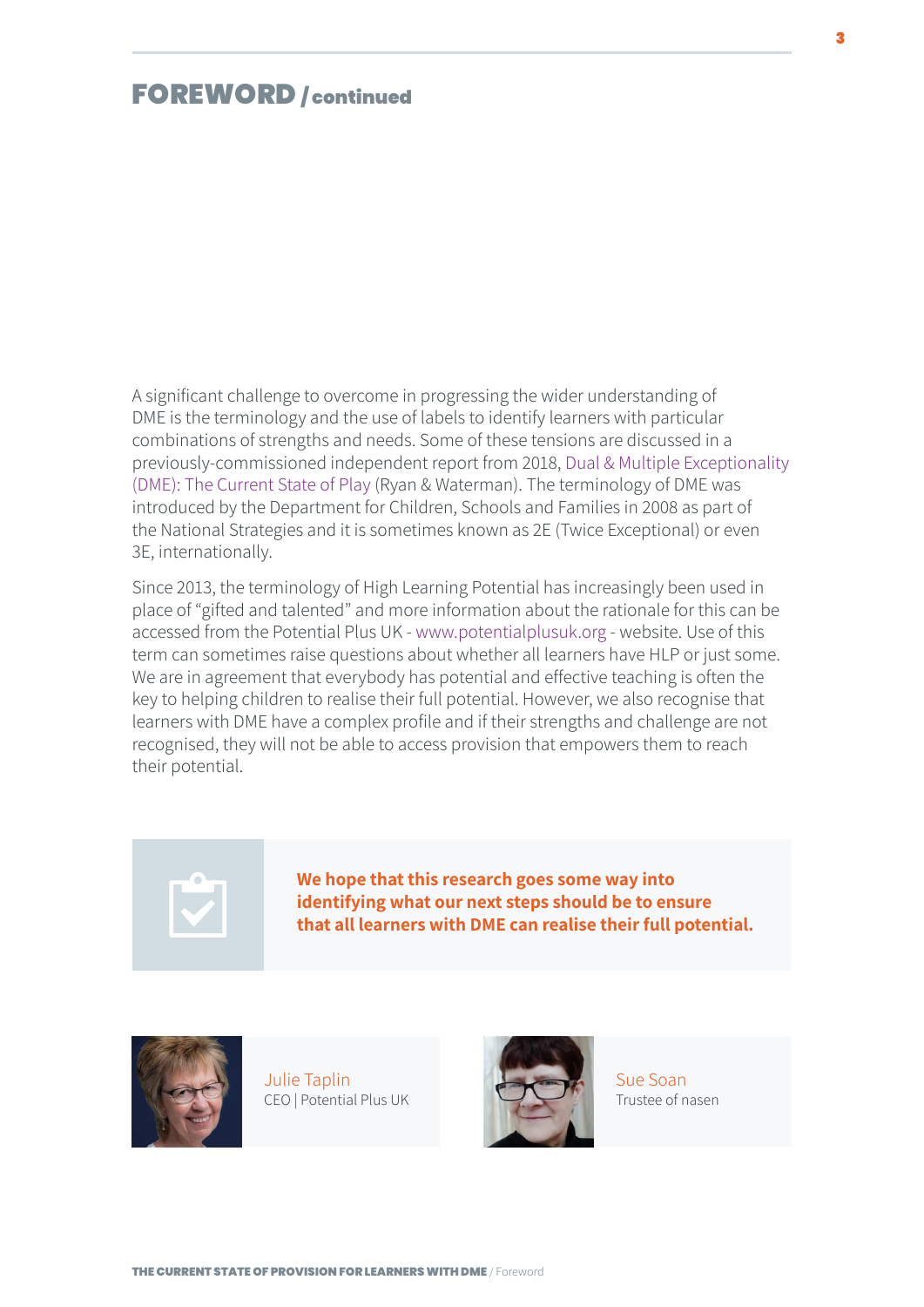### <span id="page-3-0"></span>ACKNOWLEDGEMENTS

The authors would like to thank all the parents, carers and professionals who gave up their time to take part in the research. Also, thank you to the DME Trust, in particular to the Trustees of nasen and Potential Plus UK and to Adam Boddison, former CEO of nasen, forcommissioning us to undertake such an important report, and to the Comino Foundation for funding the research.

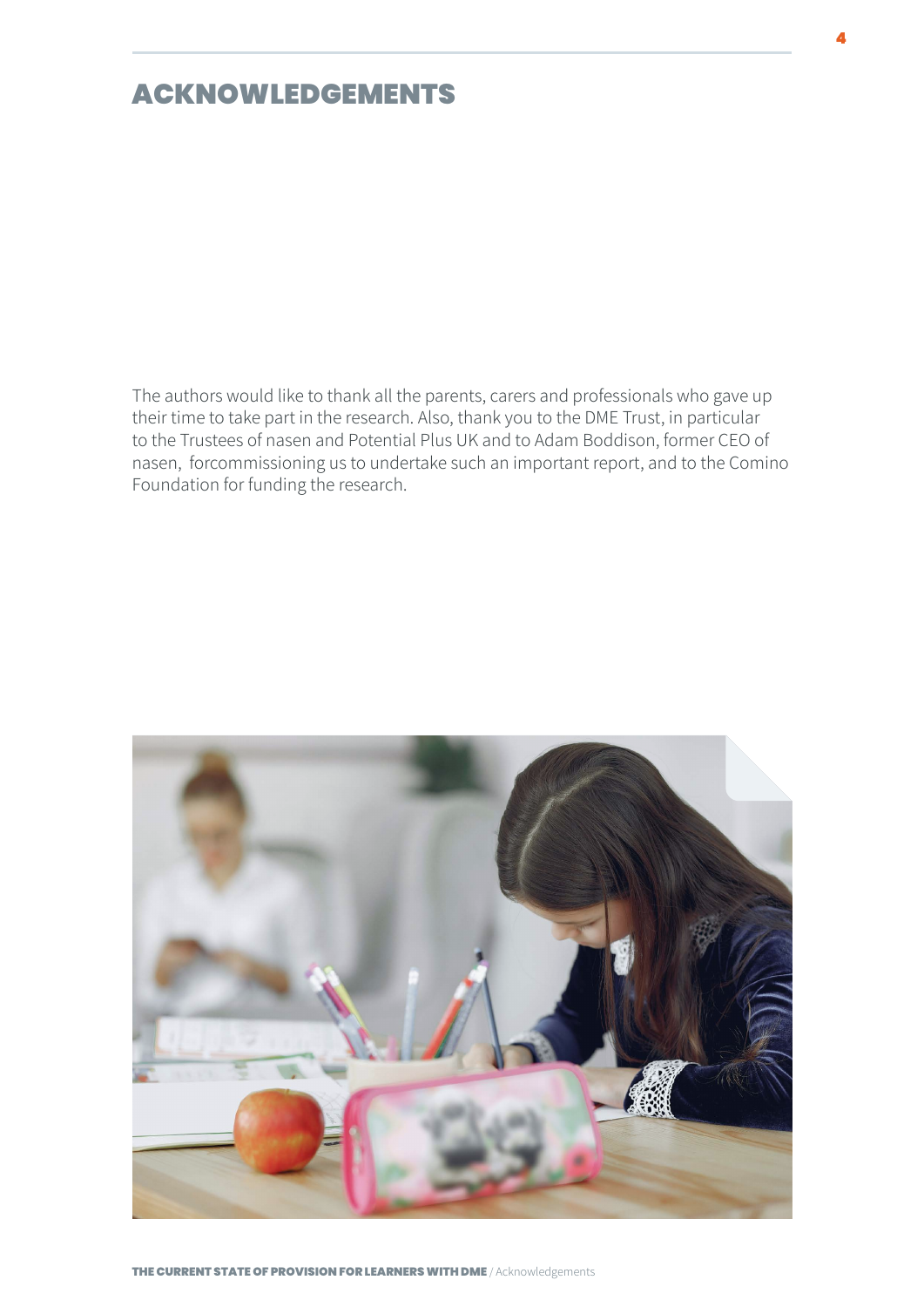<span id="page-4-0"></span>This report, The Current State of Provision for Learners with DME, summarises the initial findings of two online surveys created by Bilimankhwe for the DME Trust and was conducted in 2020. The foundations for the research are contained in Alison Ryan and Chris Waterman's 2018 report, Dual and Multiple Exceptionality (DME): The Current State of Play.

This report uses the same definition for learners with DME as that used in the aforementioned report by Ryan and Waterman, which refers to: "pupils' Additional Learning Needs which contain identified/unidentified special educational needs (SEN) alongside identified/unidentified High Learning Potential (HLP), as reflected in their formal educational experience." (Ryan & Waterman, 2018, p. 2)

The aim of this research was to generate responses from parents/guardians about how educators and schools supported learners with DME, which services and resources they accessed, and to what extent they found the supports and resources adequate for their children's needs. Furthermore, it was important to find out more about how children with DME identified themselves. In parallel, a second survey invited the perspectives of educators and providers. The survey questions were designed in consultation with and approved by experts from the DME Trust. Percentages have been rounded up to the nearest whole number for clarity (due to the rounding up of multiple response options, total percentage figures occasionally add up to slightly above or below 100%).

The research for this report was both desk-based and online, through the use of two surveys. Survey One targeted parents and carers of children with Dual and Multiple Exceptionality (DME) with 27 questions. Survey Two was aimed at educators/ professionals who work with students identified as DME and comprised 26 questions. Questions that asked for narrative responses were coded thematically. All responses were anonymous and the design of the questions, the analytical methods and the gathering of the data were ethically approved by the DME Trust.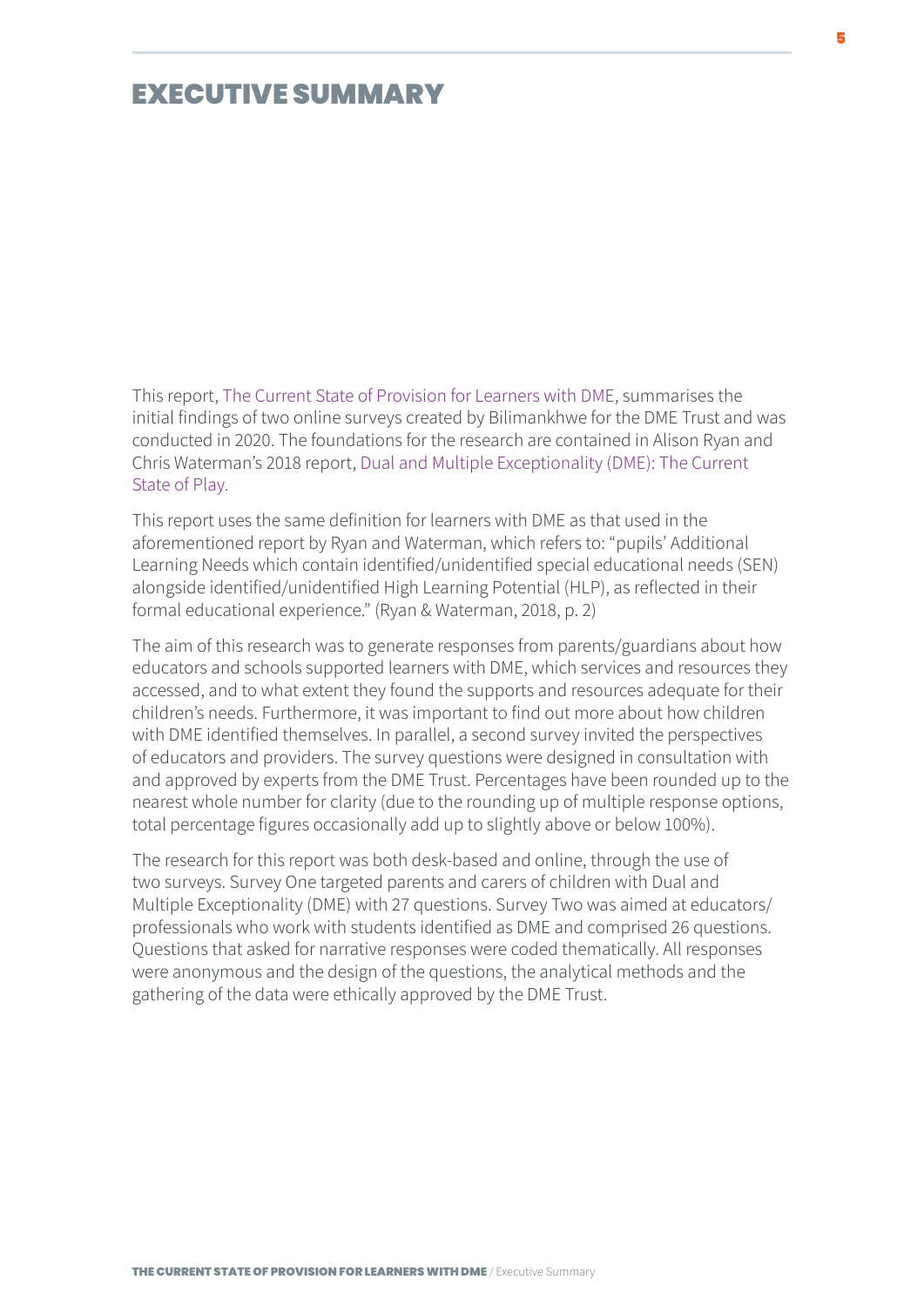#### **Conclusions**

While some learners with DME are identified and/or supported, many remain unidentified and/or unsupported by the education system. A lack of identification or appropriate support has devastating consequences for children with DME, many of whom disengage from learning and suffer with mental health issues, and some of whom are squeezed out of the system in the form of school refusal, exclusion and elective home education. Of particular concern was the impact on the mental health of learners as reported by their parents and carers.

At a national level, the needs of young people with DME are largely ignored; there is a lack of commitment to supporting young people with this profile and no strategy that provides for a system flexible enough to meet their needs. The inflexibility of the English mainstream education system presents considerable barriers to accessing the right support for young people with DME. Teachers/educators find it difficult to accommodate the strengths of learners, leading to a deficit model of teaching which is inappropriate for those with exceptional skills.

Despite evidence of a willingness on the part of schools to practice inclusivity for learners with DME, there is inconsistency across all phases of education, types of schools and geographical locations in England, in terms of awareness of what DME is and how to support learners with DME. Furthermore, the research revealed that there are a significant number of educators and professionals who have not heard of the term DME, let alone understand how to support learners who fit the profile.

> **Teachers/educators find it difficult to accommodate the strengths of learners, leading to a deficit model of teaching which is inappropriate for those with exceptional skills.**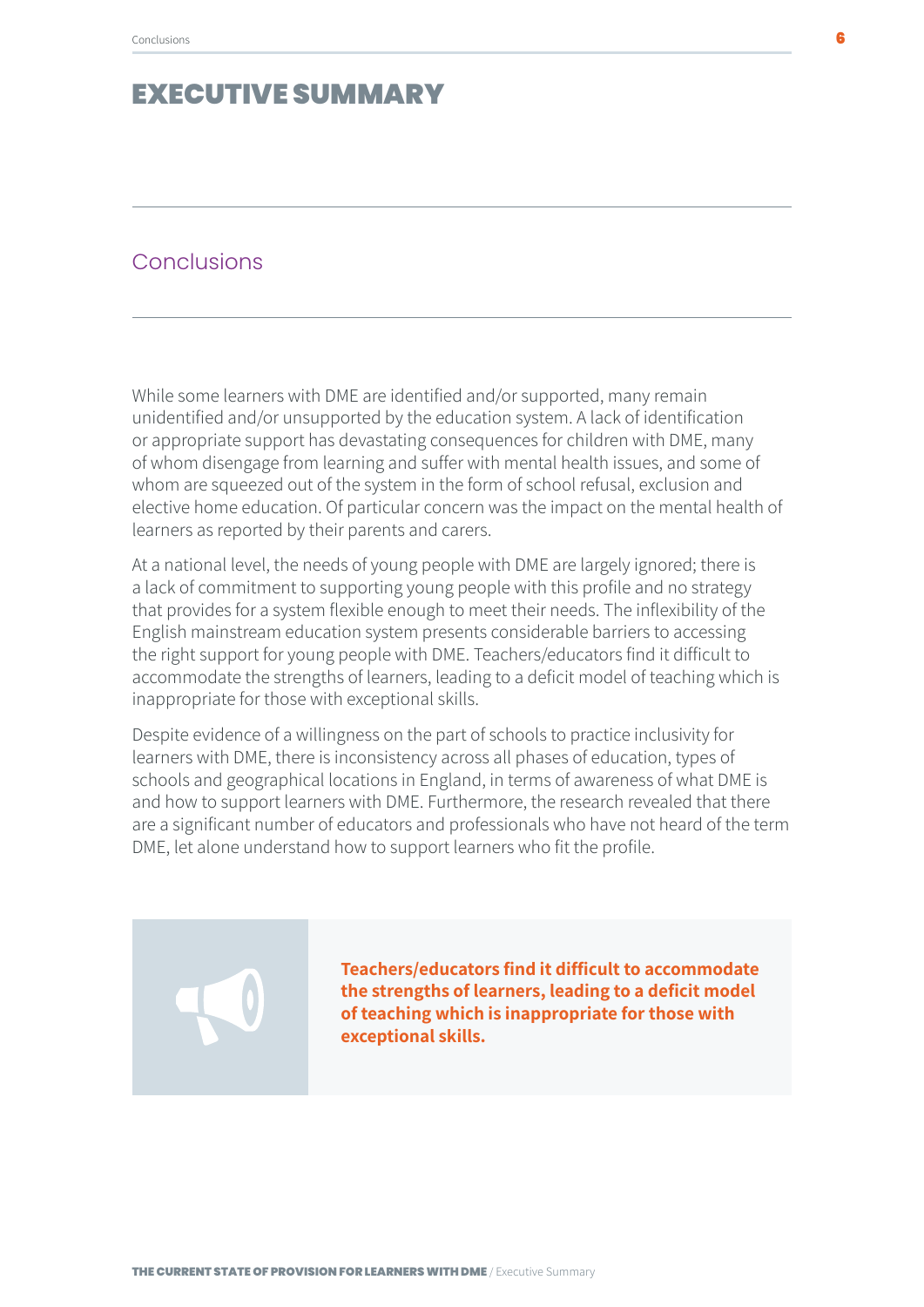#### Conclusions / continued

In addition, a lack of collaboration between those supporting young people with DME, hinders communication about the needs of individuals and the appropriate support for these needs. This, in turn, means that educators are deprived of information that exists about individuals and, therefore, may not be aware of the support that would be appropriate. The result is that learners with DME may not receive appropriate provision even where it has been identified.

General SEND or specific disability professional development opportunities for educators and health professionals do not empower them to meet the needs of young people with DME adequately, since these do not consider the differing profiles of this group.

The inconsistency of support has a financial burden for parents/carers, with many needing to fund assessments and/or education themselves to access appropriate provision. This also means that young people whose parents are not in a position to pay are denied essential support.

This study undertook to understand the provision for learners with DME within and beyond the education system and its availability to young people and their parents. It leaves questions about what the mental health and educational needs of young people with DME are, as well as how these two needs converge and impact on their outcomes and life experiences.

> **...a lack of collaboration between those supporting young people with DME, hinders communication about the needs of individuals and the appropriate support for these needs.**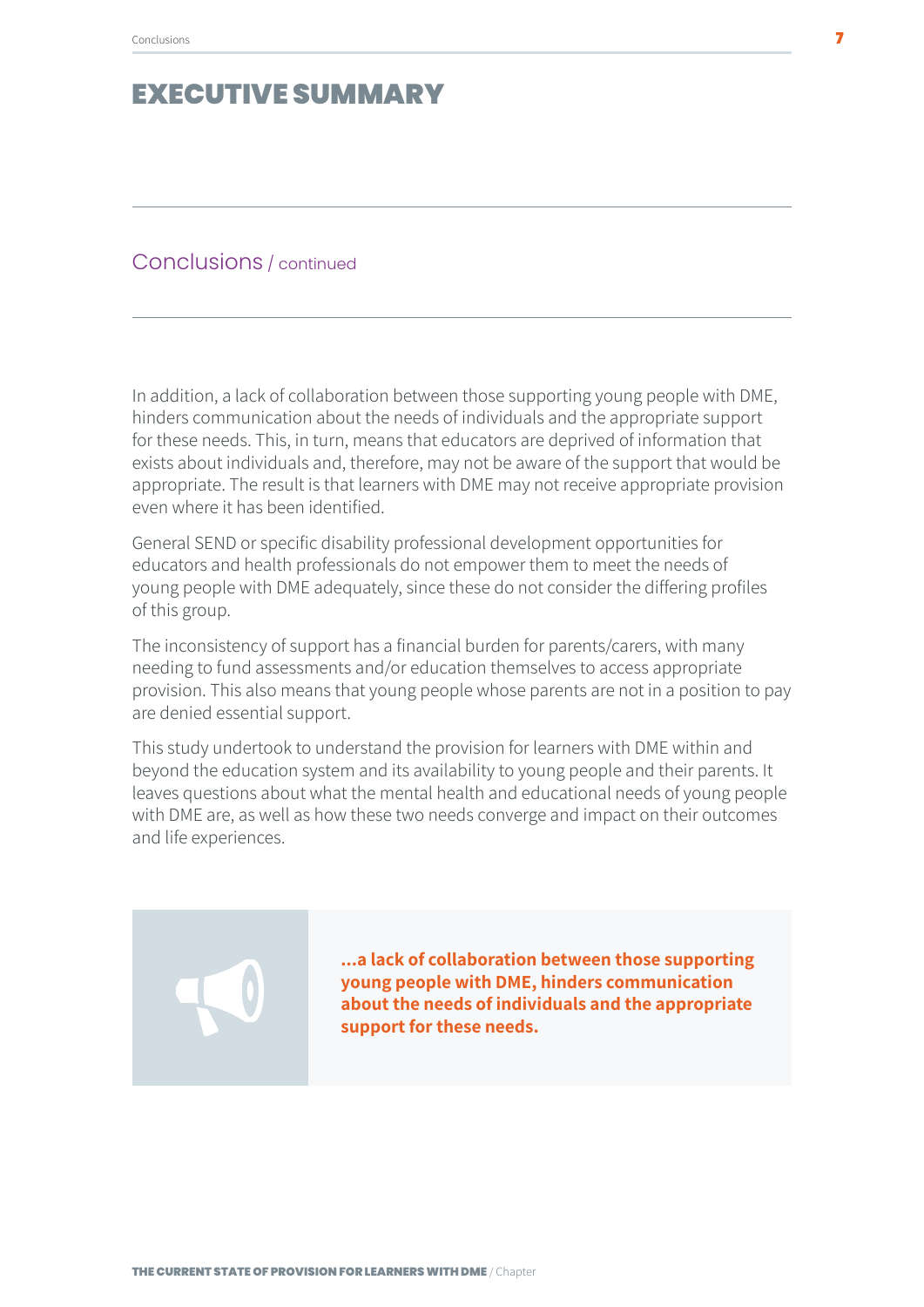#### Recommendations

#### **Consider the Needs of Young People with DME at a National Level**

The needs of this group should be routinely considered at the outset of planning in the thinking of strategic decision makers, including national policy makers, education planners, funding bodies and regulators.

#### **Raise Awareness of and Increase Understanding about DME**

Awareness and understanding about the support needs of this group should be raised significantly, including within the education system and in wider support services for young people. This can be done by forging partnerships between those working in this area and key stakeholder groups.

#### **Develop Resources to Increase Understanding**

A suite of suitable resources should be developed targeted at teachers, SENCos, mental health support professionals and therapists, parents and young people themselves. The resources should be delivered in a range of media to aid access and ease of use and developed in conjunction with young people with DME, their parents and the intended audiences.

#### **Improve Collaboration between Stakeholders**

An improvement in collaboration between young people with DME; their parents and those supporting them in education; the local authority; and healthcare professionals; would result in a better understanding of the needs of individuals with DME. A greater understanding would create better opportunities for effective support; enabling young people to achieve and improve their wellbeing. Collaboration should include consultation with these groups to establish where there are breakdowns in communication, to discover what information is most needed, and what would be effective methods to communicate it.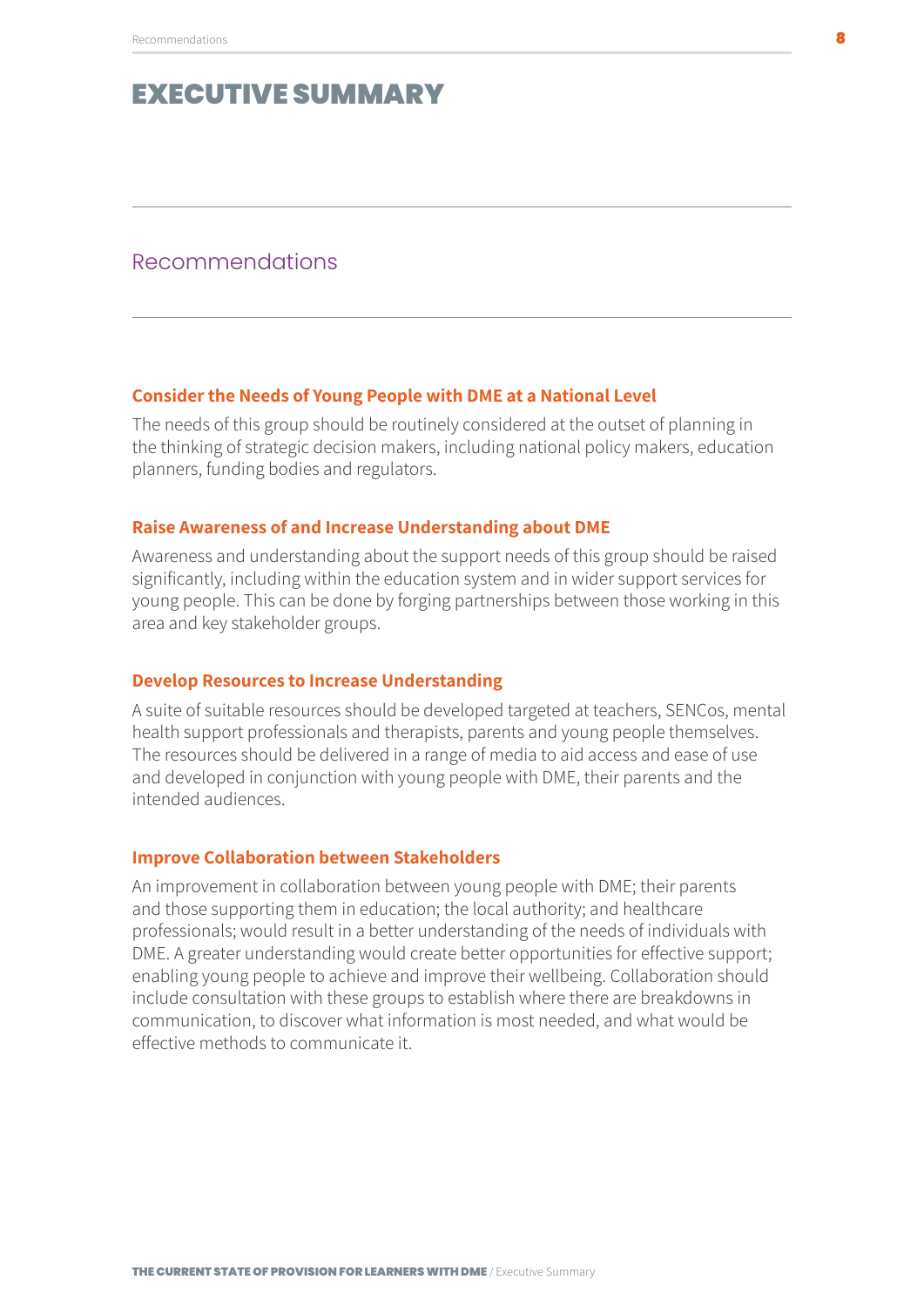Recommendations / continued

#### **Provide Professional Development in Education**

Professional development, in line with the DfE Standard for Teachers' Professional Development, should be provided for all levels of staff in education (SENCos, teachers, NQTs, teaching assistants and trainee teachers) to empower educators and address the disengagement from learning of young people with DME.

#### **Raise Awareness and Understanding Among Mental Health and Therapeutic Professionals**

Those working within mental health and therapeutic support services should be made aware of how conventional assistance fails young people with DME and their support needs, so that professionals can offer effective mental health and therapeutic aid

#### **Conduct More Research into the Needs of Young People with DME**

The next step in research is to discover more about the learning and wellbeing needs of young people with DME, and, crucially, how these two areas interact. Findings can then be fed into professional development and support materials.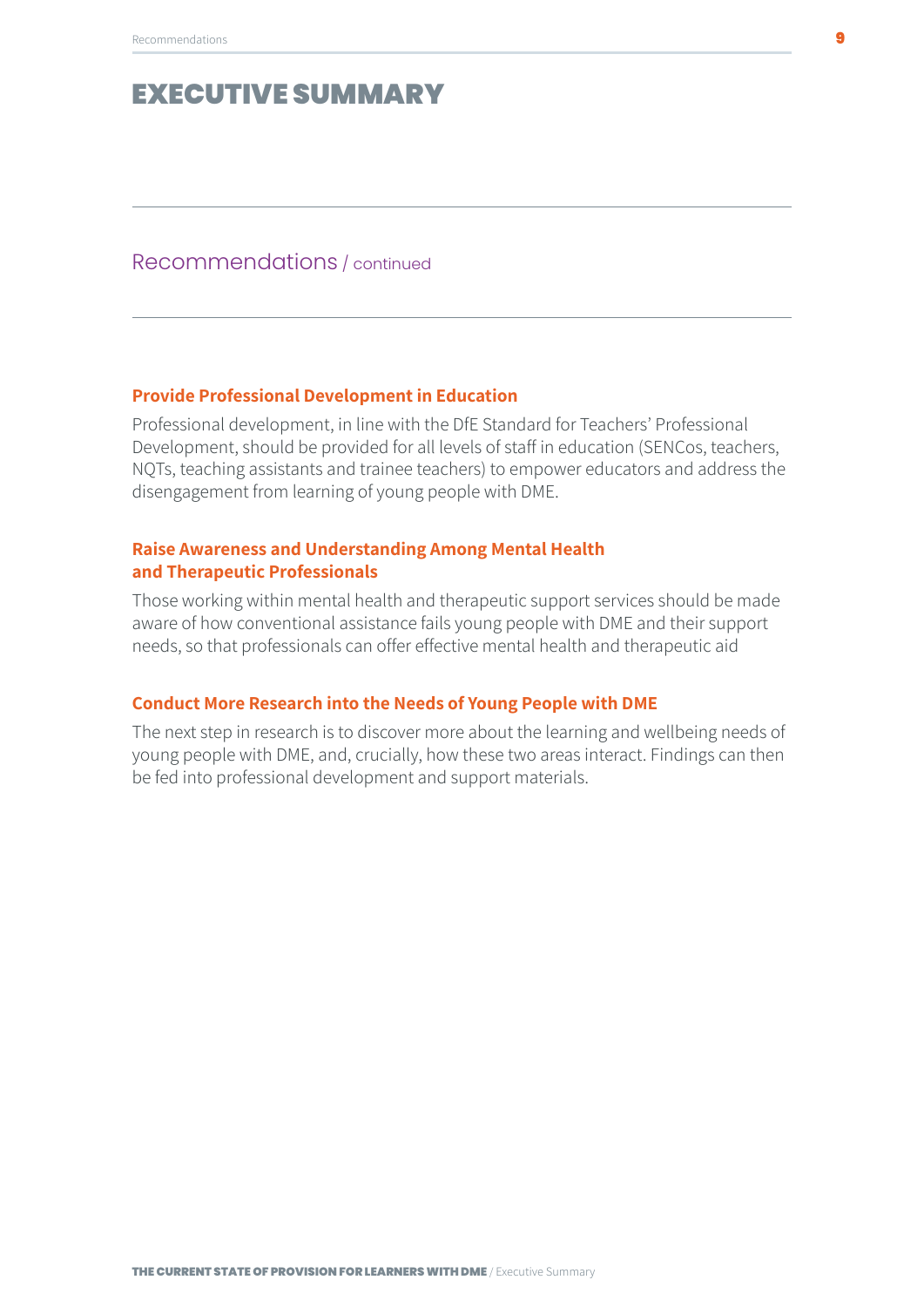### **CONTENTS**

| <b>Foreword</b>                                                                         | 2               |
|-----------------------------------------------------------------------------------------|-----------------|
| <b>Acknowledgements</b>                                                                 | Д.              |
| <b>Executive Summary</b>                                                                | 5               |
| <b>Introduction</b>                                                                     | 11              |
| Initial Research Design                                                                 | n               |
| <b>Background and Context</b>                                                           | 12 <sup>°</sup> |
| Methodology                                                                             | 16              |
| Ethics                                                                                  | 17              |
| <b>Parents' and Carers'</b><br><b>Experience of the State of Provision</b>              | 18              |
| Demographic Information                                                                 | 18              |
| The Education Environment                                                               | 20              |
| Services and Resources Provision                                                        | 22              |
| Self-Identification and Learners with DME                                               | 25              |
| Suggestions from Parents/Carers of Learners with DME                                    | 26              |
|                                                                                         |                 |
| <b>Educators' and Service Providers'</b><br><b>Experience of the State of Provision</b> | 29              |
| Demographic Information                                                                 | 29              |
| The Education Environment                                                               | 30              |
| Consultation: Schools, Services and Parents                                             | 32              |
| Services and Resources Provision                                                        | 33              |
| Self-Identification and Learners with DME                                               | 38              |
| <b>Conclusions and Recommendations</b>                                                  | 39              |
| Conclusions                                                                             | 39              |
| Recommendations                                                                         | 41              |
| <b>References</b>                                                                       | 44              |
| <b>Abbreviations</b>                                                                    | 45              |
| <b>Appendices</b>                                                                       | 46              |
| Appendix A - Survey One for Parents/Carers of Learners with DME                         | 46              |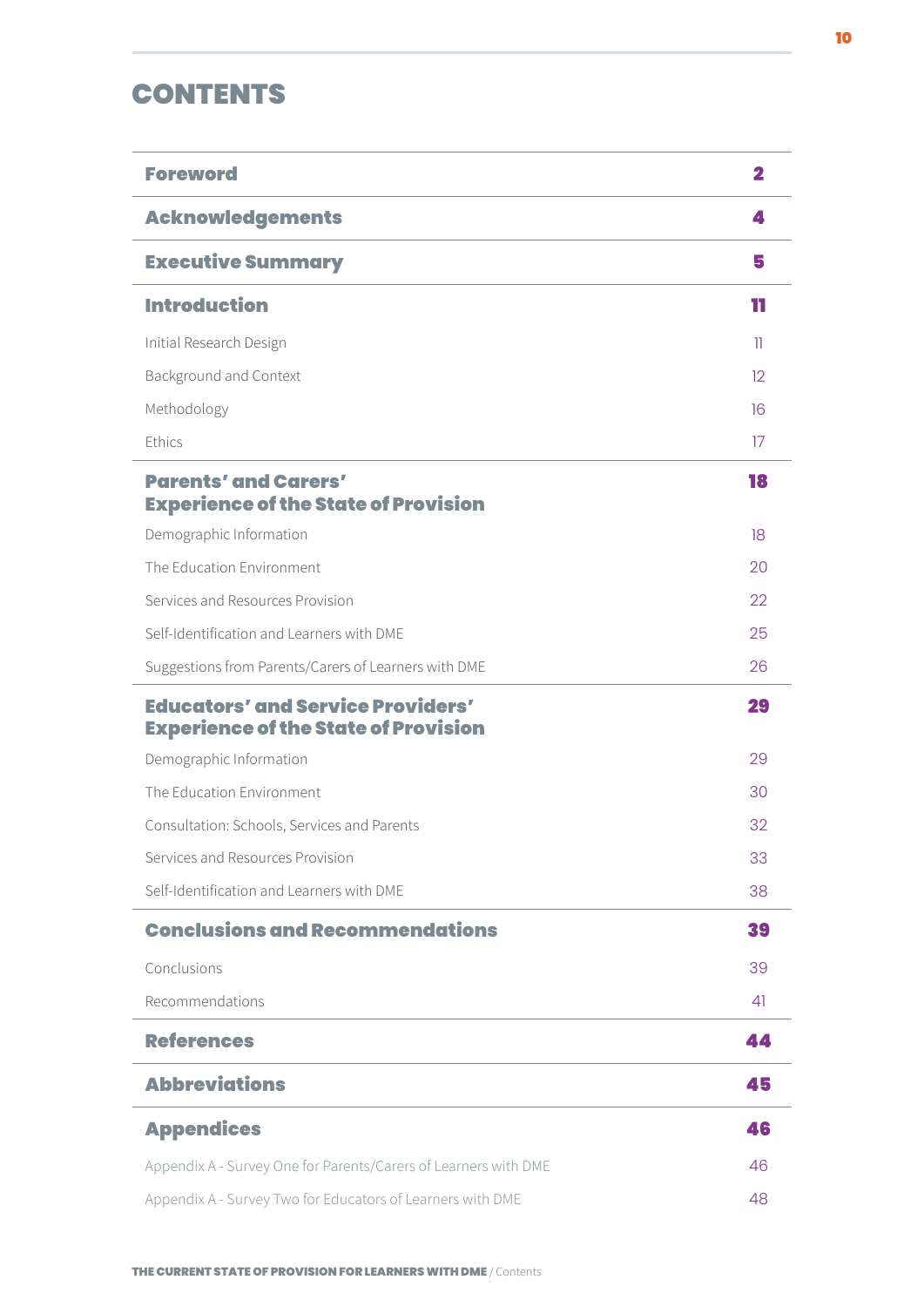#### <span id="page-10-0"></span>Initial Research Design

The initial design of this research was structured in two phases:

- 1. Phase One involved two online surveys. The first of these invited responses from parents/ carers of children with Dual and Multiple Exceptionality (DME), while the second survey was aimed at educational, support and other professionals who might come into contact with learners with DME.
- 2. It had been planned for Phase Two to involve an innovative workshop, allowing a follow-up opportunity for some of those who had responded to the surveys. The practical workshop would have used applied drama techniques to allow participants to explore in greater detail some of the issues arising from the survey data, as well as exploring how learners with DME identify themselves.

Unfortunately, the onset of the Covid-19 pandemic (March 2020) forced all work online. Because of the complex and fluid environment of repeated and extensive nationwide lockdowns and school closures, the decision was taken to only conduct the online surveys.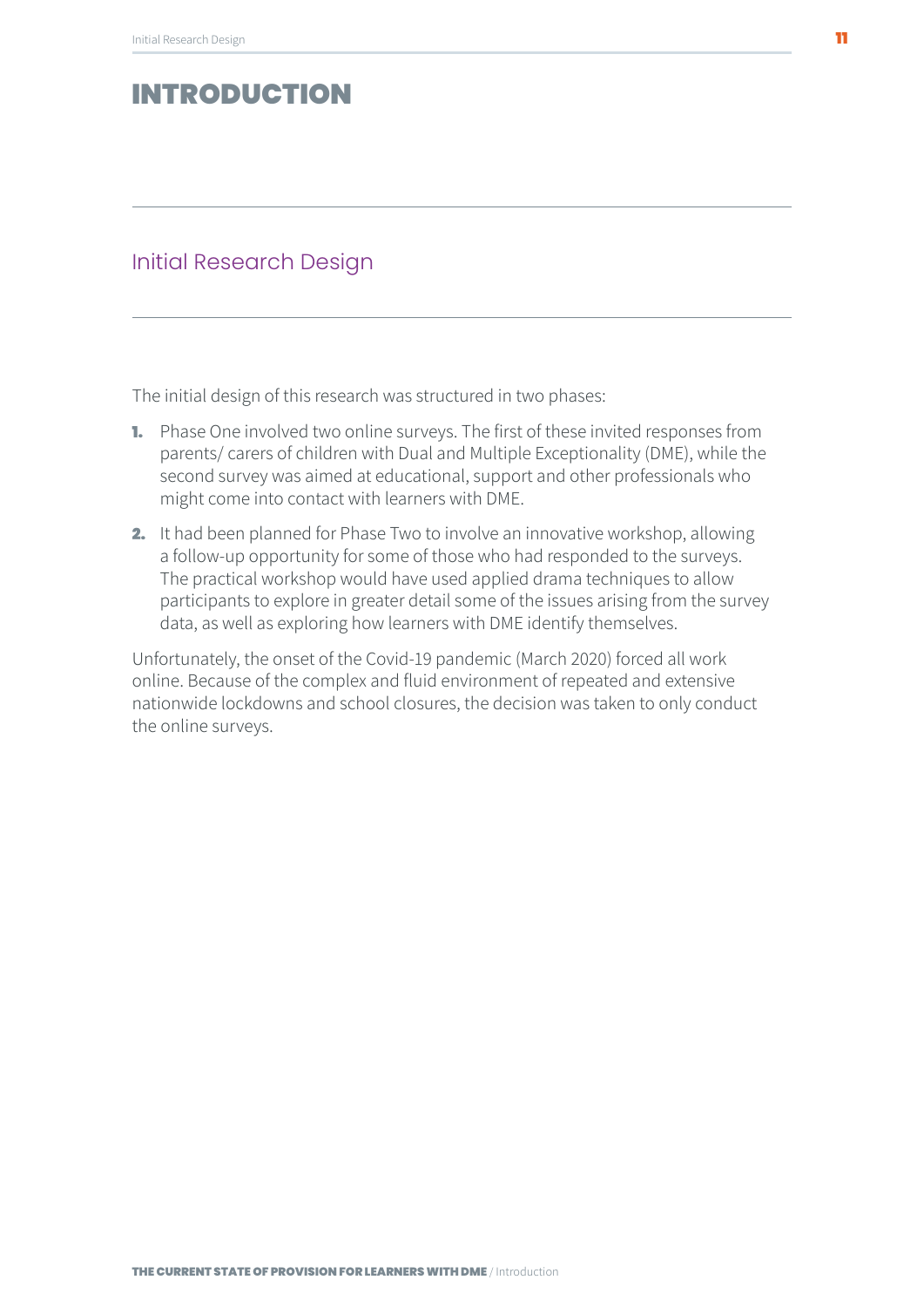### <span id="page-11-0"></span>Background and Context

Children belong to a diverse group with widely varying needs. In education and educational settings, it is important to understand the particular challenges and barriers that children may face during their educational journey and offer them appropriate support. With this in mind, the term Special Educational Needs (SEN) was introduced into UK education in 1944, and revised in 1978. However, during this period, the term was arguably used to identify and then exclude children with individual learning needs and disabilities. Since 1997, a shift of viewpoint has led to moves towards more inclusivity in education, to improve the educational experiences of children with SEN (Education and Skills Select Committee, 2006-6). In 2014, the term SEN became SEND (Special Educational Needs and Disabilities), which expanded educational provision to cover from birth to the age of 25, among a raft of other protections. (UK Government, 2014, September 1). The term SEND will be used throughout the rest of the report.

According to Potential Plus UK, the leading UK charity supporting children with DME and their carers, Dual and Multiple Exceptionality "describe[s] those who have one or more special educational need or disability and also have high ability (which Potential Plus UK calls High Learning Potential or HLP)" (Potential Plus UK, 2018, p. 1). They state that, as most children in the UK do not have a SEND and as children with HLP form just a small percentage of the population, then, children with DME are "a distinct minority within a minority". (Potential Plus UK, 2018, p. 1).

The Department for Education's (DfE) statistical publication, Special Educational Needs in England: January 2019, provides up-to-date government data about children with SEND in English schools, including those in the state, independent, academy and special school sectors. It states that:

 Across all schools, the number of pupils with special educational needs has risen for the third consecutive year, to 1,318,300 (14.9%) in January 2019. This follows a period of year on year decreases from January 2010 to 2016. Over this period, the overall decrease was driven by decrease in the proportion of pupils with SEN support, while the percentage of pupils with a statement or EHC plan remained stable at 2.8%. (Department for Education, 2019, p. 4)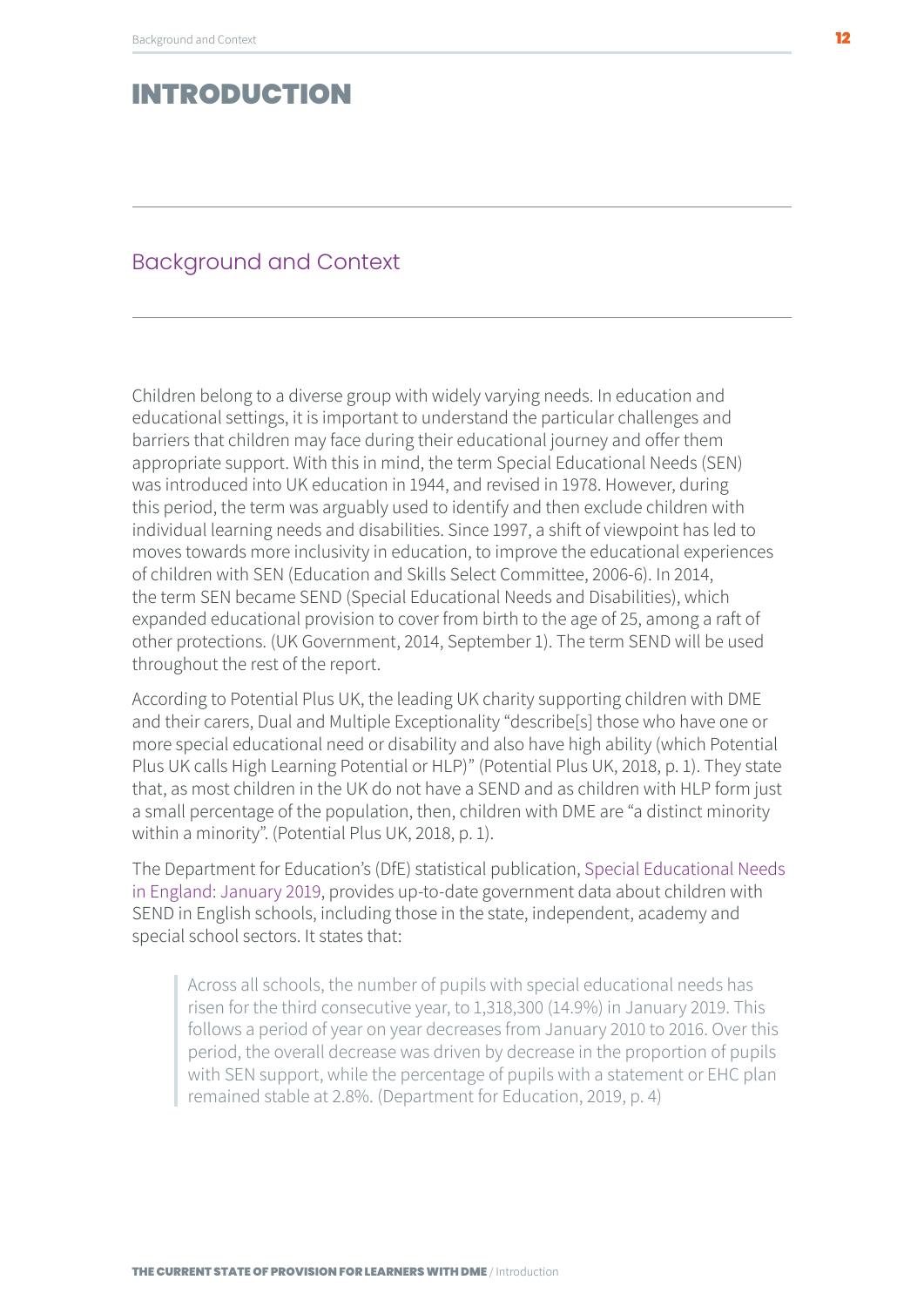#### Background and Context / continued

The same government report also provides the following data about age and gender breakdowns of SEND in England:

Special educational needs remain more prevalent in boys than girls, 4.4% of boys and 1.7% of girls had an EHC plan, both small year-on-year increases. Similarly boys were almost twice as likely to be on SEN support - 15% compared to 8% of girls.

SEN is most prevalent among boys at age 9 (23% of all boys), and for girls at age 10 (13% of all girls).

 SEN support is most prevalent among primary age pupils, before decreasing as age increases through secondary ages. (Department for Education, 2019, p. 8).

Regarding this data, it is important to consider that some experts in the UK and North America have suggested that while there appears to be a higher prevalence of SEND in boys, girls may mask their difficulties and thus evade diagnosis.

This report, entitled The Current State of Provision for Learners with DME, summarises the initial findings of two online surveys created by Bilimankhwe for The Dual and Multiple Exceptionality Trust (The DME Trust). The foundations for this research are contained in Alison Ryan and Chris Waterman's 2018 report, Dual and Multiple Exceptionality (DME): The Current State of Play. Ryan and Waterman's report stresses that:

 Parents are (or should be) the key champions of their children's needs: their role can only be strengthened by increased knowledge of DME and the kind of approaches that can meet the needs of children who have this complex set of needs. (Ryan & Waterman, 2018, p. 17)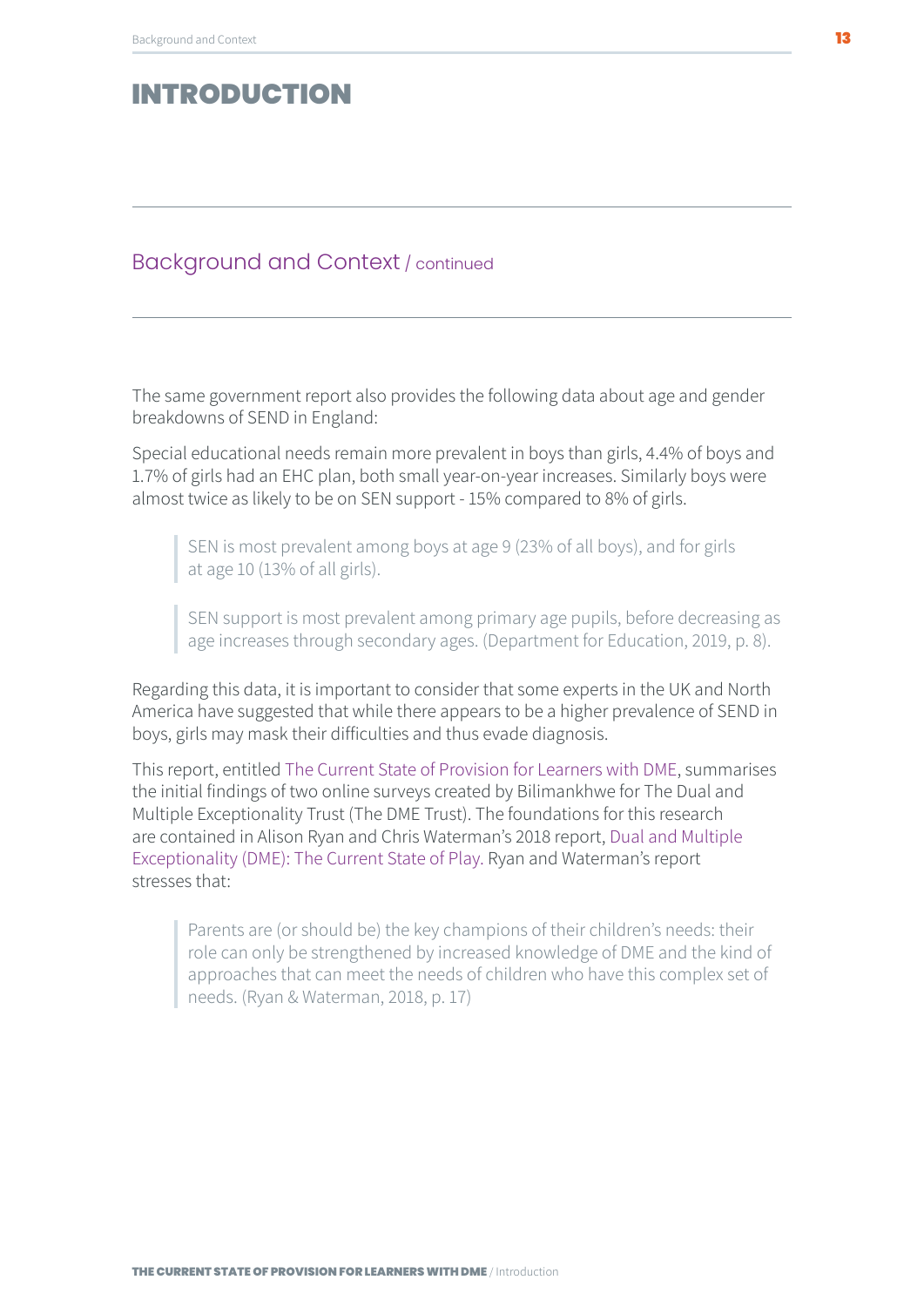#### Background and Context / continued

One of the recommendations from this report was to "Establish a national training programme for teachers, education psychologists, parents/carers and other stakeholders to improve DME identification and provision." (Ryan & Waterman, 2018, p. 18)

In order to find out more about how the needs of children with DME are currently being met (so as to inform the creation of continuing professional development (CPD) and other training), further research was needed to find out more from parents/carers and educators of learners with DME about the current state of provision and access to provision.

This research sets out to analyse, from the parents'/guardians' point of view, how educators and schools supported learners with DME; what services and resources they accessed; and to what extent they found the supports and resources adequate for their child's needs. Furthermore, we wanted to find out more about how children with DME identified themselves. In parallel, a second survey invited perspectives from educators and providers. The questions were designed in consultation with and approved by experts from The DME Trust. This research has used the same definition for learners with DME as that used in the aforementioned report by Ryan and Waterman (2018), which refers to "pupils' Additional Learning Needs which contain identified/unidentified special educational needs (SEN) alongside identified/unidentified High Learning Potential (HLP), as reflected in their formal educational experience." (p. 2)

> **Establish a national training programme for teachers, education psychologists, parents/ carers and other stakeholders to improve DME identification and provision.**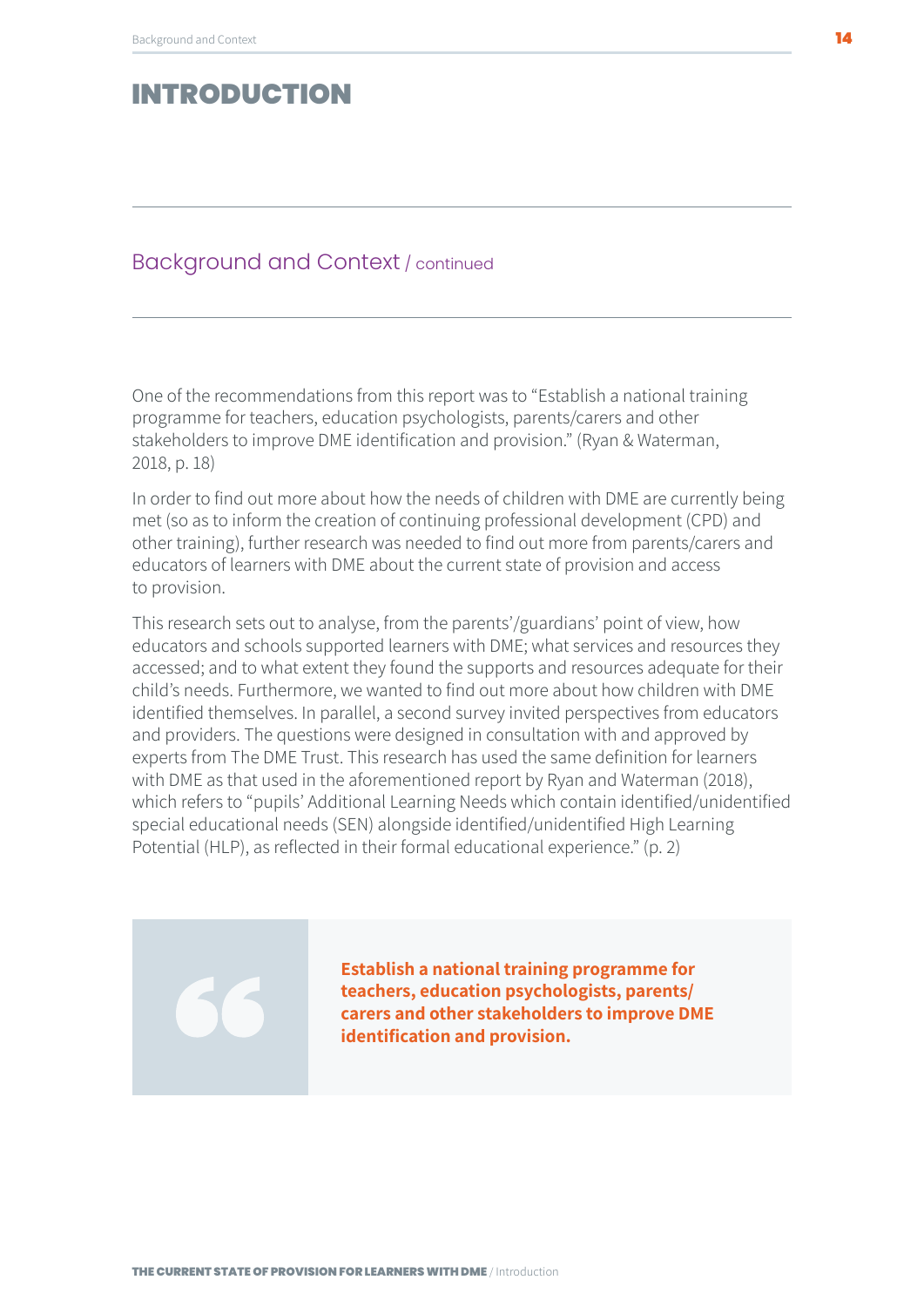#### Background and Context / continued

There is a dearth of robust UK-based research and resources about how best to successfully support the needs of learners with DME. However, the publication of The School Handbook for Dual and Multiple Exceptionality (Yates & Boddison, 2020) was a very welcome intervention. Important advice given within the publication stresses:

> **Educational professionals and parents/carers who focus on the difficulties in the first instance, to the exclusion of their strengths, can reinforce these negative feelings. The resulting damage to their self-image can impact directly on the learner's academic, social and emotional progress. (Yates & Boddison, 2020, p. 15)**

Mental health, and the promotion of good mental health, in England's child population has been part of educational discourse since at least 2010; although there is no link between identity and mental health and wellbeing. (Brown & Shay, 2021, p. 3, p. 13). This is an area relating to learners with DME which warrants examination; however, it falls outside the scope of this research.

Although there is a substantial body of work concerned with meeting the educational needs of learners with SEND, there is little directly covering the needs of children with DME; therefore, more work is required to support these learners effectively.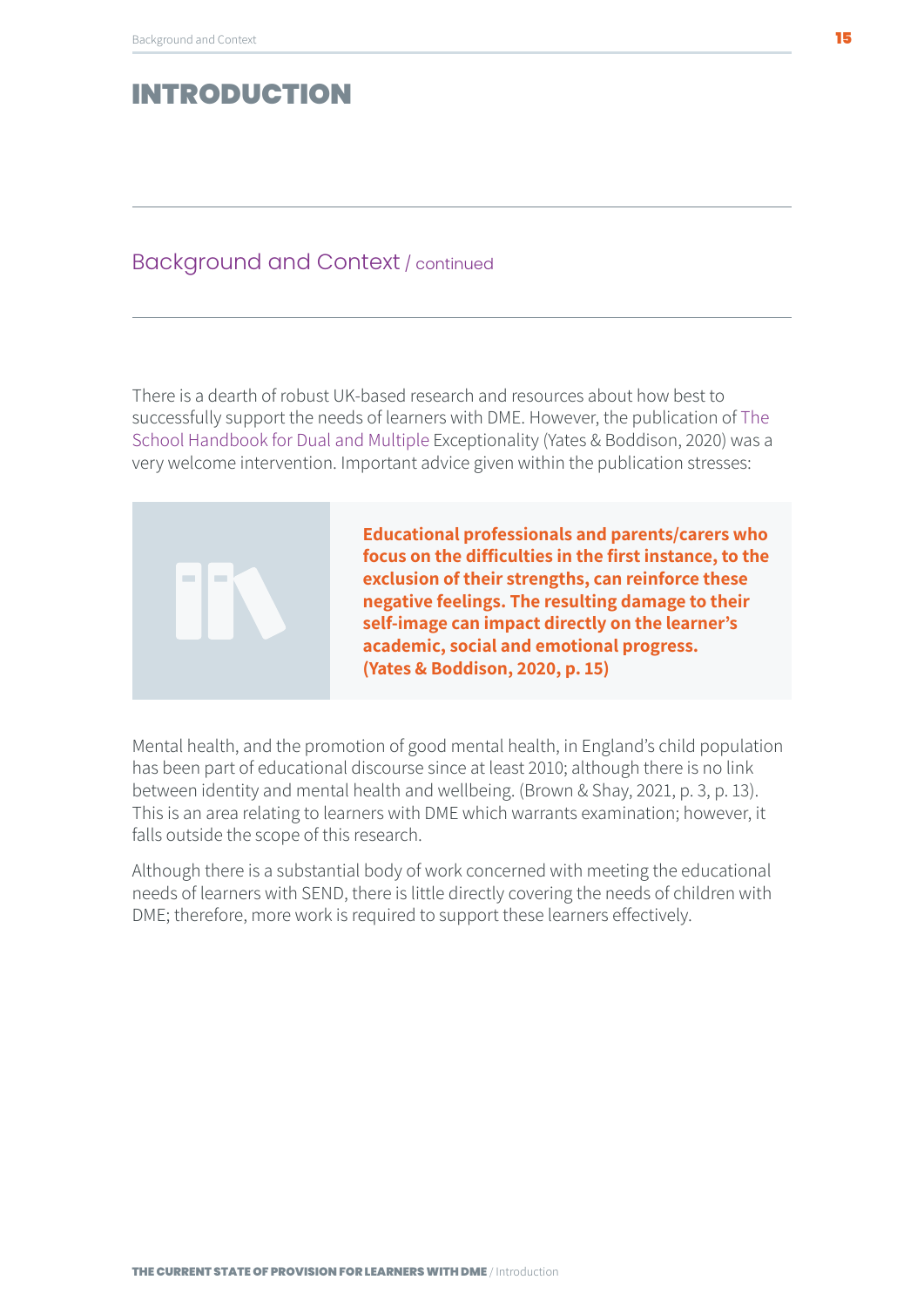#### <span id="page-15-0"></span>Methodology

The research for this report was both desk-based and online, through the use of two surveys. Survey One targeted parents and carers of children with Dual and Multiple Exceptionality (DME) and contained 27 questions. Survey Two was aimed at educators/ professionals who work with students identified as DME and comprised 26 questions. All responses were anonymous. The survey was open for responses between August 14th and September 30th 2020 and conducted using the platform Survey Monkey. Those who completed the survey were invited to do so through The DME Trust and Potential Plus UK mailing lists. The sample offers some valuable insights into the current state of provision of services and resources for children with DME from the perspective of parents/carers and educators. Questions from surveys one and two can be found in appendices A and B.

Questions that asked for narrative responses were coded thematically by one researcher and then agreed by the second researcher for quality control purposes.

Percentages have been rounded up to the nearest whole number for clarity (due to the rounding up of multiple response options, total percentage figures occasionally add up to slightly above or below 100%).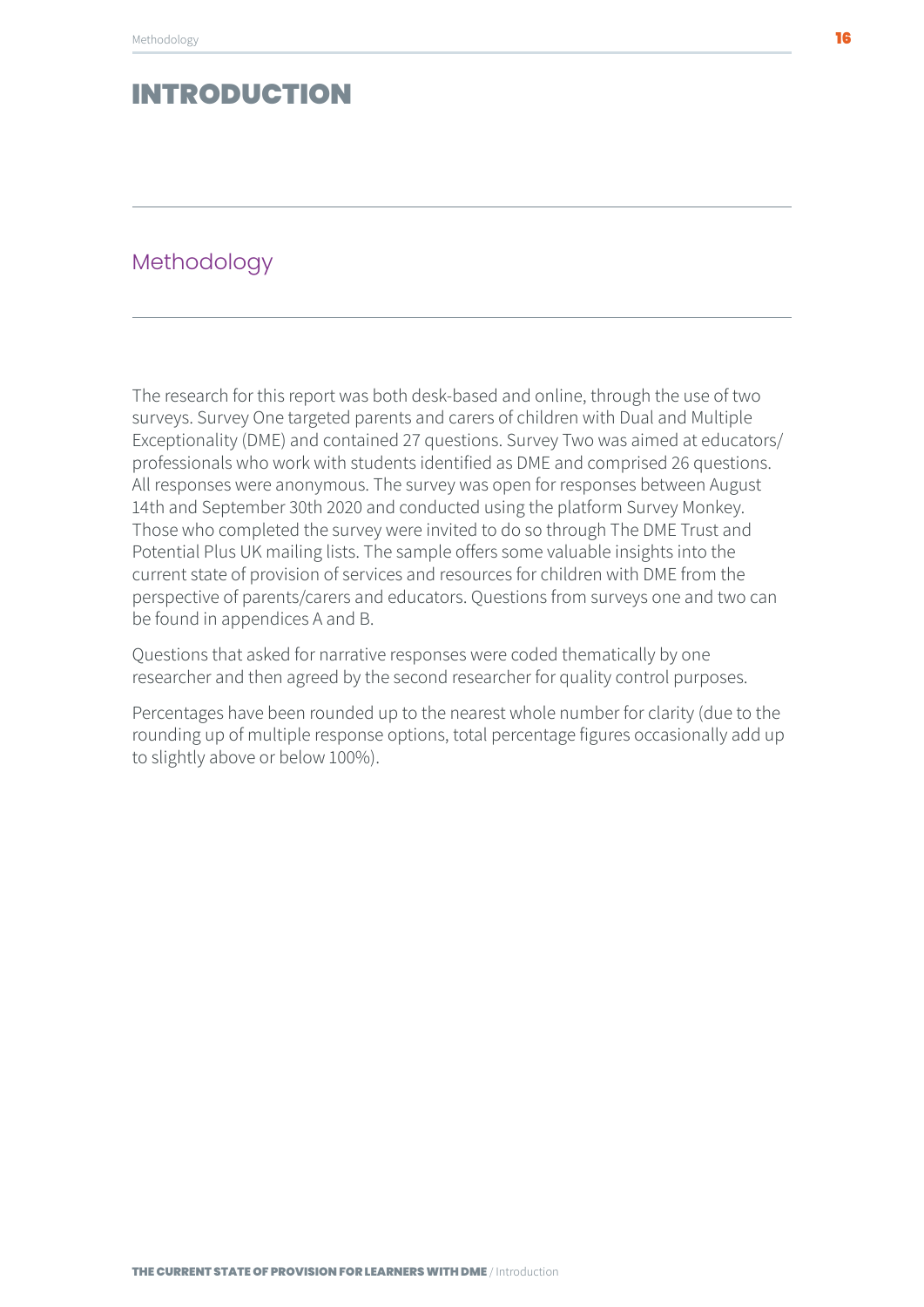### <span id="page-16-0"></span>**Ethics**

The design of the questions, the analytical methods and the gathering of the data were approved by the DME Trust.

Note: In the wording of the survey questions the term DME learner was used. Updated guidance now suggests that a more appropriate term is learner with DME and, as such, that is the term used within this report.

The headings in the report results are drawn from the survey headings.

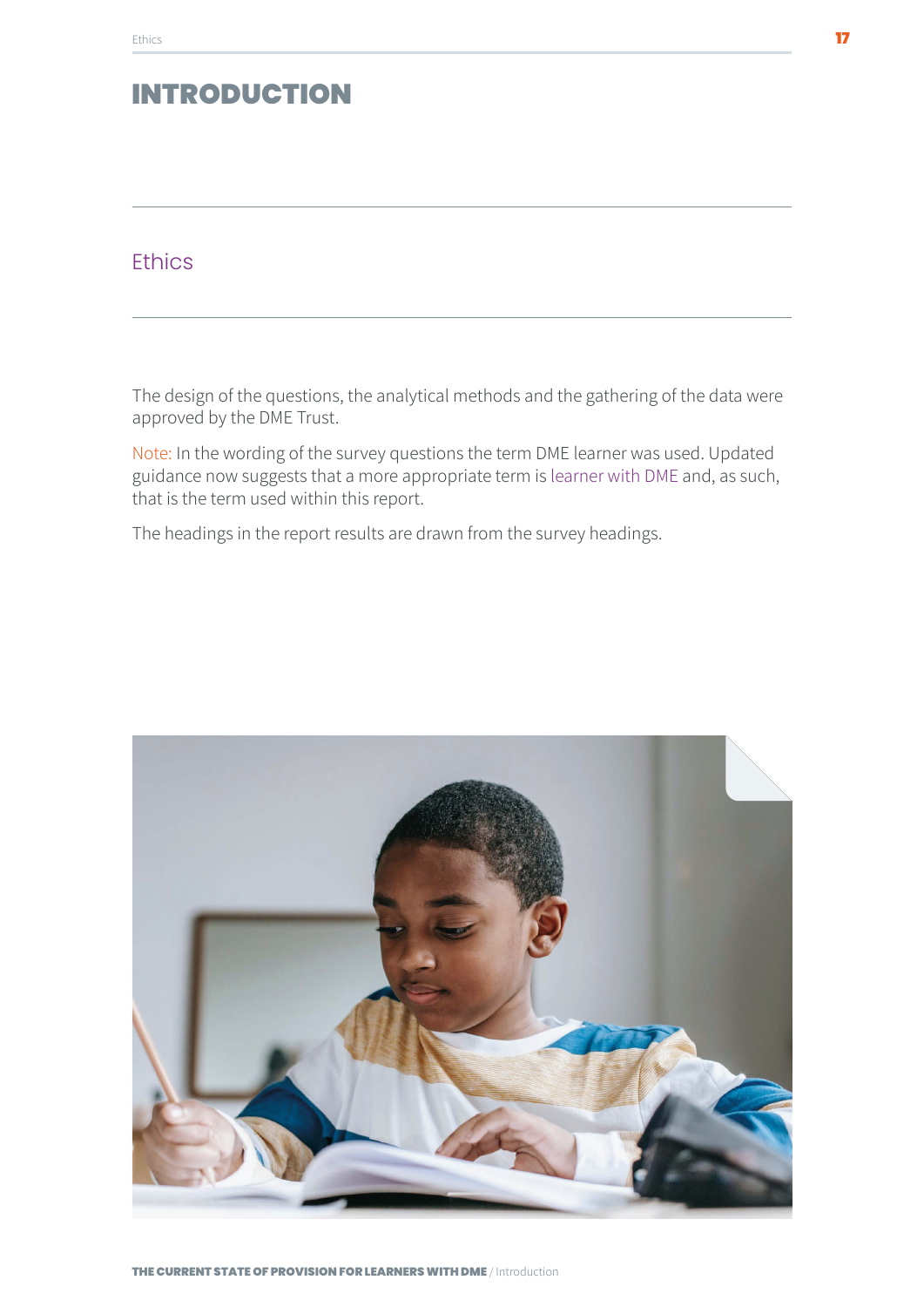#### <span id="page-17-0"></span>Demographic Information

#### **(157 Responses)**

There were 166 responses to Survey One; three were removed as the consent question was signed but no further questions answered. 157 responses were analysed as six respondents stated that they were neither parents nor carers of a DME child and so were removed from the data set. Where respondents have answered "non-applicable", their responses have been removed from the data, so that percentages reflect relevant responses to the individual questions. There was also a drop off in responses and completions as the survey went from section to section. It is likely that the timing of the survey, coinciding with the September return to school for pupils in England after the first Covid-19 pandemic lockdown, may have impacted respondents' ability and willingness to commit the time needed to complete all of the questions (or to take part in the survey). Two of the questions asked for a narrative response. These responses were coded thematically.

| <b>TABLE1</b><br>Educational Settings of the Children with DME |             |             |
|----------------------------------------------------------------|-------------|-------------|
| Answer choices                                                 | Responses % | Respondents |
| Primary School                                                 | 49          | 77          |
| Secondary School                                               | 29          | 45          |
| Special School                                                 | 6           | 61          |
| Other<br>$\overline{7}$<br>26                                  |             |             |
| Note: Total Respondents 157                                    |             |             |

In Table 1, the breakdown of those who responded "Other" included 16 respondents who home educated (HE) their learners, which amounts to about 10% of overall responses. Also included here were responses to do with learners in combined HE and university settings, as well as learners in EOTAS (Education Other Than At School).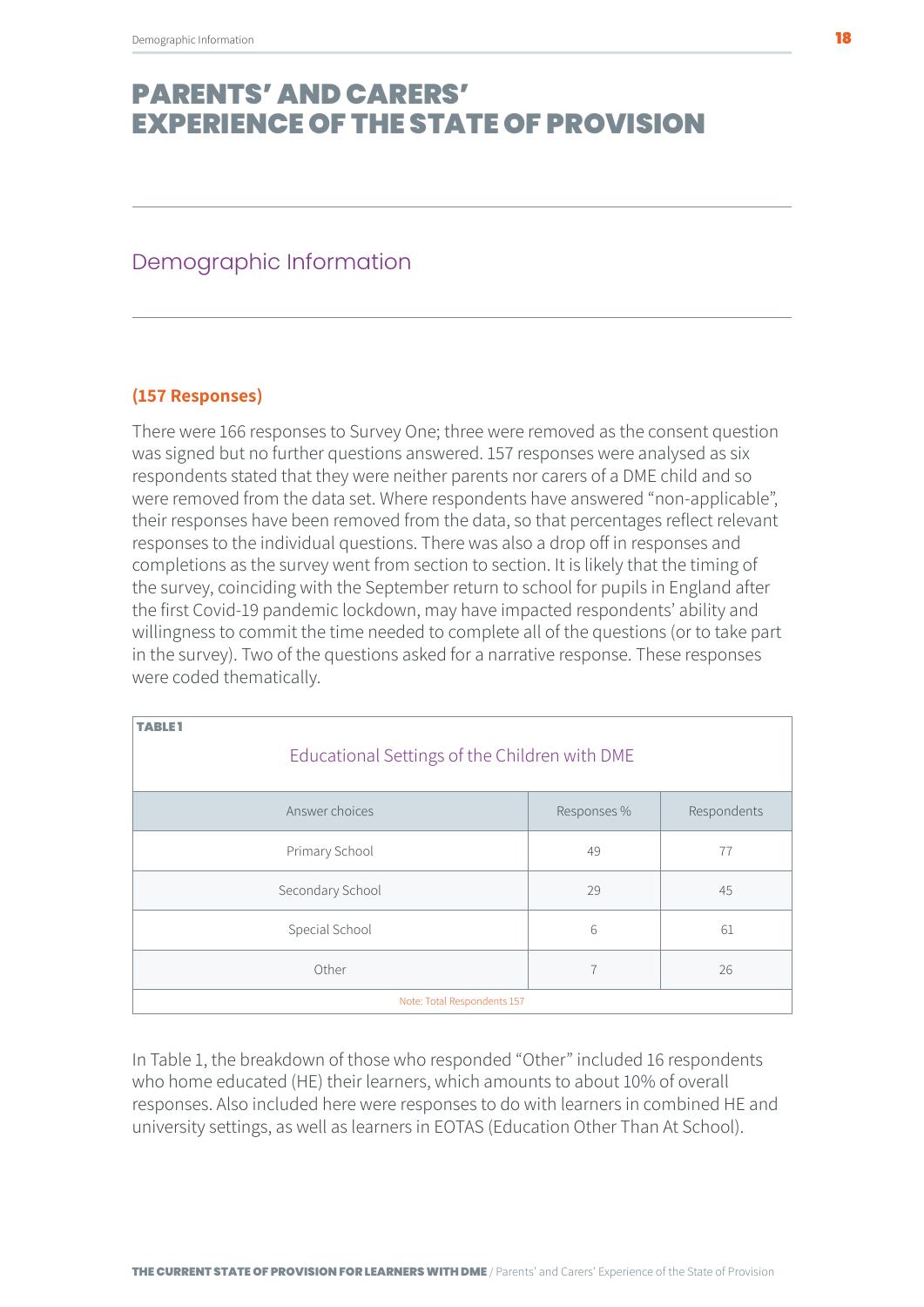#### Demographic Information / continued

#### **Gender**

Significantly more responses were received from parents/carers of male children (74%) at a ratio of about 3 to 1 to female learners (23%), with non-binary and others at 3%. This is broadly in line with the wider picture of SEND in England as reported by the Department of Education (2019), with more boys than girls reported to have SEND at a general ratio of 2:1 and the most common age for identification being 9, which is in the middle of the Key Stage 2 phase. Again, our survey revealed smaller numbers of responses from parents/carers of children in Key Stages 4 and 5 ranges, with numbers also reducing for third level learners.

#### **Ethnicity**

Recent census data for England and Wales, states that 86% of the population of England and Wales is White, 7.5% Asian, with Black and ethnic groups at 3.3% and mixed/ multiple ethnic groups at 2.2%. (Office for National Statistics, 2012, December) Our respondents identified their children as 89% White/White British, 2% Asian, 6% Mixed/ Multiple Ethnic Group and 4% Other. There were no responses from those identifying as Black British and so the demographic of response was majority White/White British at a slightly higher rate than the overall data for England and Wales.

#### **EHC Plan**

32% of respondents stated that their child had an Education, Health and Care (EHC) plan, while 68% said that their child did not have one. This is broadly in line with the national picture.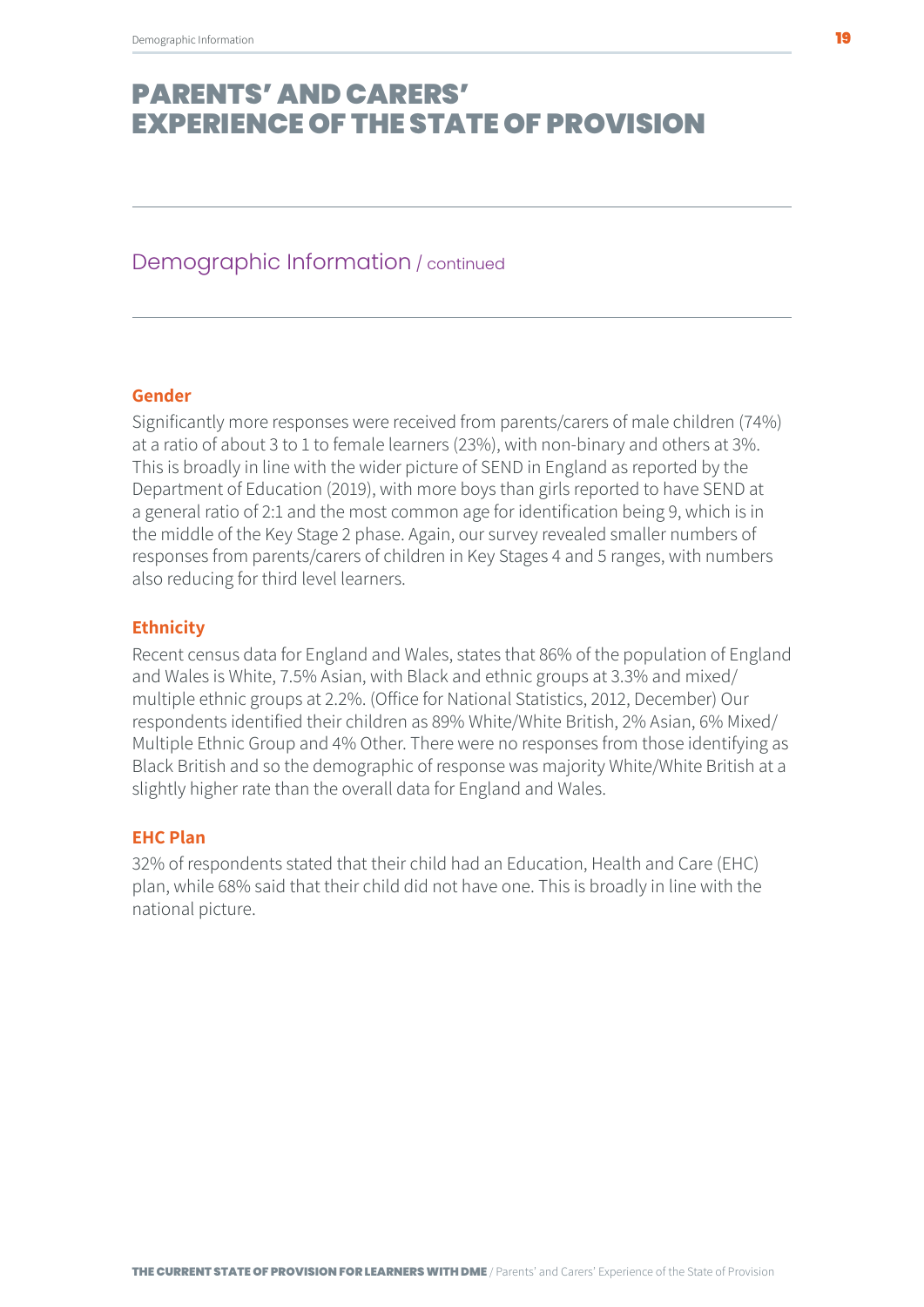#### <span id="page-19-0"></span>The Educational Environment

#### **(144 Responses)**

In relation to the commitment of educational institutions to supporting the learning needs of children with DME, 50% of responses were positive, although the majority of these felt that institutions were "somewhat committed" (39%) rather than "extremely committed" (1%) or "very committed" (10%). 50% of responses were negative, and it is concerning that 25% felt that institutions were "not at all committed".

63% of respondents felt that their institution was approachable with regard to discussing the child's learning needs, although most of these felt that they were "somewhat approachable" (41%) rather than "extremely approachable" (1%) or "very approachable" (21%).

It is concerning that, when asked about the institution's knowledge and capability to identify their child's learning needs, 72% responded "not so knowledgeable" (36%) or "not knowledgeable at all" (36%), chiming with the findings of Ryan and Waterman's 2018 report. Again, 65% of responses on the capability and knowledge of their institution in supporting their child's learning needs fell into either "not so knowledgeable" (39%) or "not knowledgeable at all" (27%). Only 4% agreed that their institution was "very knowledgeable and capable" in this regard.

**74% of responses stated that the resources and services available within their child's educational setting were not adequate to support their child's learning needs.**

60% of responses said that their child's educators/teachers had been supportive of their child's learning needs. However, 17% stated that educators had "not been supportive at all", which is concerning as this is just under one-fifth of the child cohort of the survey.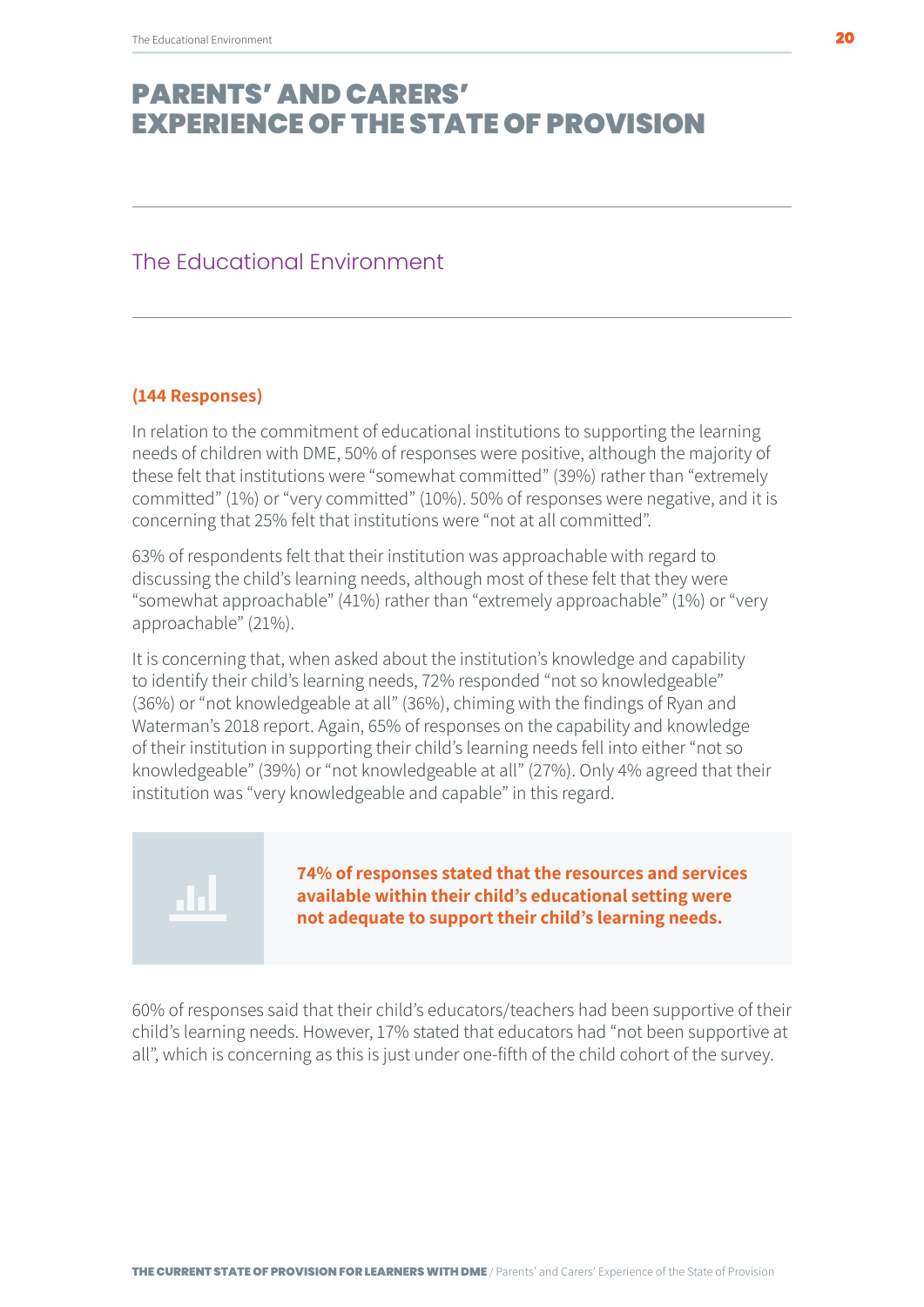#### The Educational Environment / continued

In relation to the knowledge and capability of educators/teachers to support the learning needs of children with DME, 40% stated that educators were "somewhat knowledgeable and capable" but overall the negative responses were at 56%, with positive responses at 44%, which again chimes with the findings of the Current State of Play report (Ryan & Waterman, 2018).

When asked about their institution's commitment to inclusivity in relation to their child's experience, 49% of responses stated "somewhat committed" (31%), "very committed" (15%) or "extremely committed" (2%), with 51% saying that their institution was "not so committed" (25%) or "not at all committed" (26%). Therefore, responses were quite evenly spread with regard to inclusivity. A little over a quarter of responses, however, said "not committed at all".

In relation to the institutional support of learning needs of children with DME's, 51% of respondents found institutions to be supportive, in "overall" terms. However, only 1% found them "extremely supportive". 49% responded "not so supportive" (24%) or "not supportive at all" (25%).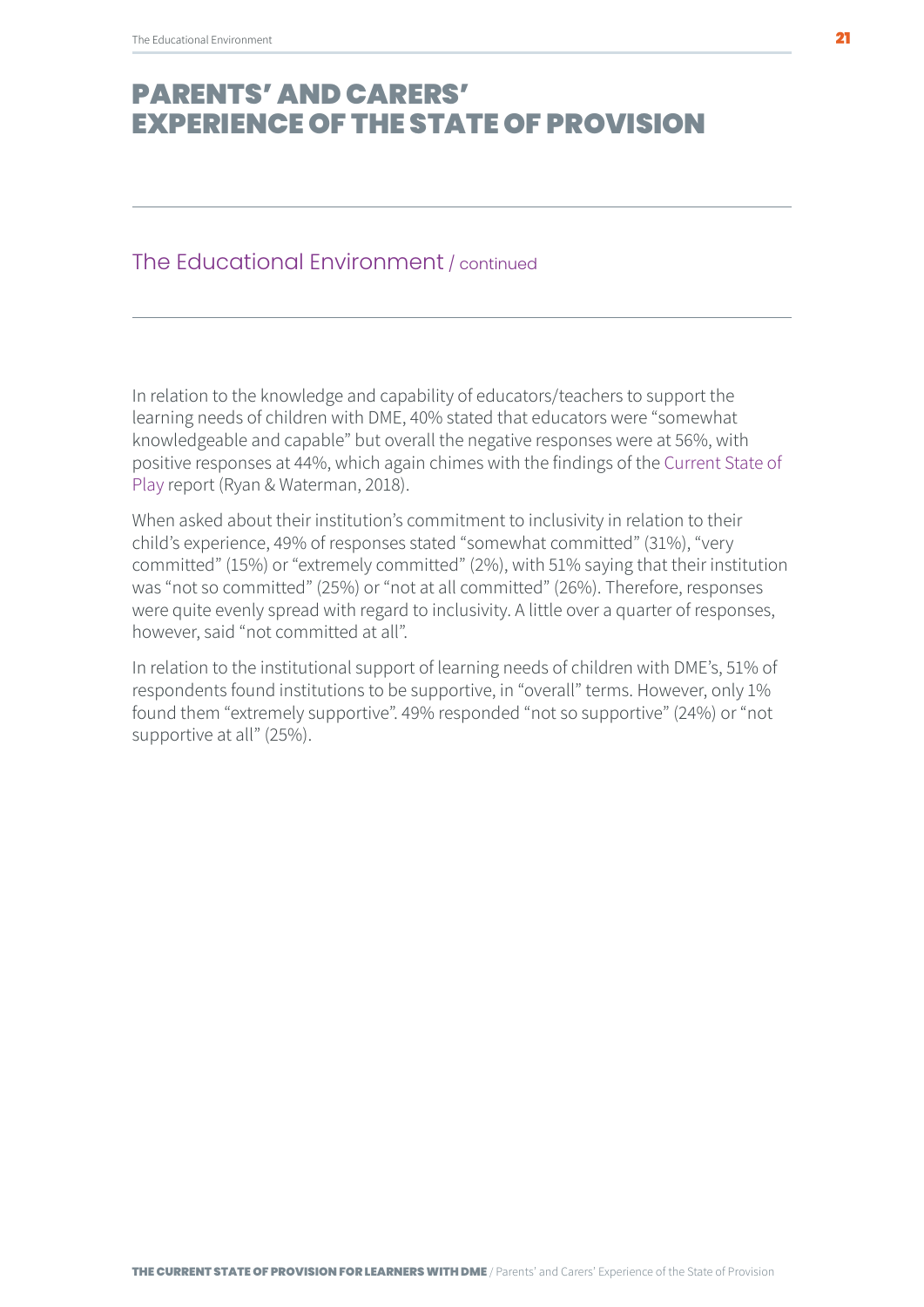### <span id="page-21-0"></span>Services and Resources Provision

#### **(137 Responses)**

In relation to the accessing of services and resources which support the learning needs of children with DME, 80% of 137 respondents had accessed one or more services and resources. Online support rates were also high at 80%.

Table 2 shows services and resources most frequently accessed by children with DME. Respondents could choose more than one option.

| <b>TABLE 2</b><br>Resources and Services Accessed by Respondents                     |             |             |
|--------------------------------------------------------------------------------------|-------------|-------------|
| Answer choices                                                                       | Responses % | Respondents |
| Online support groups<br>(e.g., Potential Plus UK, parent forums, WhatsApp groups)   | 79.56       | 109         |
| International resources<br>(e.g. books, videos, internet)                            | 75.91       | 104         |
| Therapeutic services<br>(e.g., occupational therapy, counselling, CAMHs, GPs)        | 71.53       | 98          |
| Identification resources<br>(e.g., educational psychology services, checklists, GPs) | 70.07       | 96          |
| Extracurricular activities<br>(e.g., lunchtime or after school clubs)                | 48.18       | 66          |
| School support                                                                       | 44.53       | 61          |
| Family support                                                                       | 25.55       | 35          |
| Other                                                                                | 8.03        | 11          |
| Summer schools or other residential support                                          | 6.57        | 9           |
| None of the above                                                                    | 4.38        | 6           |
| Note: Total Respondents 137                                                          |             |             |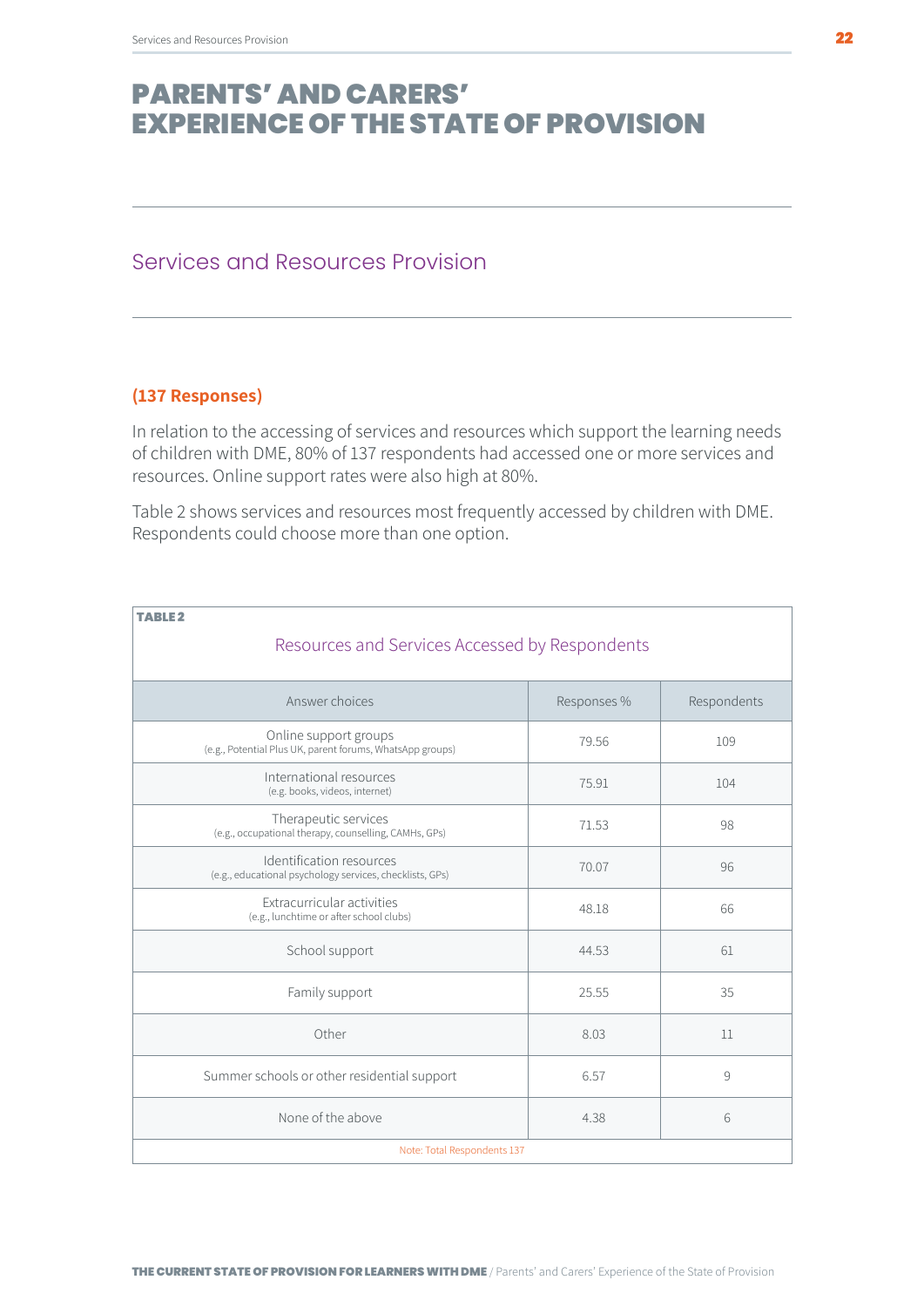#### Services and Resources Provision / continued

Most respondents indicated that online support was a valuable resource to them as parents and carers, and that the peer support available through connecting with others caring for learners with DME was helpful. Potential Plus UK was mentioned frequently by respondents as a place where support and resources could be found. One respondent stated that they "felt taken seriously, they get it and do their best to help", with another stating that "Potential Plus [UK] have been extremely helpful, they've been the ones identifying and helping us on the road to diagnosis and how to approach schools and other professionals in supporting our child".

The main professionals accessed to assist with diagnosis and for specific advice were Educational Psychologists, Psychiatrists, Paediatricians, and Occupational Therapists. Overwhelmingly, the support and insights offered by professionals were seen as positive, as was getting a diagnosis for the learner. One respondent stated that "Educational Psychologists have been able to give insight into many aspects of my child's abilities and challenges that can be useful in identifying strategies to help him", with another asserting that "Sensory OT has been life changing for her". Such responses indicate that accessing relevant expertise is a very important part of the educational journey of a learner with DME, not only for the learner directly, but also for their parents/ carers. It is also worth noting that there was a mixture in this sample of those who had taken the private route and those who had accessed services though the NHS or through their school.

**One respondent stated that "Educational Psychologists have been able to give insight into many aspects of my child's abilities and challenges that can be useful in identifying strategies to help him", with another asserting that "Sensory OT has been life changing for her".**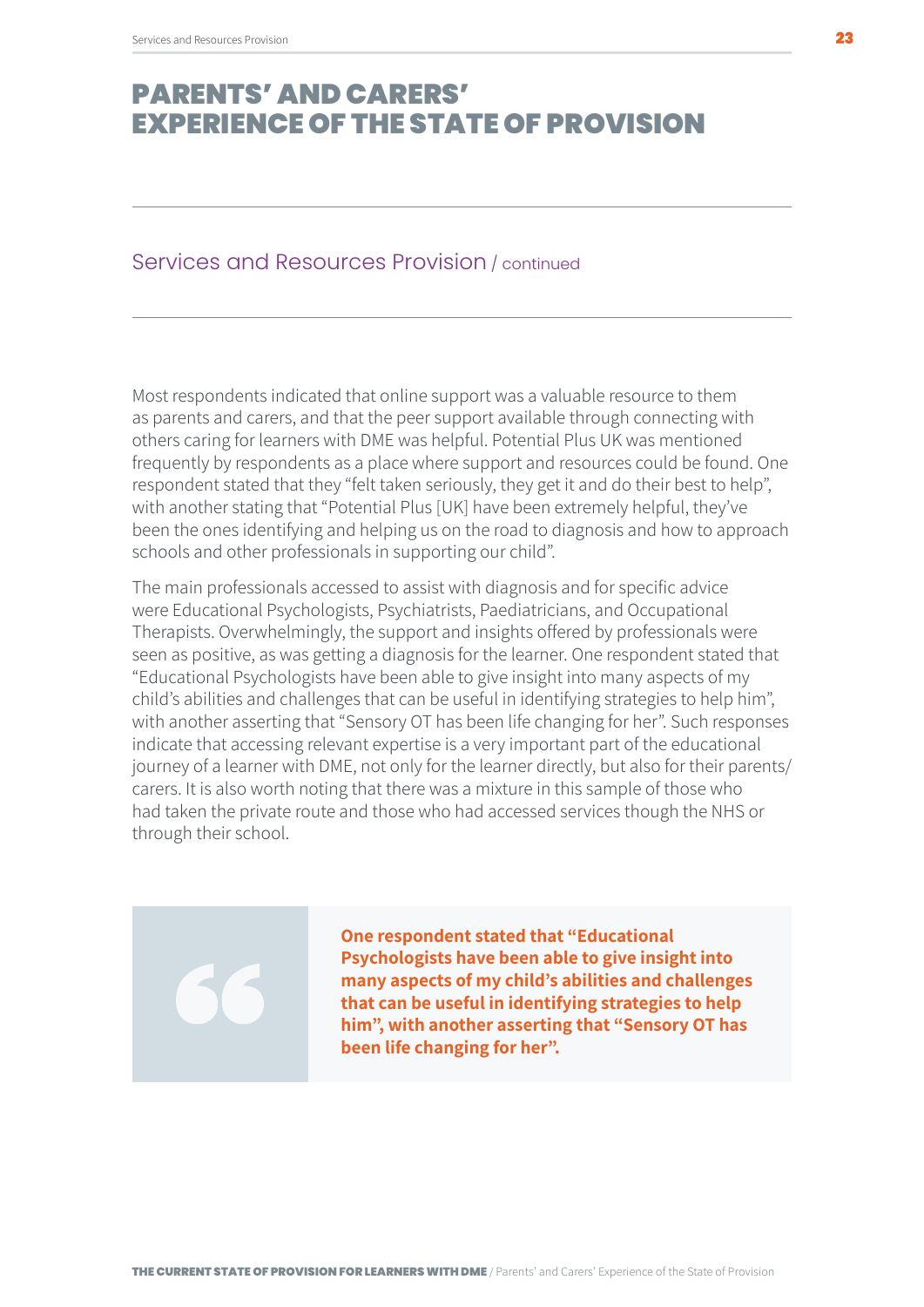#### Services and Resources Provision / continued

It is positive to read that 92% of responses indicate that their access to support services and resources has helped the leaner or parent/carer to better understand the learner's talents and abilities. Furthermore, 86% report that these services and resources have helped the learner or the parent/carer of the learner to identify the learner's challenges within an educational setting. 81% of responses say that resources/services helped to improve the life experiences of their child.

Cost was cited as a barrier to accessing resources for support, which could be interpreted as a feeling that schools were not able to fully support the needs of the learner with DME; for example, one respondent stated that "it could have been a dreadful transition had we not been in a position to pay for the support. I wish all kids were that lucky." However, other responses were more positive, with one stating that the school had "put everything in his EHC plan in place before he had an EHC plan". While these are just examples, there were far more responses that referred to the need to access additional support, resources and expertise privately, than there were examples where schools (both private and state) were able to fully meet the needs of the learner.

In relation to how well resources/services (in an overall sense) fulfil the needs of the child, 84% said that that they were helpful.

> **Cost was cited as a barrier to accessing resources for support, which could be interpreted as a feeling that schools were not able to fully support the needs of the learner with DME...**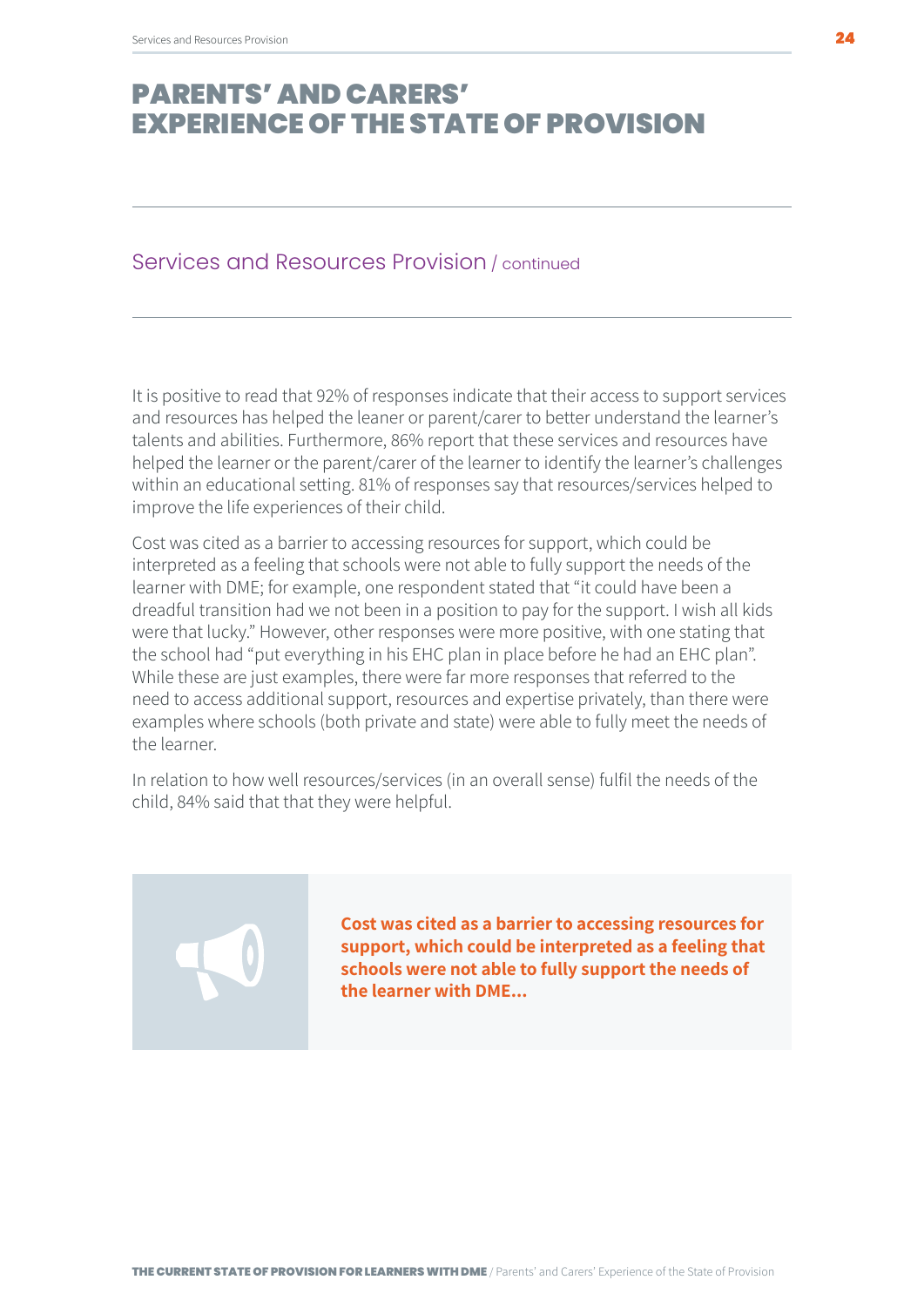### <span id="page-24-0"></span>Self-Identification and Learners with DME

#### (127 Responses)

In relation to support for learners recognising their own strengths and needs, 52% reported that they did not feel that their child was adequately supported in doing this. This would be a useful matter for further investigation, perhaps through discussion in a focus group.

Table 3 ranks what parents/carers felt were the most effective supports for enabling their child to recognise their strengths and needs as a learner (with 1 as the most effective and 8 as the least effective, etc.)

| Rank of Effective Support for Enabling Learners with DME<br>to Identify their Strengths and Needs (Descending Order) |                            |  |
|----------------------------------------------------------------------------------------------------------------------|----------------------------|--|
| Ranking                                                                                                              | Effective Support'         |  |
|                                                                                                                      | Family                     |  |
| $\overline{2}$                                                                                                       | Identification services    |  |
| 3                                                                                                                    | Extracurricular activities |  |
| $\overline{4}$                                                                                                       | Online information         |  |
| 5                                                                                                                    | Health and care services   |  |
| 6                                                                                                                    | Online support groups      |  |
| $\overline{7}$                                                                                                       | School/teacher             |  |
| 8                                                                                                                    | Peer group                 |  |
| Note: Total Respondents 127                                                                                          |                            |  |

However, it is worth considering that talking to learners directly could show a slightly (or very) different picture.

That the least effective supports identified are school/teachers and peer groups might raise issues about formal schooling and formalised learning for learners with DME.

53% of parents/carers in the data set said that their learners identified as having DME, with 47% responding that they did not self-identify as DME.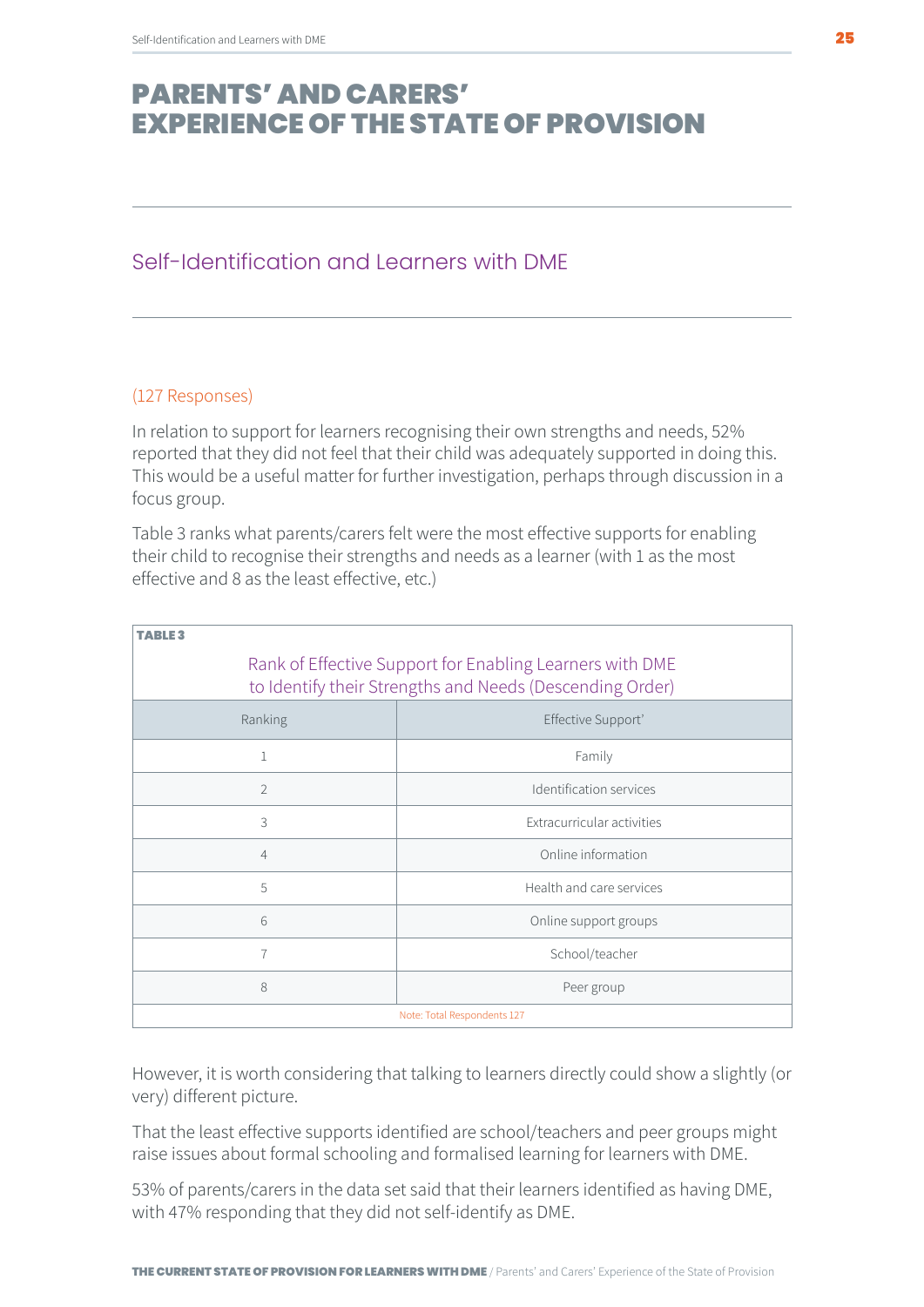### <span id="page-25-0"></span>Suggestions from Parents/Carers of Learners with DME

#### **(127 Responses)**

Respondents were invited to make suggestions on how to improve the current provision for learners with DME in the UK. The responses were analysed using an inductive thematic analysis approach.

| <b>TABLE 4</b><br>Inductive Thematic Analysis of Improvements for Learners with DME |                          |                                                                                                                                                                                                                                                                   |
|-------------------------------------------------------------------------------------|--------------------------|-------------------------------------------------------------------------------------------------------------------------------------------------------------------------------------------------------------------------------------------------------------------|
|                                                                                     |                          |                                                                                                                                                                                                                                                                   |
| Theme                                                                               | Subtheme                 | Examples                                                                                                                                                                                                                                                          |
| 1А<br>Raising awareness about                                                       | Raising awareness of DME | "In my experience, having a DME<br>in the State sector is incredibly<br>difficult and frustrating.<br>Generally, schools and teachers<br>do not seem to be aware of DME<br>and so generally my son has not<br>been fulfilling his potential."                     |
|                                                                                     | Funding                  | "Education in schools and<br>supportive resources."                                                                                                                                                                                                               |
| DME is essential                                                                    | Legal production         | "Without legal recognition to DME<br>and a statutory obligation on<br>schools to support DME learners,<br>these children are condemned to<br>suffer a hellish school experience<br>where neither their high ability<br>nor areas of difficulty are<br>supported." |
| Note: Total Respondents 127                                                         |                          |                                                                                                                                                                                                                                                                   |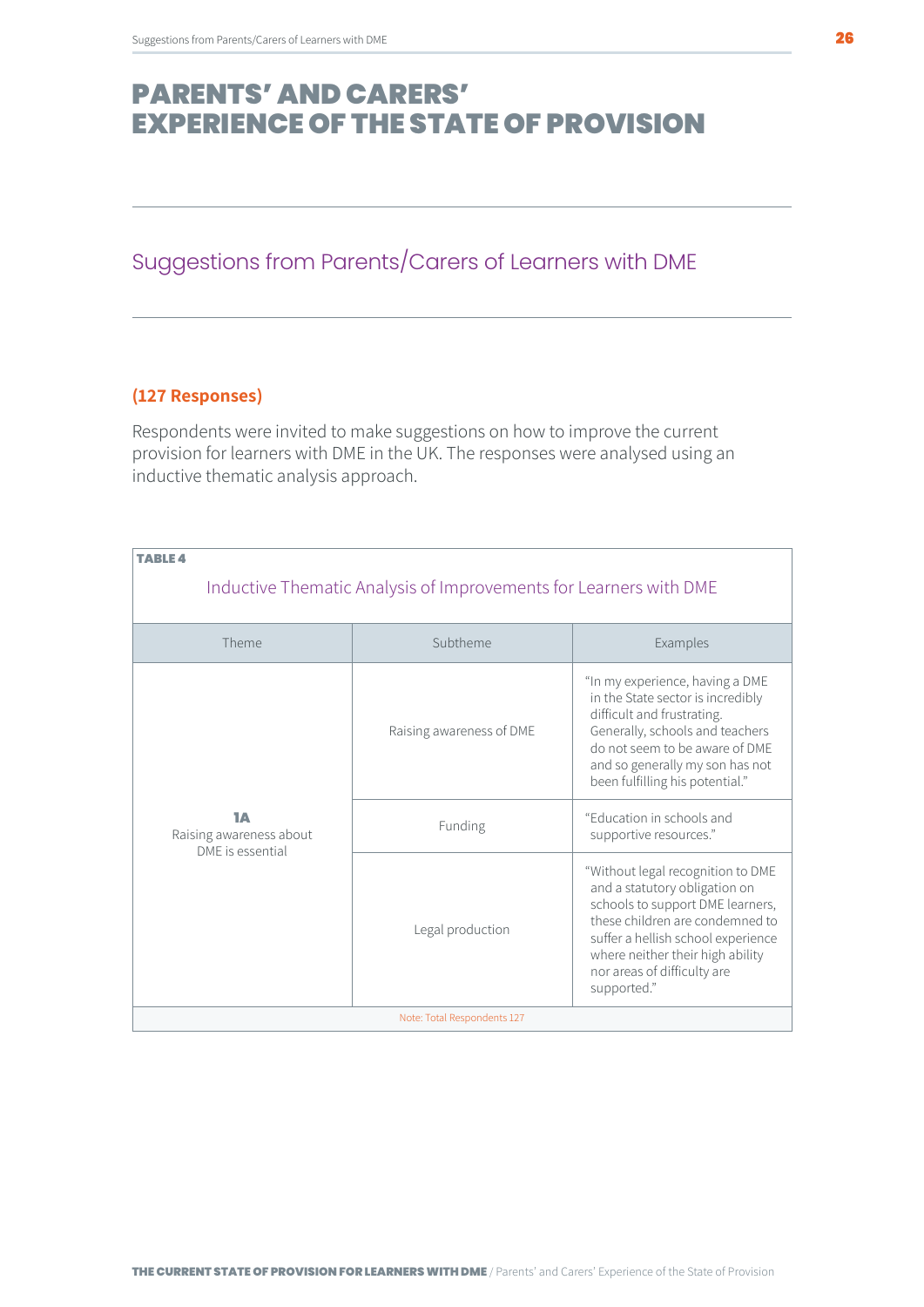### Suggestions from Parents/Carers of Learners with DME / continued

| TABLE 4<br>Inductive Thematic Analysis of Improvements for Learners with DME                |                                        |                                                                                                                                                                                                       |
|---------------------------------------------------------------------------------------------|----------------------------------------|-------------------------------------------------------------------------------------------------------------------------------------------------------------------------------------------------------|
| Theme                                                                                       | Subtheme                               | Examples                                                                                                                                                                                              |
| 2A<br>Education for learners with<br>DME lacks coherence and<br>undervalues their strengths | One size does not fit all              | "It's not so much about what they<br>are given, as what they are not<br>given, The fact that strengths can<br>disguise weaknesses is ignored<br>('oh, it's fine as long as they are<br>doing well')." |
|                                                                                             | Home education/special<br>education    | "A huge percentage of home<br>educated children are DME.<br>There is no suitable provisio<br>for them."                                                                                               |
|                                                                                             | Shake up of curriculum/education       | "It would require an entire shake-<br>up of the school curriculum,<br>and for teachers not to be so<br>pressured to get all students into<br>the same narrow range."                                  |
|                                                                                             | Use their strengths to<br>educate them | "Schools concentrate on<br>children's weaknesses too much,<br>they need to use their strengths<br>more. These children shouldn't<br>have to feel like they don't fit the<br>correct box."             |
| Note: Total Respondents 127                                                                 |                                        |                                                                                                                                                                                                       |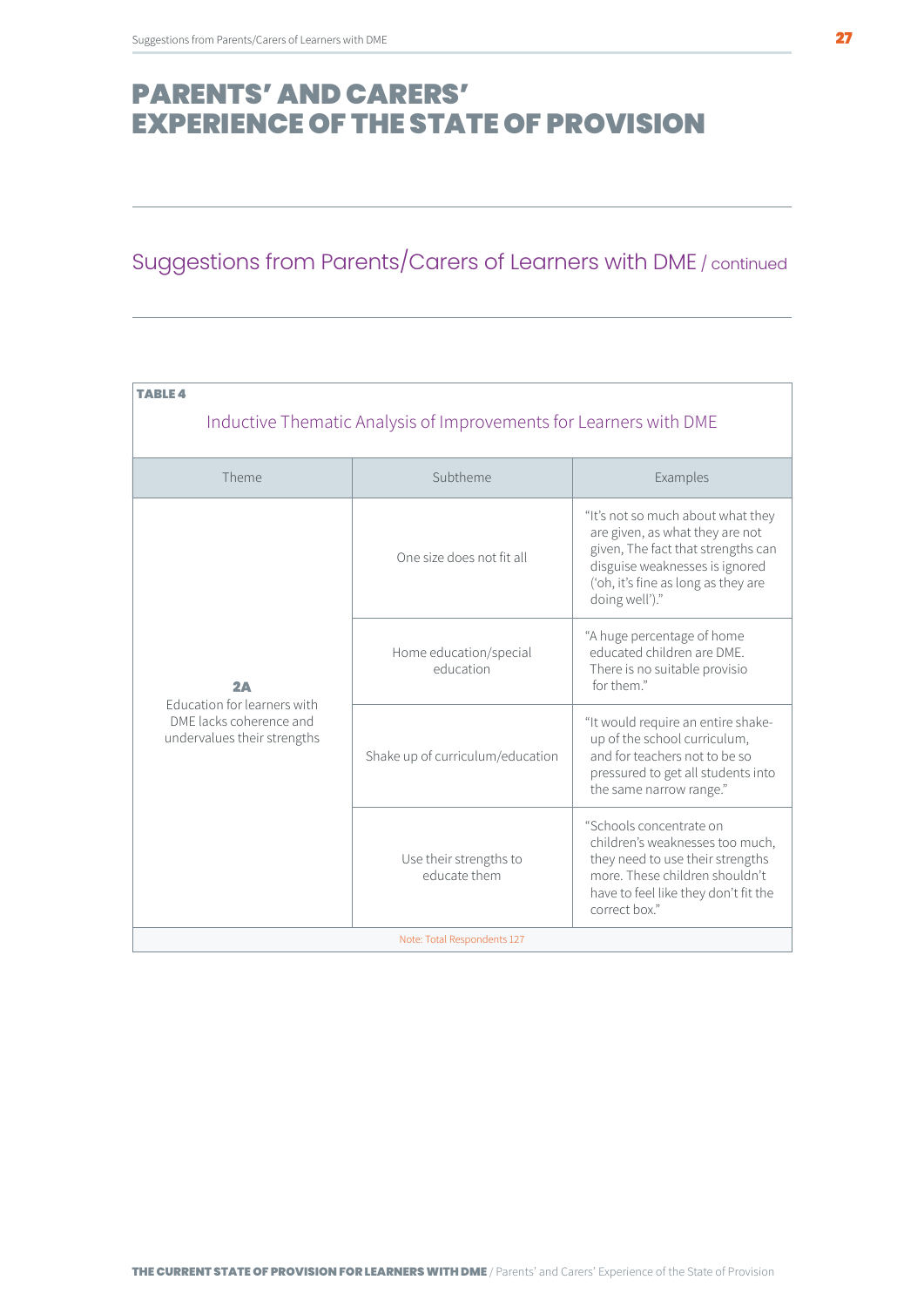### Suggestions from Parents/Carers of Learners with DME / continued

| <b>TABLE 4</b><br>Inductive Thematic Analysis of Improvements for Learners with DME                                                  |                       |                                                                                                                                                                                                                                               |
|--------------------------------------------------------------------------------------------------------------------------------------|-----------------------|-----------------------------------------------------------------------------------------------------------------------------------------------------------------------------------------------------------------------------------------------|
|                                                                                                                                      |                       |                                                                                                                                                                                                                                               |
| Theme                                                                                                                                | Subtheme              | Examples                                                                                                                                                                                                                                      |
|                                                                                                                                      | Lottery of provision  | "Schools concentrate on<br>children's weaknesses too much,<br>they need to use their strengths<br>more. These children shouldn't<br>have to feel like they don't fit the<br>correct box."                                                     |
| 3Д<br>Disparities of provision are<br>highly problematic and have a<br>detrimental impact on parents<br>carers and learners with DMF | Emotional impact      | "Support is too variable by school,<br>it would be good to have more<br>services not tied to the school.<br>My son attended two state<br>schools and the provision at the<br>first was not at all good, and the<br>second has been excellent" |
|                                                                                                                                      | Relationships         | "Greater engagement between<br>schools and specialist groups."                                                                                                                                                                                |
|                                                                                                                                      | List of DME assessors | "Recommended list of<br>professional assessors who<br>specialise in DME. Increased<br>publicity of DME for teachers/<br>schools to increase awareness<br>and effectiveness."                                                                  |
| Note: Total Respondents 127                                                                                                          |                       |                                                                                                                                                                                                                                               |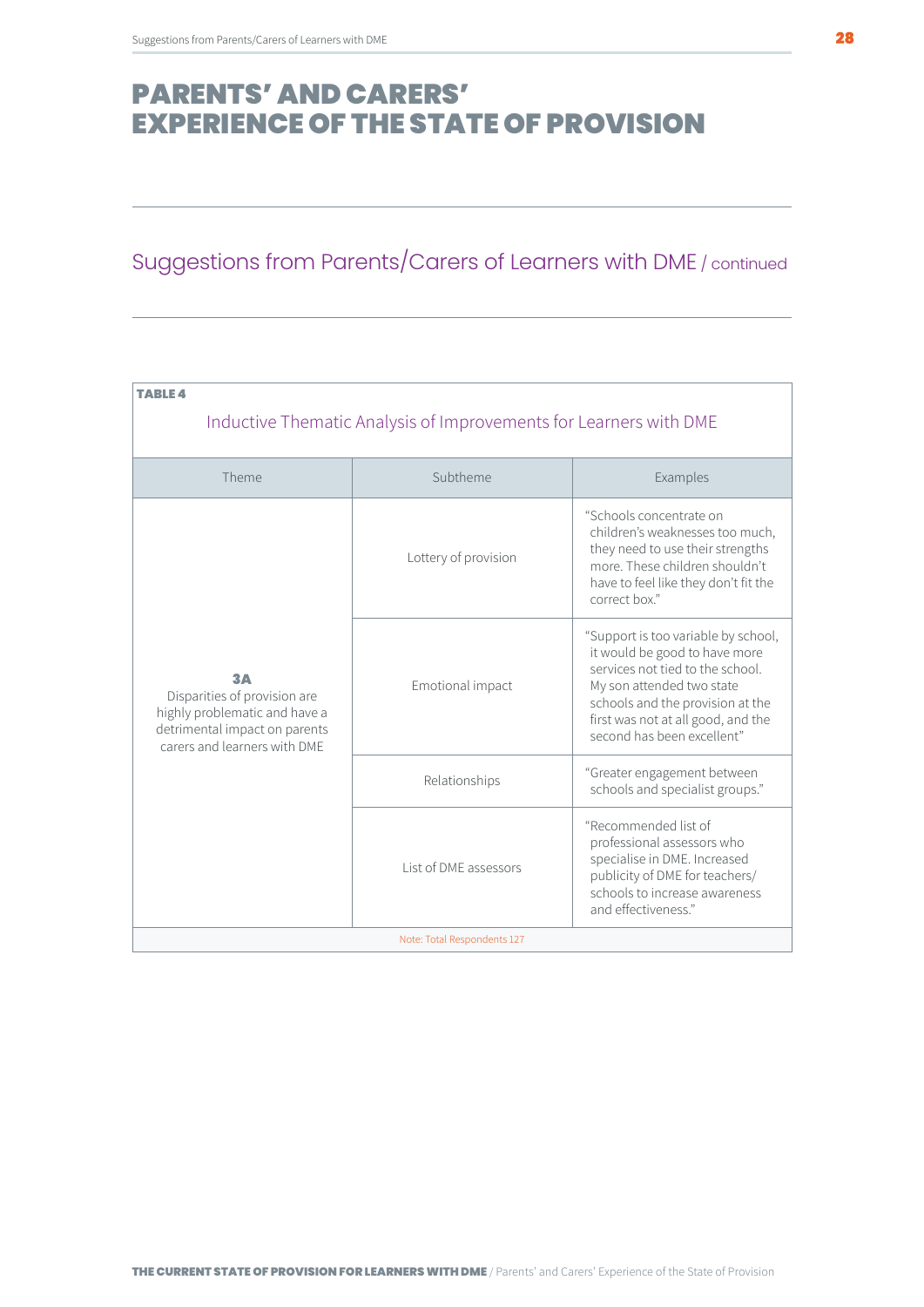### <span id="page-28-0"></span>Demographic Information

#### **(72 Responses)**

There were 72 responses to the survey, while not all respondents answered all of the questions. It is worth noting that, in this section, respondents were allowed to select more than one option, so total percentages are in excess of 100%.

The respondents to the Educators and Service Providers' survey identified themselves as seen in Table 5.

| <b>TABLE 5</b><br>Response Identification |                |  |
|-------------------------------------------|----------------|--|
| Respondents identified themselves as      | Responses %    |  |
| Teacher/educator                          | 80             |  |
| Support services                          | 24             |  |
| Management                                | $\overline{7}$ |  |
| Policy maker                              | 10             |  |
| Other                                     | 11             |  |
| Note: Total Respondents 72                |                |  |

The majority of the respondents provided services in a primary school setting (60%), followed by secondary school settings at 33%, special schools at 24%, with providers identified as Other at 25%.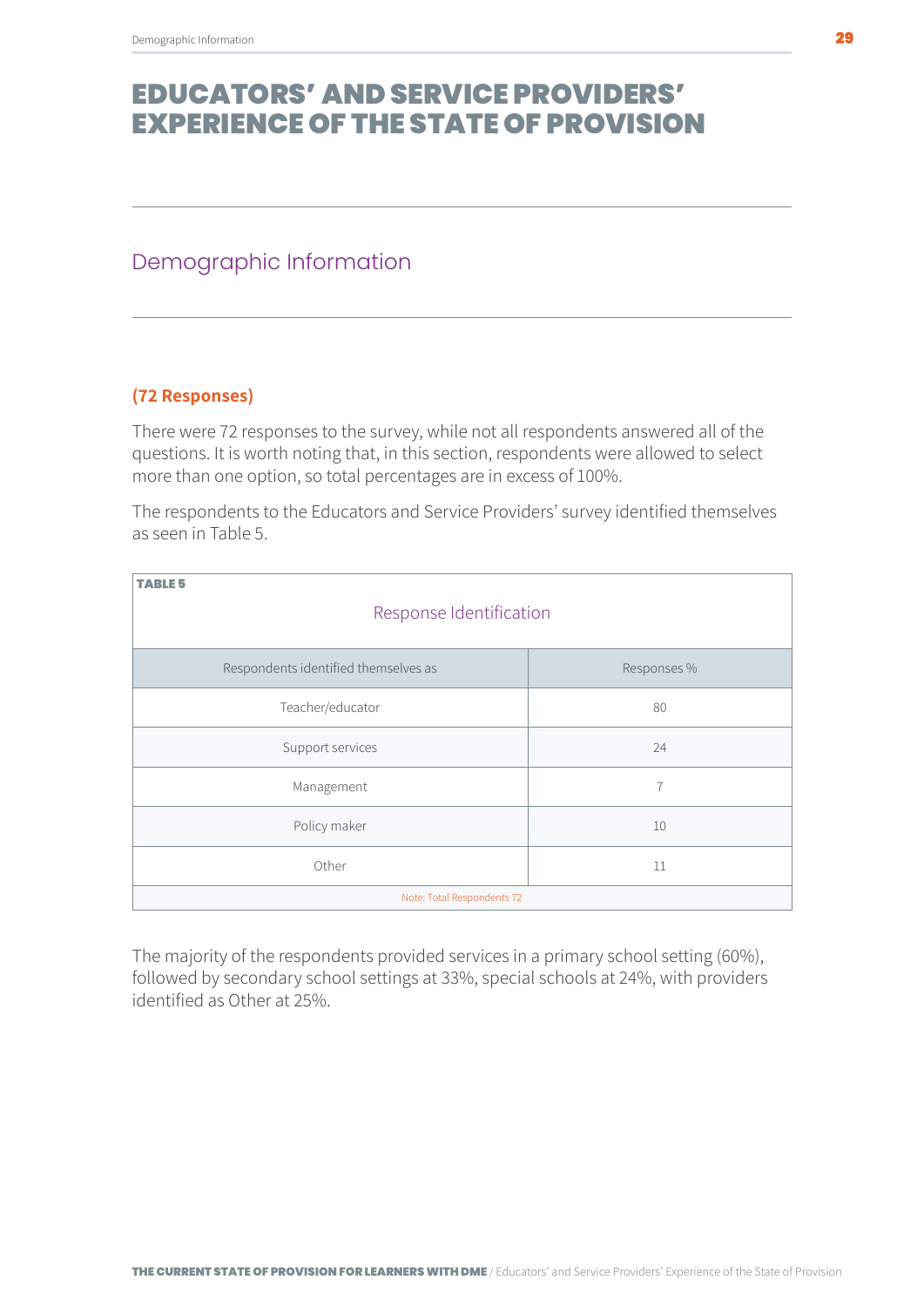#### <span id="page-29-0"></span>The Educational Environment

#### **(59 Responses)**

64% of responses rated their institutions as being "somewhat committed" (31%), "very committed" (24%) or "extremely committed" (9%) to supporting the learning needs of children with DME. However, in relation to educational institutes being knowledgeable and capable when identifying the learning needs of children with DME, positive responses dropped to 50% with institutes rated as "somewhat knowledgeable and capable" (34%), "very knowledgeable and capable" (14%) or "extremely knowledgeable and capable" (2%). Worryingly, 14% reported that their institution was "not at all knowledgeable and capable" in this regard.

In relation to institutions being knowledgeable and capable when supporting the needs of children with DME, 57% of responses said that their institutions were "somewhat knowledgeable and capable" (40%), "very knowledgeable and capable" (12%) or "extremely knowledgeable and capable" (5%). 9% reported their institution as being "not at all knowledgeable or capable".

It is encouraging to see that 80% of responses said that educators/teachers were "somewhat supportive" (42%), "very supportive" (31%) or "extremely supportive" (7%) of the learning needs of children with DME. However, in relation to the access of institutes to sufficient resources and services to support the learning needs of learners with DME, 61% reported that provision here was either "not so sufficient" (42%) or "not sufficient at all" (19%). With such a large negative response to this question, we recommend that this should be investigated further.

> **However, in relation to the access of institutes to sufficient resources and services to support the learning needs of learners with DME, 61% reported that provision here was either "not so sufficient" (42%) or "not sufficient at all" (19%).**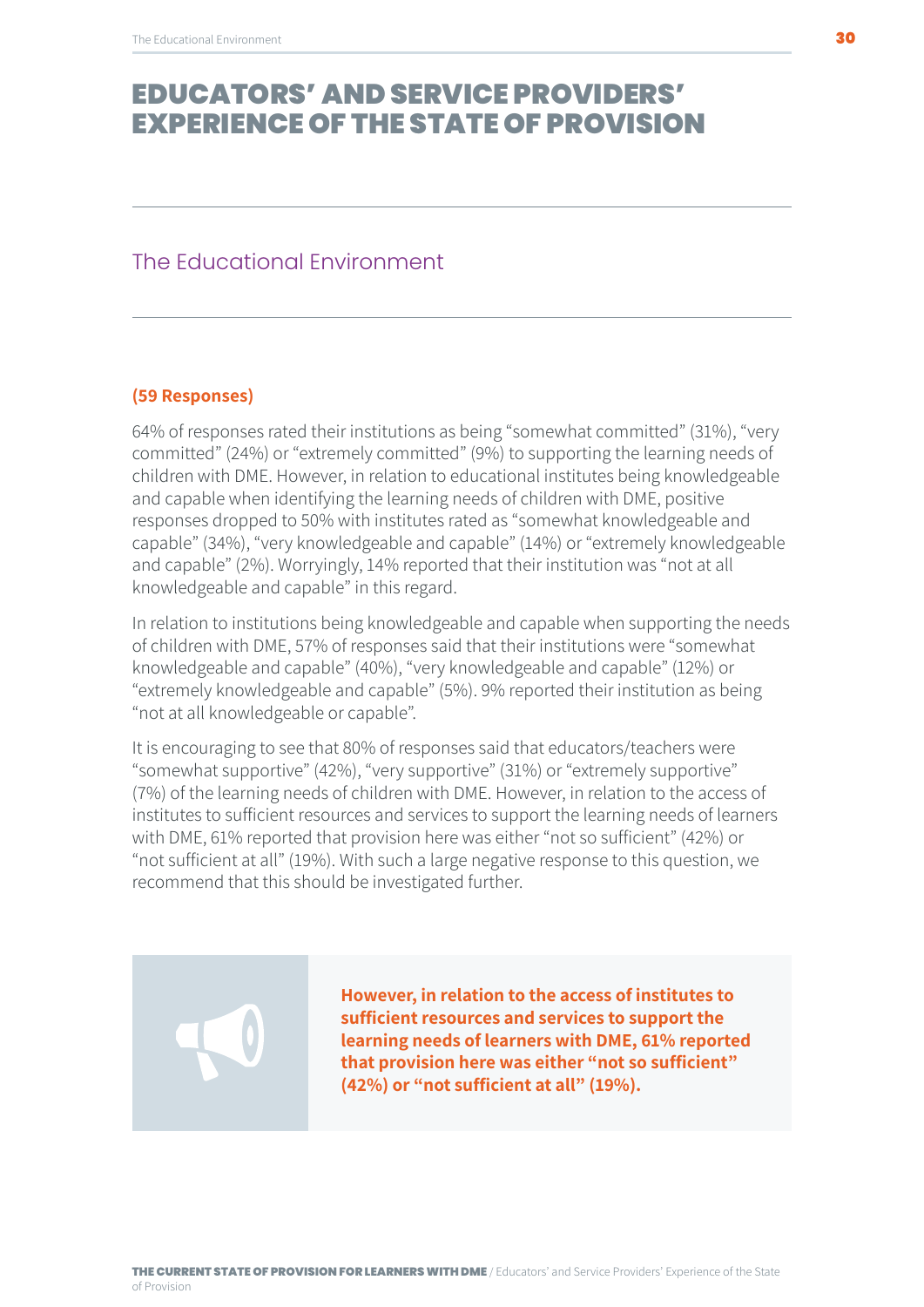#### The Educational Environment / continued

In relation to the knowledge and capabilities of educators/teachers who are required to work with children with DME, 60% of respondents said that they that felt teachers/ educators were "somewhat knowledgeable and capable" (42%), "very knowledgeable and capable" (15%) or "extremely knowledgeable and capable" (3%). The largest response to this question rated teachers/educators as "somewhat knowledgeable and capable" (42%), indicating that while there is a baseline of knowledge, more could be done to educate staff about the needs of learners with DME.

56% of responses said that training during existing initial teacher education (ITE) was "not so useful" (29%) or "not useful at all" (25%) in equipping staff to support learners with DME. Investigating why this is the case and how ITE training can be improved, perhaps through a focus group, would be an important next step. Responses in relation to existing CPD training for teachers working with children with DME were more positive, with 54% of responses stating that CPD was either "somewhat useful" (22%), "very useful" (15%) or "extremely useful" (17%). 14% reported that it was "not useful at all", and it would be useful to find out more details as to why this was the case.

72% of responses stated that their institution was either "somewhat committed" (41%), "very committed" (24%) or "extremely committed" (7%) to inclusivity in relation to their learners with DME.

The summative questions asked respondents, "overall, to what extent have you found educational institutes to be supportive of DME children's learning needs". 75% of respondents replied that their institution was somewhat supportive (53%), very supportive (15%) or extremely supportive (7%).

> **56% of responses said that training during existing initial teacher education (ITE) was "not so useful" (29%) or "not useful at all" (25%) in equipping staff to support learners with DME.**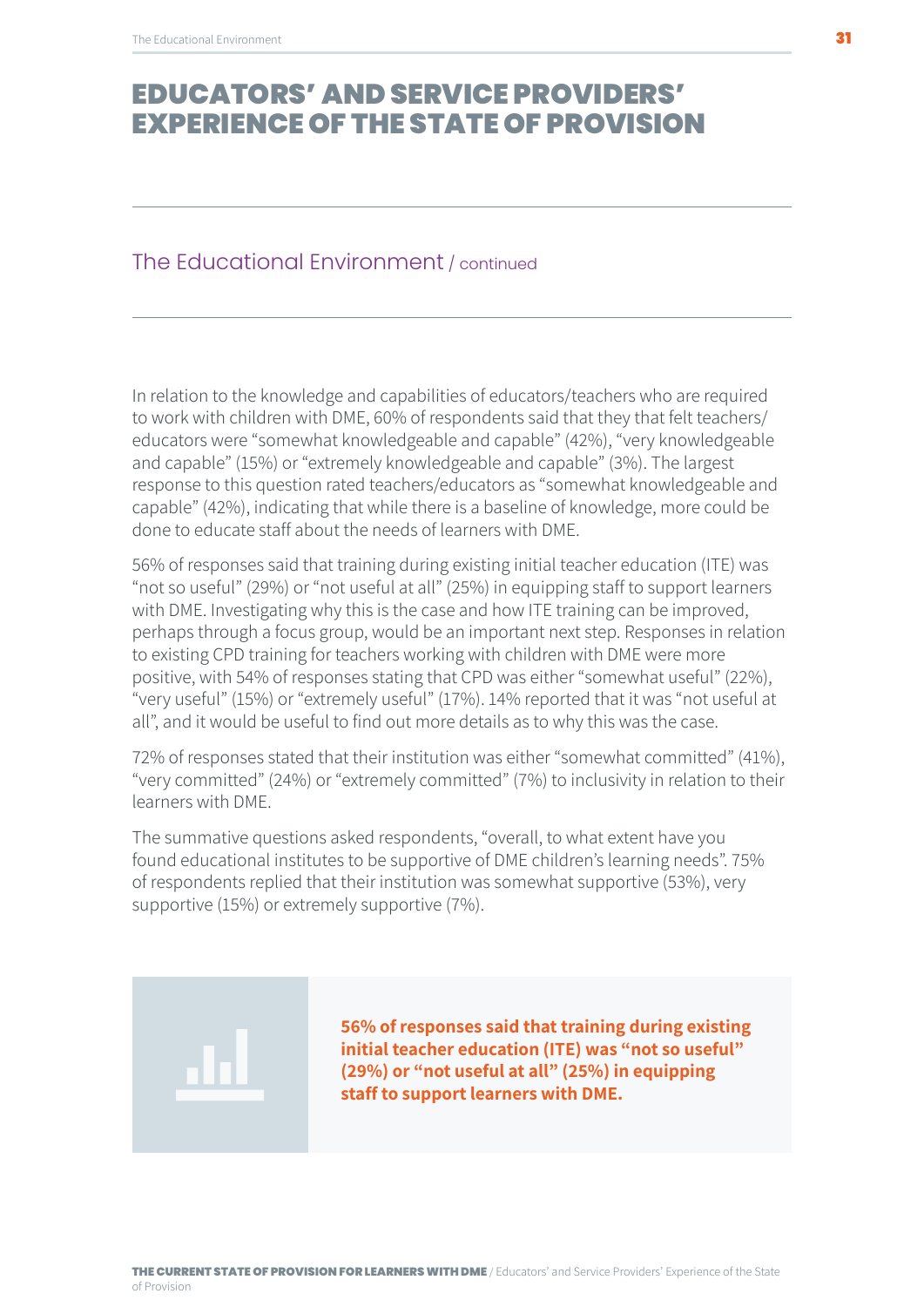#### <span id="page-31-0"></span>Consultation: Schools, Services and Parents

#### **(56 Responses)**

Interestingly, 80% of the respondents did not think that there was sufficient collaboration or consultation between educators and healthcare services when negotiating support for children with DME, and this is something that should be investigated in more detail. Alongside this, 64% of responses stated that there was not sufficient consultation between parents/carers and educators when negotiating learning support for children with DME. As recommended in the Ryan and Waterman report (2018, p. 18), providing written materials in plain English explaining what DME is, for both professionals and parents, may help facilitate better collaboration between them in the future.



**80% of the respondents did not think that there was sufficient collaboration or consultation between educators and healthcare services when negotiating support for children with DME...**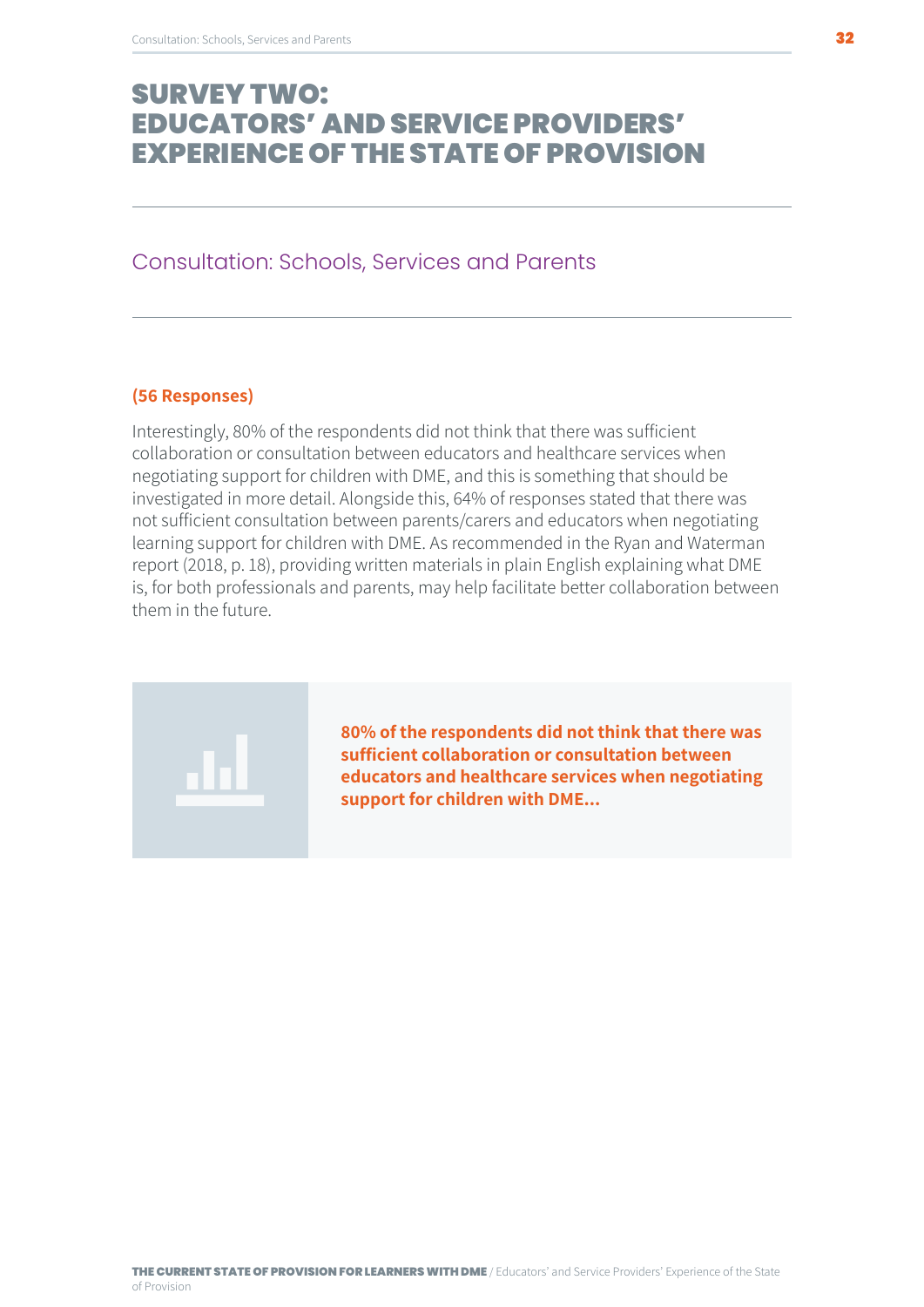#### <span id="page-32-0"></span>Services and Resources Provision

#### **(50 Responses)**

72% of responses confirmed that they had previously accessed resources and support services for their DME learner. Table 6 shows what these resources/services were in descending order of popularity.

| <b>TABLE 6</b>                                                              |                                                                                                                                                |  |
|-----------------------------------------------------------------------------|------------------------------------------------------------------------------------------------------------------------------------------------|--|
| Services for Learners with DME, Accessed by Educators and Service Providers |                                                                                                                                                |  |
| Ranking                                                                     | Services Accessed                                                                                                                              |  |
| $\mathbf{1}$                                                                | Therapeutic services<br>(Occupational Therapy, counselling, CAMHs (Child and Adolescent<br>Mental Health Service), GPs (General Practitioners) |  |
| $\overline{2}$                                                              | Identification resources<br>(Educational Psychology services, checklists, GPs)                                                                 |  |
| 3                                                                           | School support                                                                                                                                 |  |
| $\overline{4}$                                                              | Information resources                                                                                                                          |  |
| 5                                                                           | Extracurricular activities                                                                                                                     |  |
| 6                                                                           | Family                                                                                                                                         |  |
| $\overline{7}$                                                              | Online support groups                                                                                                                          |  |
| 8                                                                           | Summer school or residential support                                                                                                           |  |
| Note: Total Respondents 50                                                  |                                                                                                                                                |  |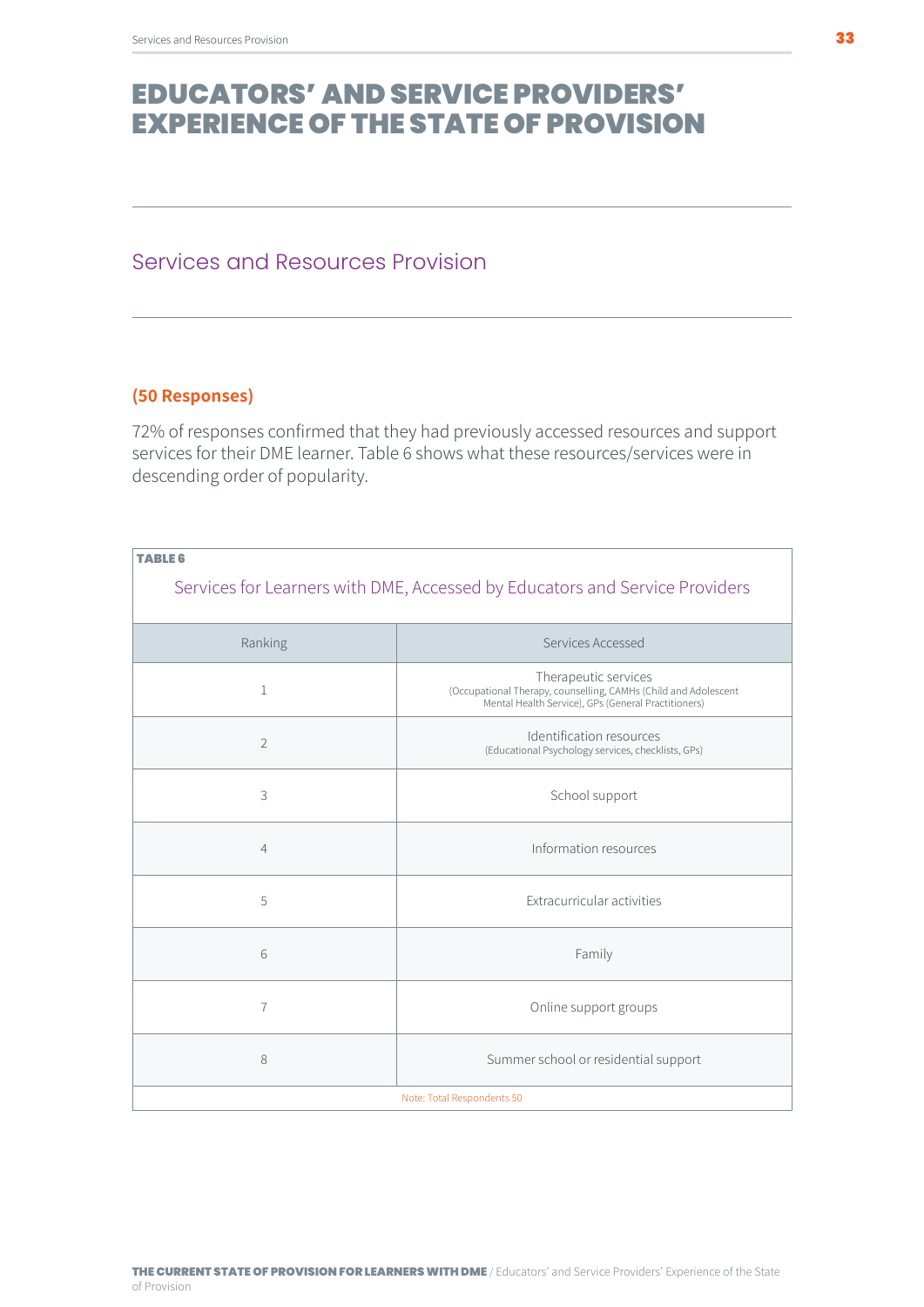#### Services and Resources Provision / continued

It is encouraging to see that 90% of respondents found that the services and resources available helped the educator or the learner to better understand the learners' talents and abilities. 85% reported that these resources were also useful for learners and their educators in identifying challenges that the learner may face in an educational environment.

85% reported that the resources available helped to fulfil the needs of the learners. However, 15% reported that the available resources and services did not meet their learner's needs.

Respondents were asked to say which services they had found most beneficial when supporting the learning needs of learners with DME. Of the 50 responses coded, 25 subthemes were generated, indicating that there was little alignment between professionals and the services that were useful. This also highlights that learners with DME are not a homogenous group, their needs vary enormously and the support that they require really should be bespoke to them.

When asked about how the current provision for learners with DME could be improved, 45 responses were gathered and coded, as shown in Table 7 (next page).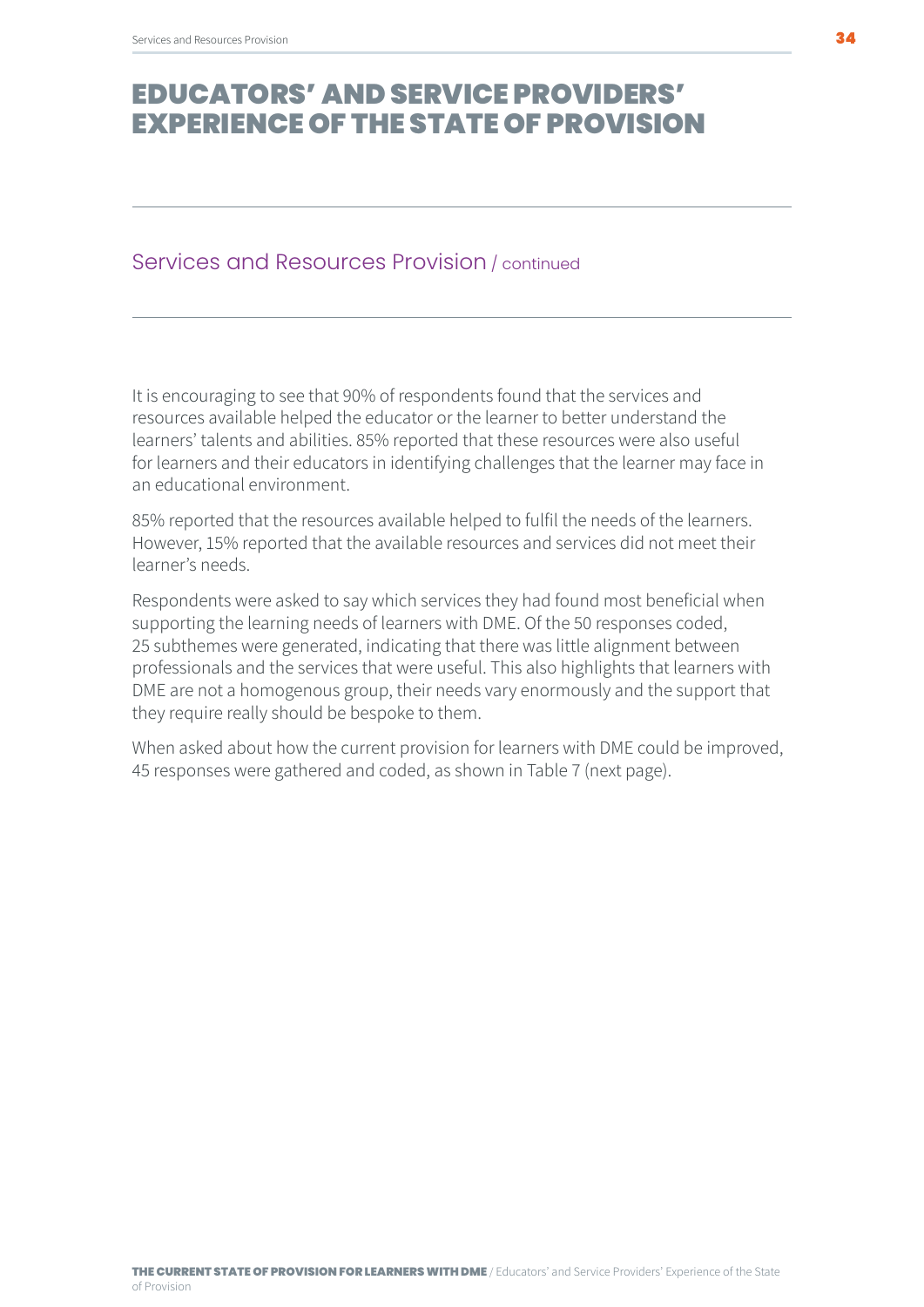### Services and Resources Provision / continued

| <b>TABLE7</b><br>Inductive Thematic Analysis of Improvements to Provision for Learners with DME |                       |                                                                                                                                                    |
|-------------------------------------------------------------------------------------------------|-----------------------|----------------------------------------------------------------------------------------------------------------------------------------------------|
| Theme                                                                                           | Subtheme              | Examples                                                                                                                                           |
|                                                                                                 | Better identification | "DME needs to have better<br>recognition within the SEND EHC<br>process. Many CYP with DME<br>will have needs overlooked and<br>strengths missed." |
|                                                                                                 | Earlier support       | "Early diagnosis and access<br>arrangement/support being in<br>place from an early age."                                                           |
| 1B<br>Learners need earlier,<br>more consistent and<br>higher quality provision                 | Hidden needs          | "Raising awareness as if the<br>child presents as 'fine' in the<br>classroom there is difficulty<br>getting recognition of any<br>hidden needs".   |
|                                                                                                 | More DME resources    | "Resources made available<br>and relevant to empower<br>DMF learners"                                                                              |
|                                                                                                 | More support          | "More support to recognize<br>DME children in early years so<br>transition to primary school is<br>planned and prepared for."                      |
| Note: Total Respondents 50                                                                      |                       |                                                                                                                                                    |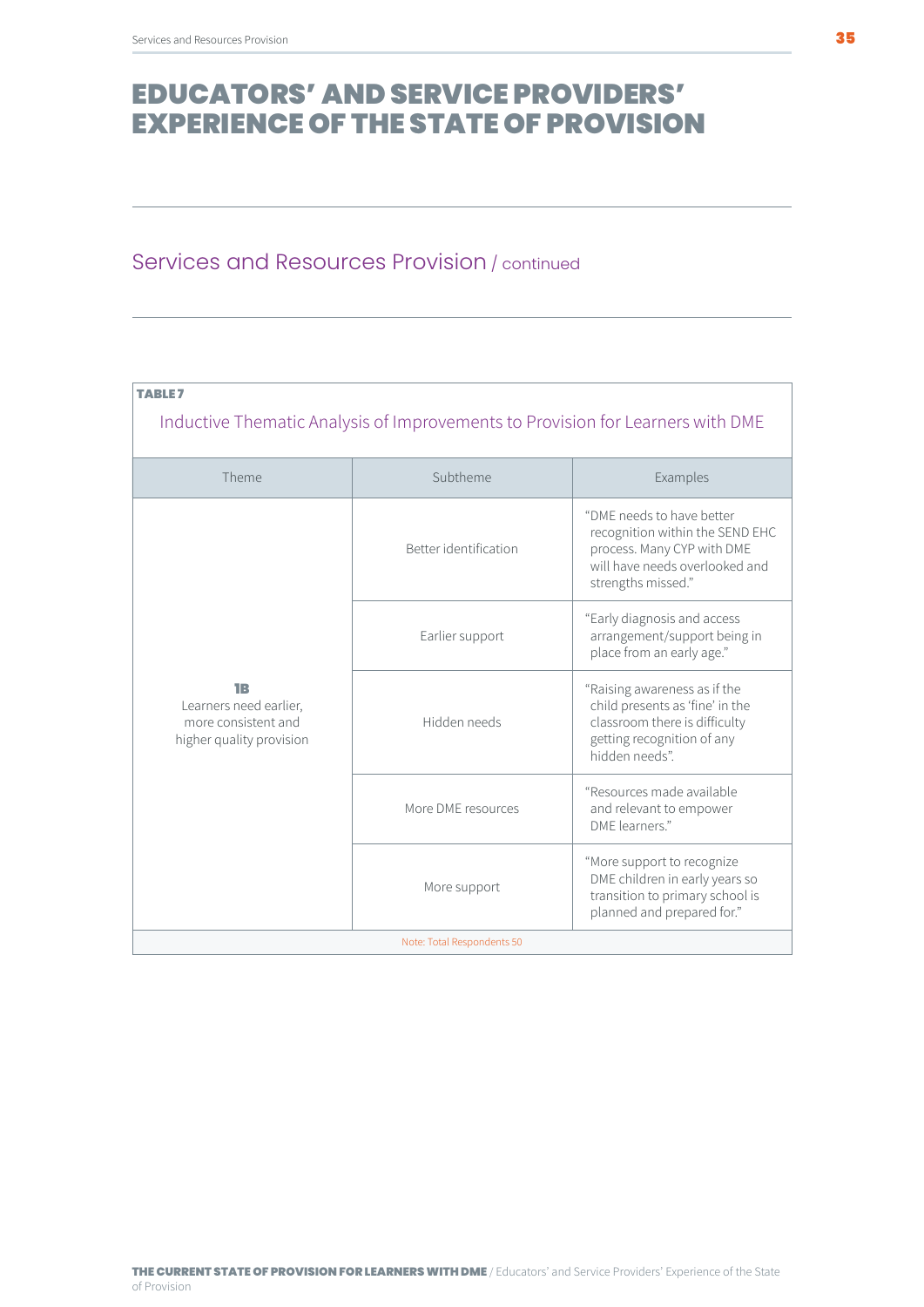### Services and Resources Provision / continued

| TABLE 7<br>Inductive Thematic Analysis of Improvements to Provision for Learners with DME                                          |                       |                                                                                                                                                                                                                                      |
|------------------------------------------------------------------------------------------------------------------------------------|-----------------------|--------------------------------------------------------------------------------------------------------------------------------------------------------------------------------------------------------------------------------------|
| Theme                                                                                                                              | Subtheme              | Examples                                                                                                                                                                                                                             |
| 2 <sub>B</sub><br>Teachers and support services<br>need training and resources<br>to help them better support<br>learners with DMF | Collaborative working | "More capacity to work<br>collaboratively."                                                                                                                                                                                          |
|                                                                                                                                    | Lack of knowledge     | "There is a severe lack of<br>knowledge with regards to HLP<br>children, their learning needs<br>and hence in our under-<br>resourced schools, the<br>knowledge and skills to serve<br>this group well do not exist."                |
|                                                                                                                                    | More training         | "Teachers need CPD to inform<br>them of the existence of DME.<br>Too many are completely<br>unaware of the existence of the<br>condition. Most people assume<br>that a child either has special<br>needs OR is gifted and talented." |
|                                                                                                                                    | Raise awareness       | "There needs to be whole-scale<br>awareness training across the<br>board from health services<br>through to schools."                                                                                                                |
| Note: Total Respondents 50                                                                                                         |                       |                                                                                                                                                                                                                                      |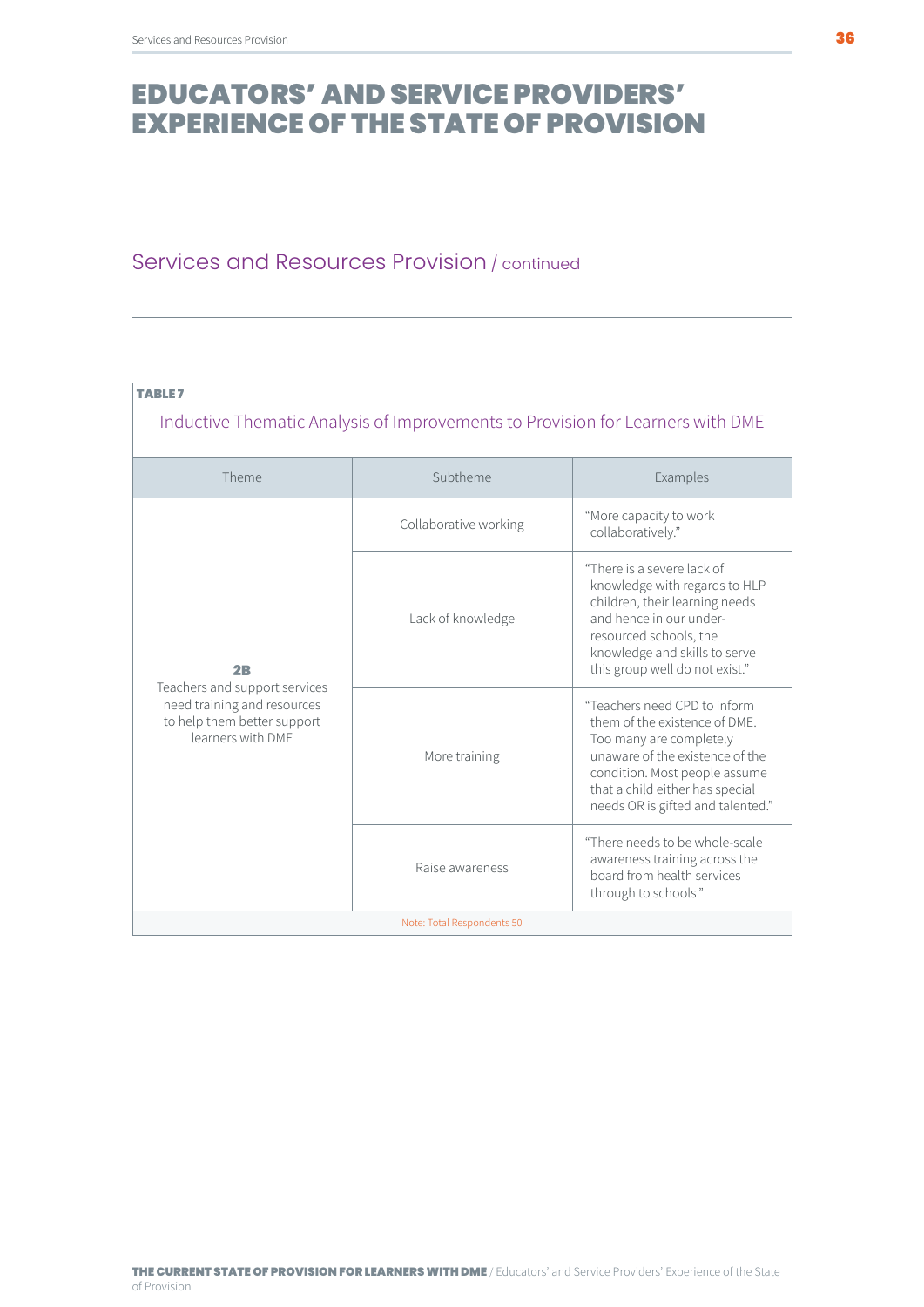### Services and Resources Provision / continued

| <b>TABLE7</b>                                                                                          |                        |                                                                                                                                                                                                   |  |
|--------------------------------------------------------------------------------------------------------|------------------------|---------------------------------------------------------------------------------------------------------------------------------------------------------------------------------------------------|--|
| Inductive Thematic Analysis of Improvements to Provision for Learners with DME                         |                        |                                                                                                                                                                                                   |  |
| Theme                                                                                                  | Subtheme               | Examples                                                                                                                                                                                          |  |
|                                                                                                        | Deficit focused        | "I am now thinking about how to<br>incorporate into training sessions<br>I provide. I don't think it is widely<br>recognised. My experience is<br>that focus is still given to<br>deficit areas." |  |
| 3 <sub>B</sub><br>Funding and system changes are<br>needed if DME support is to<br>be improved overall | More funding           | "Funding and time are large<br>factors which can hinder due<br>to expensive resources and<br>teachers' timetables"                                                                                |  |
|                                                                                                        | Rigid education system | "Education must change from<br>the rigid prescriptive system<br>that exists to one that is flexible,<br>nimble and adaptive to each<br>child and their developing<br>needs."                      |  |
| Note: Total Respondents 50                                                                             |                        |                                                                                                                                                                                                   |  |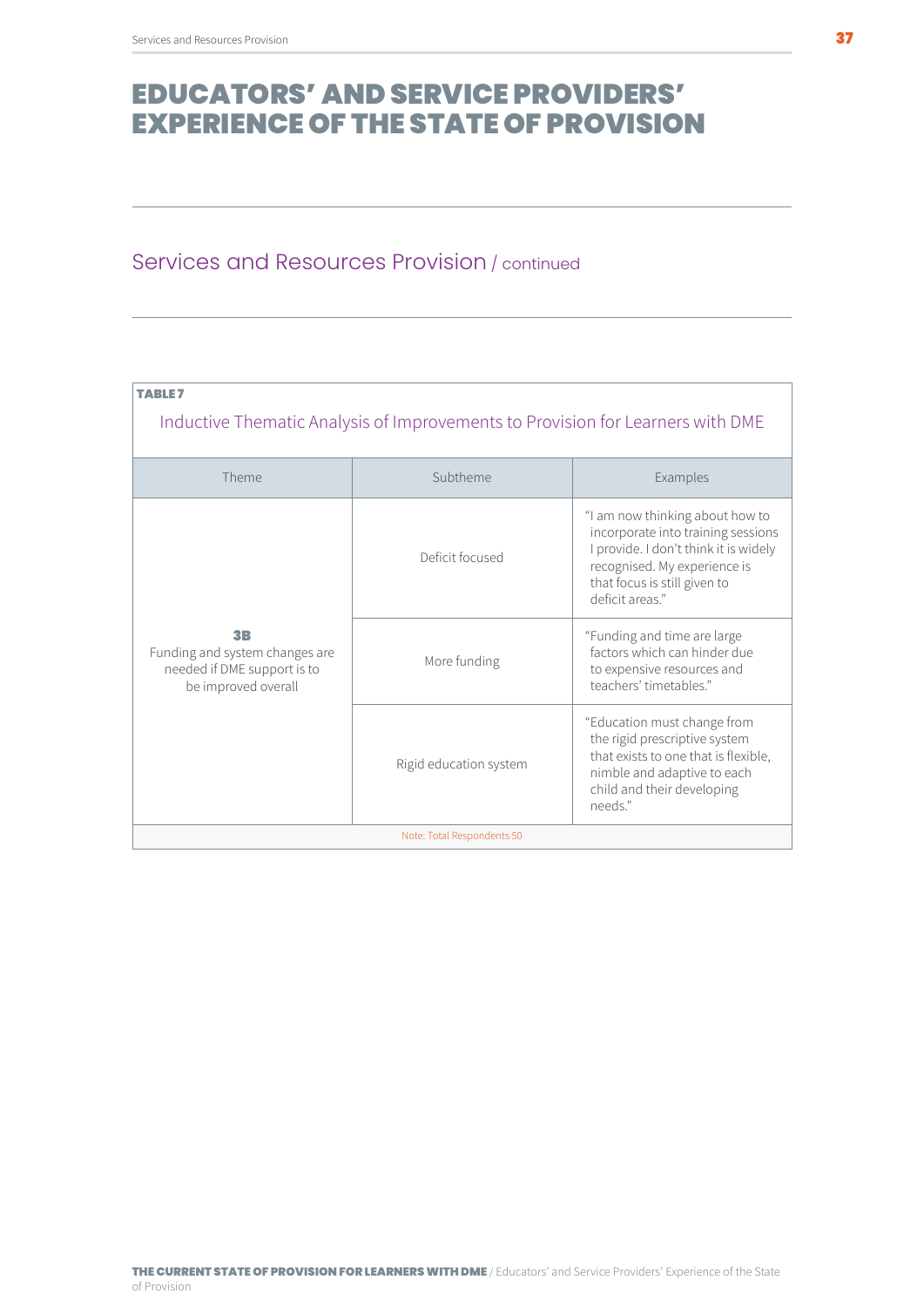### <span id="page-37-0"></span>Self-Identification and Learners with DME

#### **(45 Responses)**

73% of responses reported that their learners were supported to recognise their strengths and weaknesses as learners with DME. Table 8 shows how services and resources were ranked in descending order for their effectiveness in supporting learners with DME to identify their strengths and weaknesses.

| TARI F <i>S</i> |                                                                                                                   |  |  |
|-----------------|-------------------------------------------------------------------------------------------------------------------|--|--|
|                 | Rank of Services and Resources Effective in Supporting Learners<br>to Identify their Strengths (Descending Order) |  |  |
| Ranking         | <b>Effective Support</b>                                                                                          |  |  |
| 1               | Family                                                                                                            |  |  |
| $\overline{2}$  | School/teacher                                                                                                    |  |  |
| 3               | Identification services                                                                                           |  |  |
| $\overline{4}$  | Online information                                                                                                |  |  |
| 5               | Extracurricular activities                                                                                        |  |  |
| 6               | Peer groups                                                                                                       |  |  |
| $\overline{7}$  | Healthecare services                                                                                              |  |  |
|                 | Note: Total Respondents 45                                                                                        |  |  |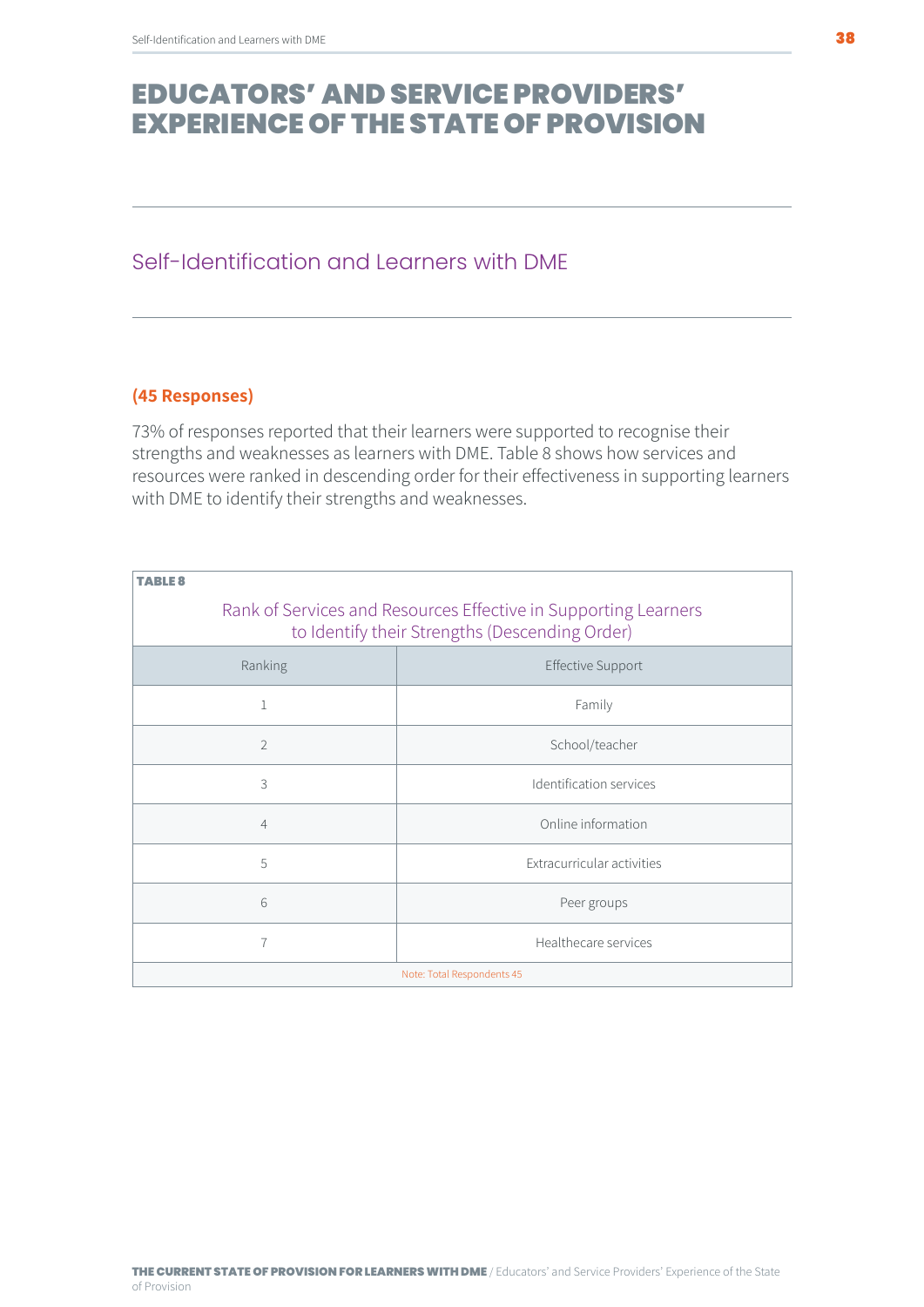#### <span id="page-38-0"></span>**Conclusions**

While some learners with DME are identified and/or supported, many remain unidentified and/or unsupported by the education system. A lack of identification or appropriate support has devastating consequences for children with DME, many of whom disengage from learning and suffer with mental health issues, and some of whom are squeezed out of the system in the form of school refusal, exclusion and elective home education. Of particular concern was the impact on the mental health of learners as reported by their parents and carers.

At a national level, the needs of young people with DME are largely ignored; there is a lack of commitment to supporting young people with this profile and no strategy that provides for a system flexible enough to meet their needs. The inflexibility of the English mainstream education system presents considerable barriers to accessing the right support for young people with DME. Teachers/educators find it difficult to accommodate the strengths of learners, leading to a deficit model of teaching which is inappropriate for those with exceptional skills.

Despite evidence of a willingness on the part of schools to practice inclusivity for learners with DME, there is inconsistency across all phases of education, types of schools and geographical locations in England, in terms of awareness of what DME is and how to support learners with DME. Furthermore, the research revealed that there are a significant number of educators and professionals who have not heard of the term DME, let alone understand how to support learners who fit the profile.

> **At a national level, the needs of young people with DME are largely ignored; there is a lack of commitment to supporting young people with this profile and no strategy that provides for a system flexible enough to meet their needs.**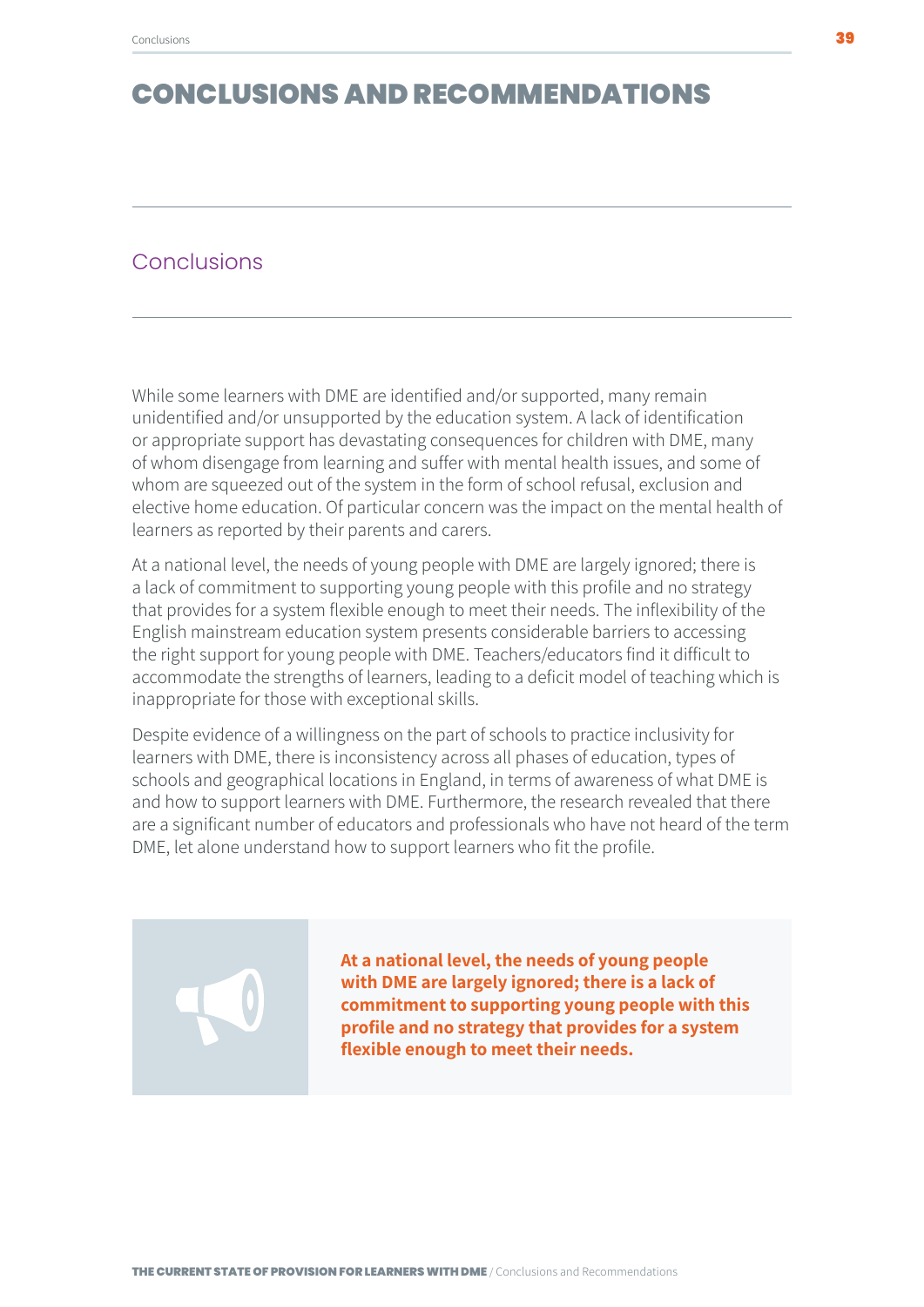#### Conclusions / continued

In addition, a lack of collaboration between those supporting young people with DME, hinders communication about the needs of individuals and the appropriate support for these needs. This, in turn, means that educators are deprived of information that exists about individuals and, therefore, may not be aware of the support that would be appropriate. The result is that learners with DME may not receive appropriate provision even where it has been identified.

General SEND or specific disability professional development opportunities for educators and health professionals do not empower them to meet the needs of young people with DME adequately, since these do not consider the differing profiles of this group.

The inconsistency of support has a financial burden for parents/carers, with many needing to fund assessments and/or education themselves to access appropriate provision. This also means that young people whose parents are not in a position to pay are denied essential support.

This study undertook to understand the provision for learners with DME within and beyond the education system and its availability to young people and their parents. It leaves questions about what the mental health and educational needs of young people with DME are, as well as how these two needs converge and impact on their outcomes and life experiences.

> **...educators are deprived of information that exists about individuals and, therefore, may not be aware of the support that would be appropriate, resulting in learners with DME not receiving appropriate provision even where it has been identified.**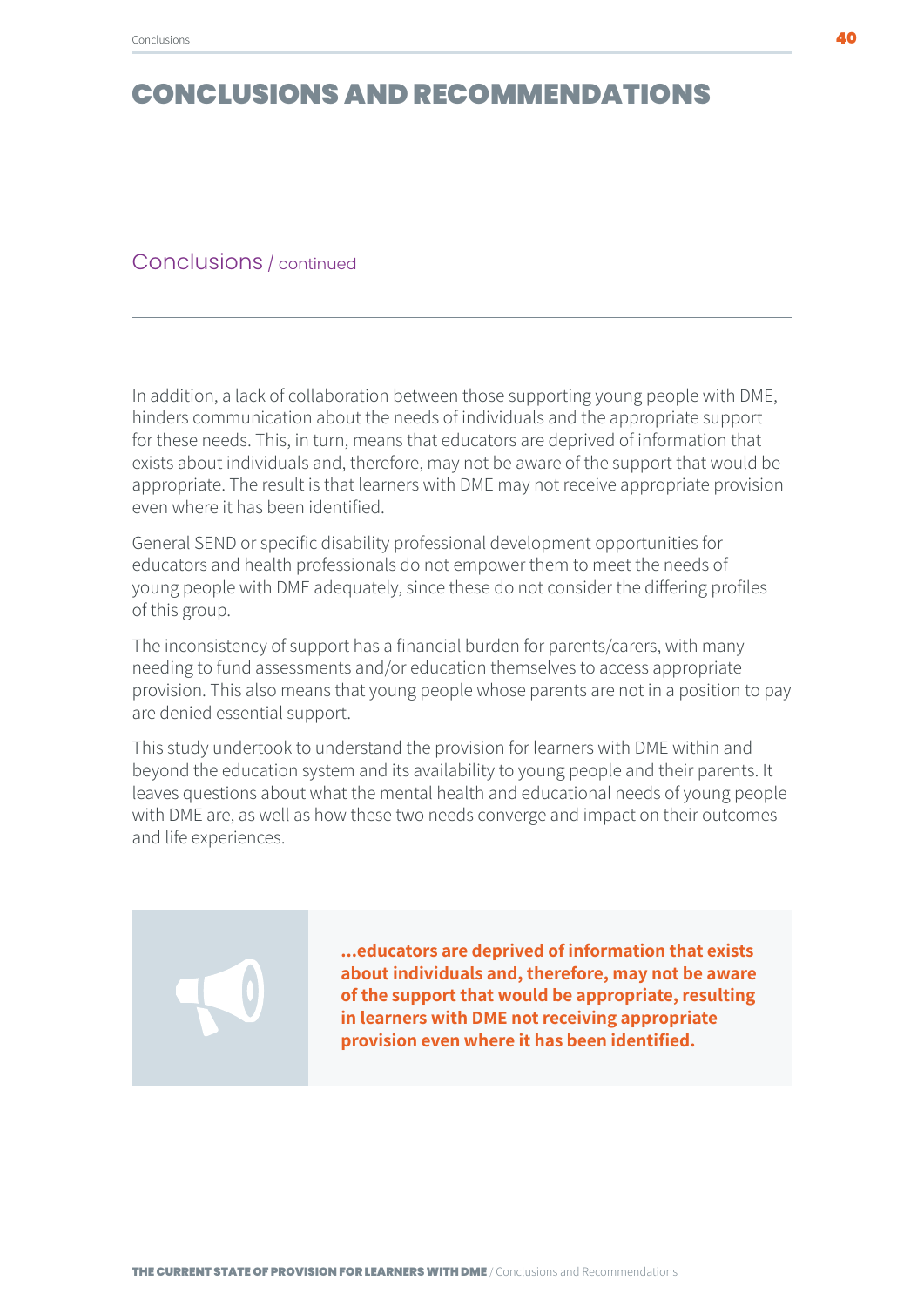#### <span id="page-40-0"></span>Recommendations

#### **Consider the Needs of Young People with DME at a National Level**

The rigidity of the education system presents barriers to the ability of schools to meet the needs of young people with DME, leading to exclusion, school refusal and mental health problems. In addition, provision is patchy, with parents often finding that they have to pay for timely, appropriate support. There should be a change at a national level to empower schools to flexibly meet the needs of young people with DME. The needs of this group should be routinely considered at the outset of planning in the thinking of strategic decision makers; including national policy makers, education planners, funding bodies and regulators.

#### **Raise Awareness of and Increase Understanding about DME**

To address the demonstrated unfamiliarity and misunderstanding about DME, awareness and understanding about the support needs of this group should be raised significantly. This should include raising awareness and increasing understanding within the education system and in wider support services for young people.

Awareness and understanding can be increased by forging partnerships between those working in this area and key stakeholder groups such as Local Authorities, Multi-Academy Trusts, Initial Teacher Training Providers and SEND networks.

#### **Develop Resources to Increase Understanding**

To address the lack of understanding in education and wider support services for young people with DME, a suite of suitable resources should be developed targeted at teachers, SENCos, mental health support professionals and therapists, parents and young people. The resources should be delivered in a range of media to aid access and ease of use (e.g. leaflets and booklets available electronically, videos, PowerPoints).

New materials should be developed in conjunction with the intended audience and young people with DME and/or their parents, to ensure that they reflect the lived experiences of young people and the usefulness for the audience.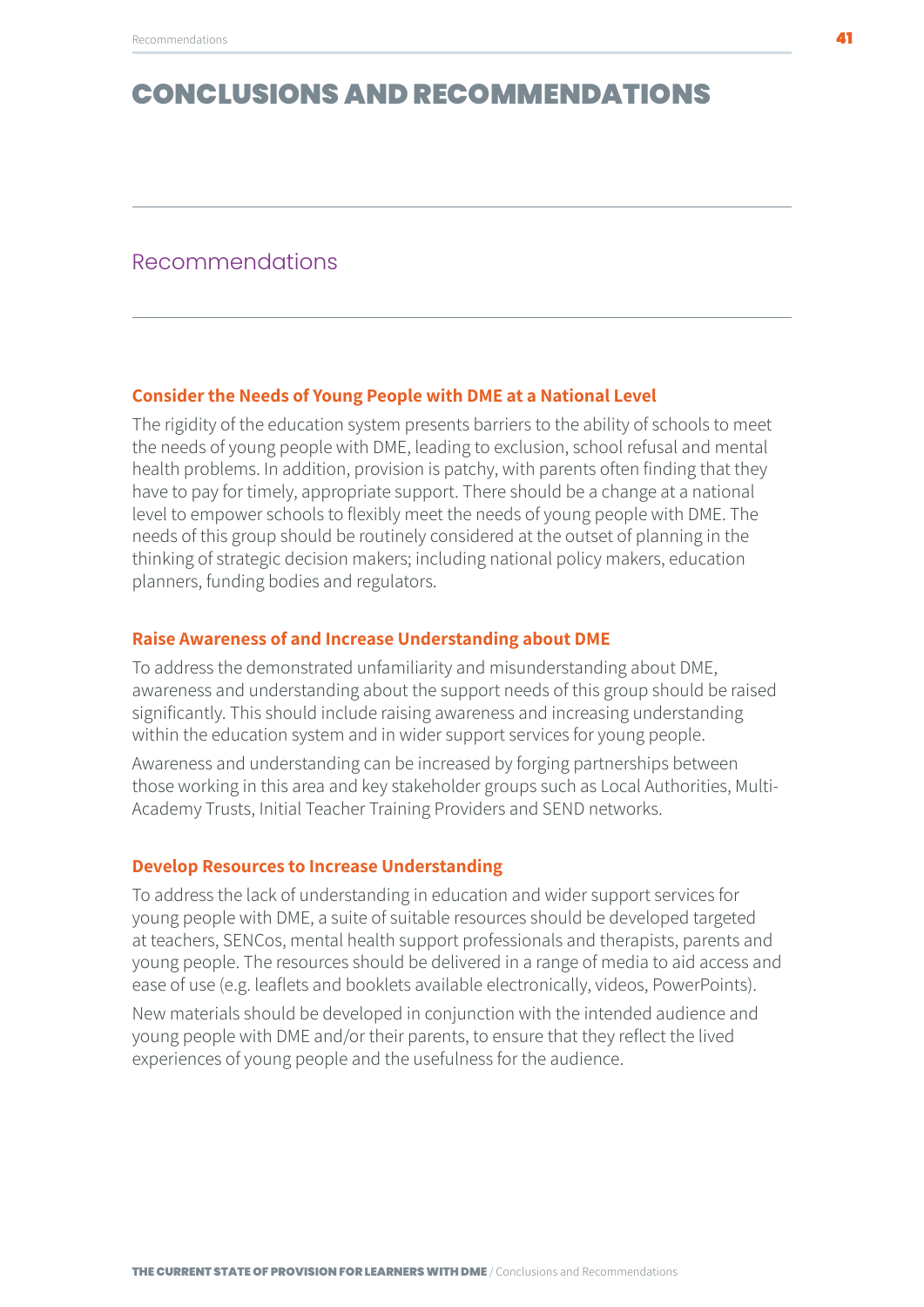#### Recommendations / continued

#### **Improve Collaboration between Stakeholders**

One of the barriers to young people with DME accessing support is poor collaboration between the different stakeholders involved. This includes the young person and their parents and those supporting them in the education system; the local authority; and those in health care (such as psychologists, psychiatrists, occupational therapists, speech and language therapists and mental health professionals). Improved collaboration between these groups would result in better understanding of the needs of individuals with DME and a higher chance of support being effective in enabling young people to achieve and improve their wellbeing.

To improve collaboration, consultation (perhaps in the form of a focus group) should take place with young people with DME and their parents, to establish where there are breakdowns in communication and what would be most effective in addressing this. Similarly, education and healthcare professionals should be consulted to discover the most useful information and communication methods to improve collaboration.

#### **Provide Professional Development in Education**

Many education professionals and support staff members do not know how to best meet the needs of young people with DME. This leads to a lack of support for young people who then struggle to access challenge and become disengaged from learning. Professional development that is in line with the DfE Standard for Teachers' Professional Development should be provided for all levels of staff in education (SENCos, teachers, NQTs, teaching assistants and trainee teachers) to address this.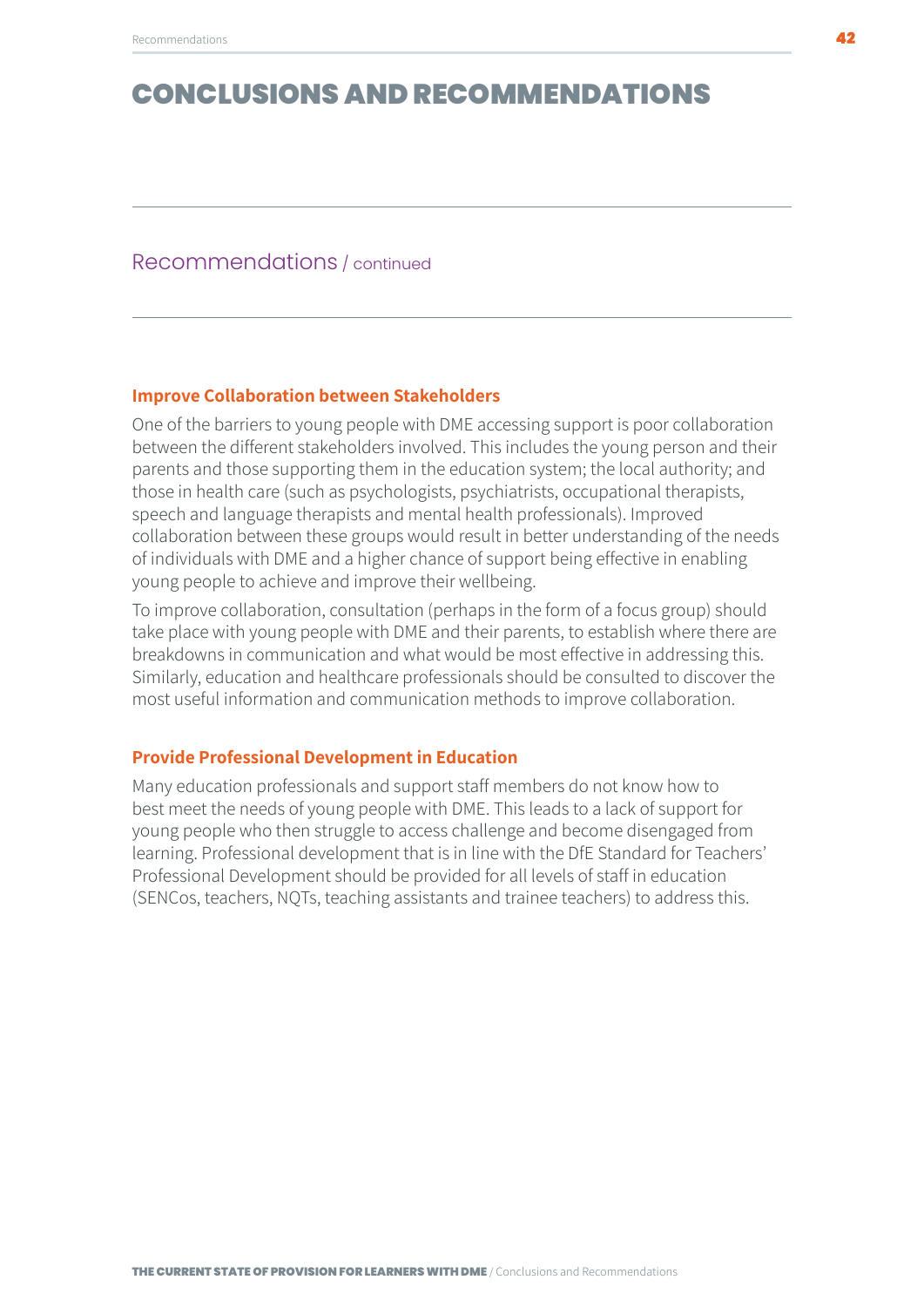#### Recommendations / continued

#### **Raise Awareness and Understanding Among Mental Health and Therapeutic Professionals**

The current lack of understanding, communication, support and flexibility within the system is leading to significant mental health issues for young people with DME. Those working within mental health and therapeutic support services should be aware of where things are going wrong for young people with DME and their support needs, so that professionals can offer effective support. Therefore, awareness and understanding should be increased among mental health and therapeutic support services through consultation, resource materials and professional development.

#### **Conduct More Research into the Needs of Young People with DME**

There is a need to better understand the mental health and educational needs of young people with DME. The aim of this study was to understand more about the current state of provision and access to learning and support that is available to children with DME. The next step in research would be to discover more about the learning and wellbeing needs of young people with DME and, crucially, how these two areas interact. Findings can then be fed into professional development and support materials.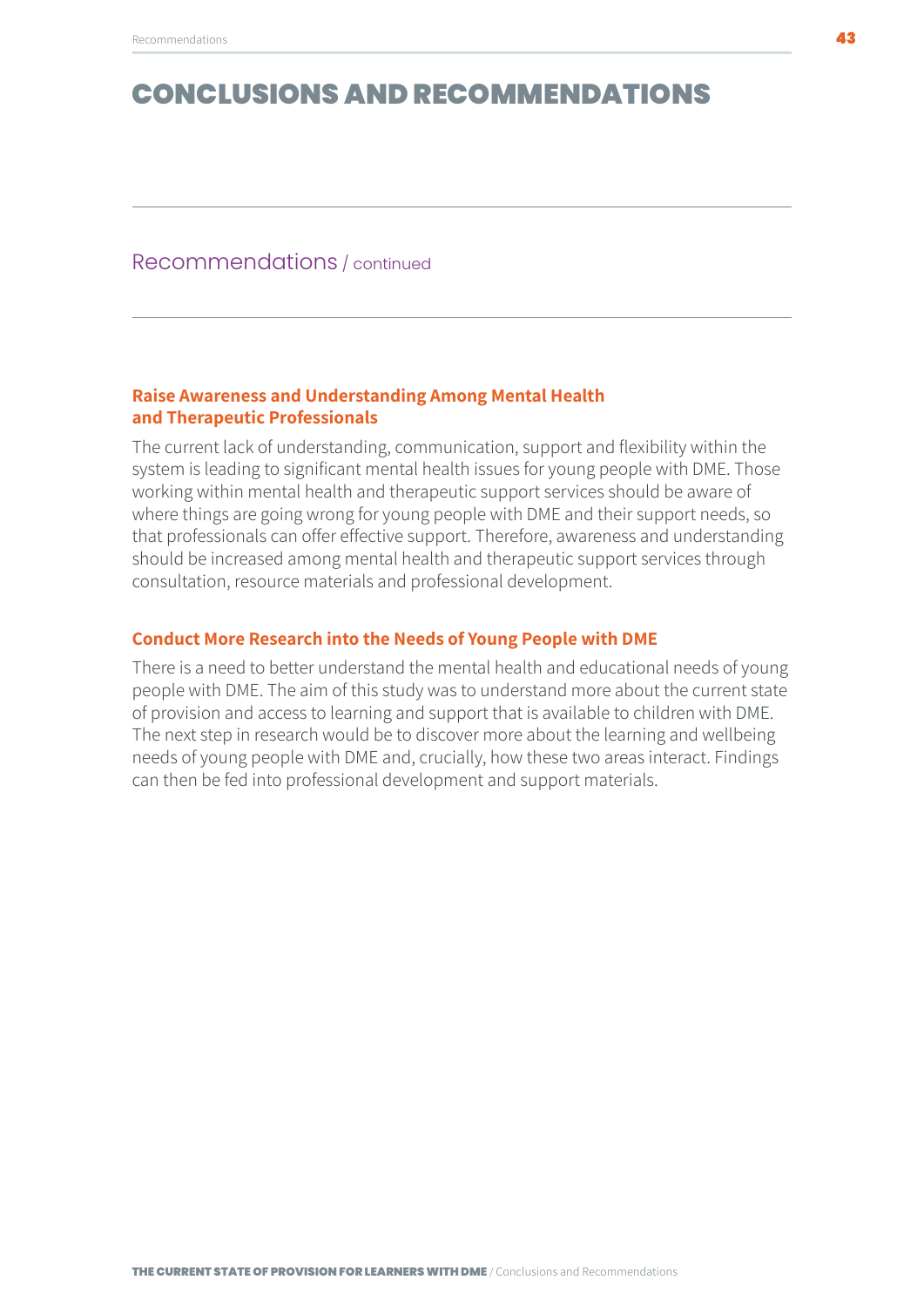### <span id="page-43-0"></span>REFERENCES

- Brown, C., Shay, M. (2021). From resilience to wellbeing: Identity-building as an alternative framework for schools' role in promoting children's mental health. Review of Education, 9(2), 599-634. Available at: h<ttps://doi.org/10.1002/rev3.3264>
- Department for Children, Schools and Families. (2008). The National Strategies. Gifted and talented education: Guidance on preventing underachievement: a focus on exceptionally able pupils. DCFS Publications
- Department for Children, Schools and Families. (2008). The National Strategies. Gifted and talented education: Helping to find and support children with dual or multiple exceptionalities. DCFS Publications. [Available at: https://webarchive.nationalarchives.gov.uk/20130323073730/https:/](Available at: https://webarchive.nationalarchives.gov.uk/20130323073730/https:/www.education.gov.uk/) [www.education.gov.uk/publications/eOrderingDownload/00052-2008BKT-EN.pdf](Available at: https://webarchive.nationalarchives.gov.uk/20130323073730/https:/www.education.gov.uk/)
- Department for Education and Skills. (2007). Gifted and talented education: Guidance on preventing underachievement: a focus on dual or multiple exceptionality (dme). DfeS Publications. Available at: [https://potentialplusuk.org/wp-content/uploads/2016/08/Guidance-on-](https://potentialplusuk.org/wp-content/uploads/2016/08/Guidance-on-Preventing-Underachievement-A-foc)[Preventing-Underachievement-A-focus-on-Dual-or-Multiple-exceptionalities-2007-1.pdf](https://potentialplusuk.org/wp-content/uploads/2016/08/Guidance-on-Preventing-Underachievement-A-foc)
- Department for Education. (2019). Special educational needs in England: January 2019. Department for Education. National Statistics. [Available at: https://assets.publishing.service.gov.uk/](Available at: https://assets.publishing.service.gov.uk/government/uploads/system/uploads/attachment_) [government/uploads/system/uploads/attachment\\_data/file/814244/SEN\\_2019\\_Text.docx.pdf](Available at: https://assets.publishing.service.gov.uk/government/uploads/system/uploads/attachment_)
- Education and Skills Select Committee. Education and skills: Third report. (HC 2006-6). Education and Skills Committee Publications. Available at: h[ttps://publications.parliament.uk/pa/cm200506/](ttps://publications.parliament.uk/pa/cm200506/cmselect/cmeduski/478/47805.htm) [cmselect/cmeduski/478/47805.htm](ttps://publications.parliament.uk/pa/cm200506/cmselect/cmeduski/478/47805.htm)
- Montgomery, D. (2015). Teaching gifted children with special educational needs: Supporting dual and multiple exceptionality. Routledge
- Office for National Statistics. (2012, December). Ethnicity and national identity in England and Wales: 2011. Available at: [https://www.ons.gov.uk/peoplepopulationandcommunity/culturalidentity/](https://www.ons.gov.uk/peoplepopulationandcommunity/culturalidentity/ethnicity/articles/ethnicityand) [ethnicity/articles/ethnicityandnationalidentityinenglandandwales/2012-12-11](https://www.ons.gov.uk/peoplepopulationandcommunity/culturalidentity/ethnicity/articles/ethnicityand)

Potential Plus UK. (2018). F01: Dual or Multiple Exceptionality (DME). Potential Plus UK

- Ryan, A., & Waterman. C. (2018). Dual & Multiple Exceptionality (DME): The current state of play. Nasen
- UK Government. (2014, September 1), Reforms for children with SEN and disabilities come into effect [Press release}. Available at: [https://www.gov.uk/government/news/reforms-for-children-with](https://www.gov.uk/government/news/reforms-for-children-with-sen-and-disabilities-come-into-effect)[sen-and-disabilities-come-into-effect](https://www.gov.uk/government/news/reforms-for-children-with-sen-and-disabilities-come-into-effect)
- Yates, D., & Boddison, A. (2020). The school handbook for dual and multiple exceptionality: High learning potential with special educational needs or disabilities. Routledge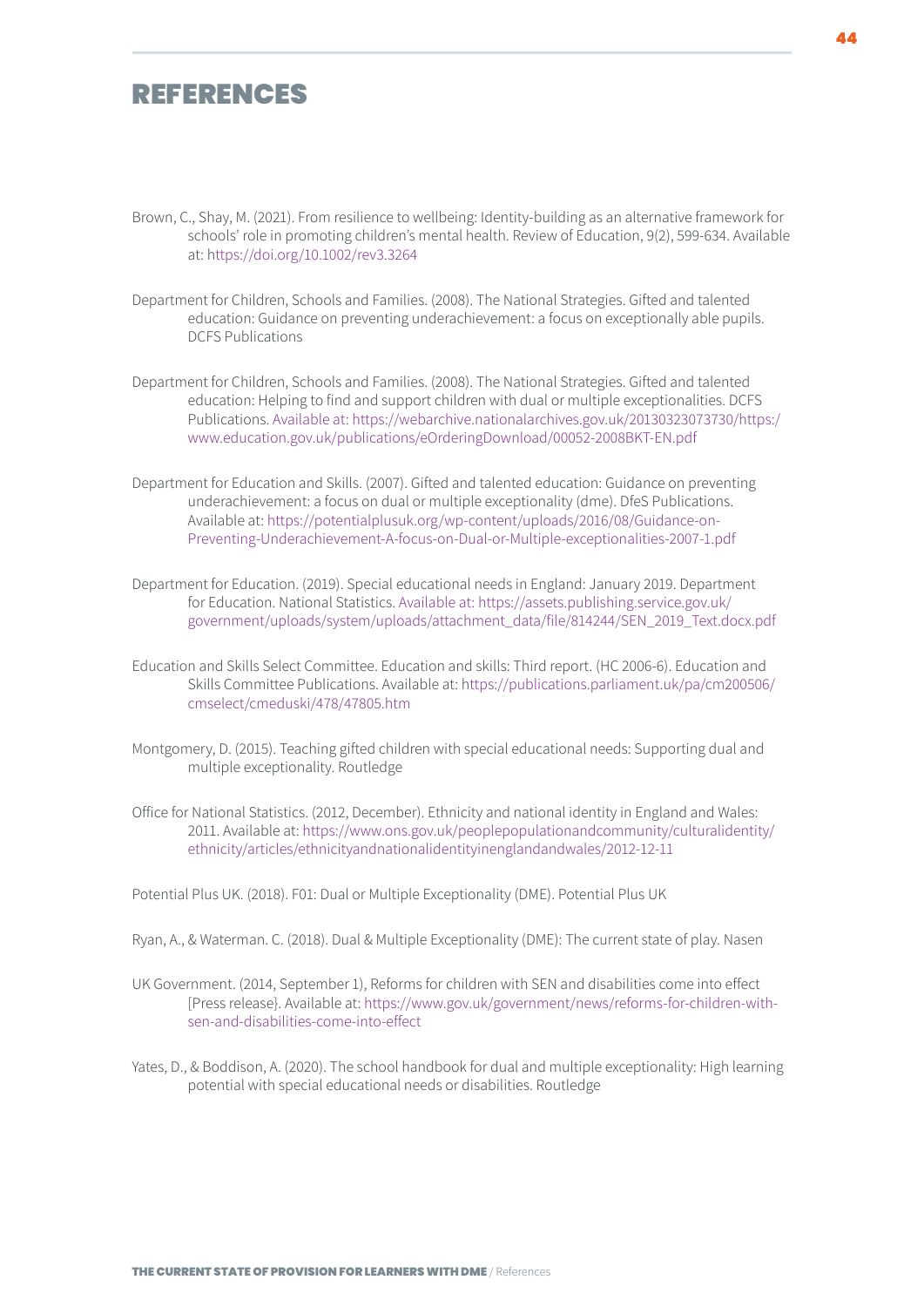### <span id="page-44-0"></span>ABBREVIATIONS

| <b>CAMHS</b>    | Child and Adolescent Mental Health Service |
|-----------------|--------------------------------------------|
| Covid-19        | Coronavirus disease                        |
| <b>DfE</b>      | The Department for Education               |
| <b>DME</b>      | Dual or Multiple Exceptionality            |
| <b>EHC Plan</b> | Education, Health and Care Plan            |
| <b>EOTAS</b>    | Education Other Than At School             |
| <b>HLP</b>      | High Learning Potential                    |
| <b>HE</b>       | Home Education                             |
| ITE             | Initial Teacher Education                  |
| <b>OT</b>       | Occupational Therapy                       |
| <b>SEN</b>      | Special Educational Needs                  |
| SEND            | Special Educational Needs and Disabilities |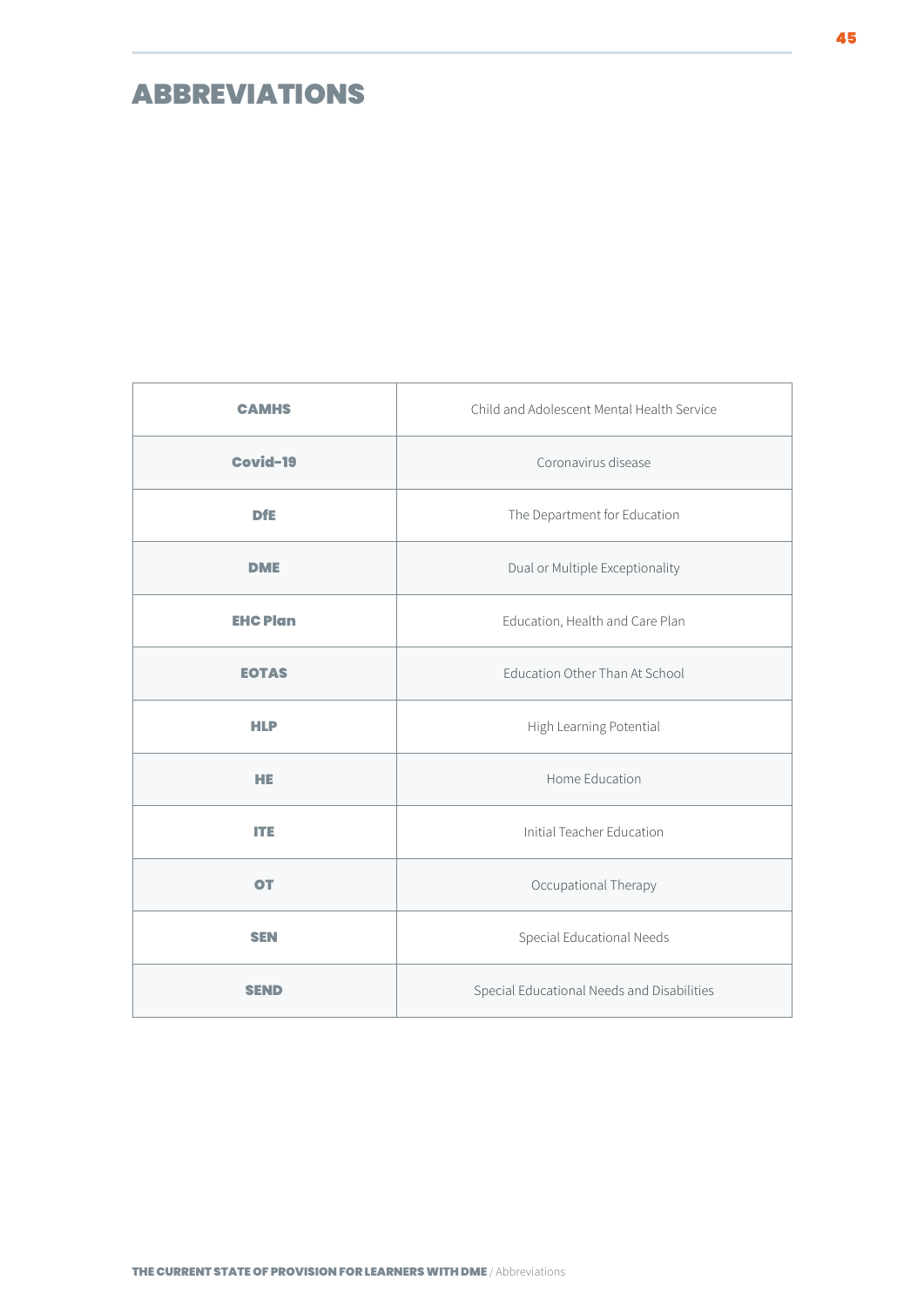### <span id="page-45-0"></span>APPENDIX A

### Survey One for Parents/Carers of Learners with DME

| Q1             | Please tick this box to confirm that you agree to your survey answers being used as part of<br>the research project as set out on this page. |
|----------------|----------------------------------------------------------------------------------------------------------------------------------------------|
| Q <sub>2</sub> | Do you identify yourself as the parent/carer of a DME learner?                                                                               |
| Q <sub>3</sub> | What type of educational setting does your child attend?                                                                                     |
| Q <sub>4</sub> | Please identify the Key Stage relevant to your child.                                                                                        |
| Q <sub>5</sub> | What is your child's gender?                                                                                                                 |
| Q <sub>6</sub> | What race/ethnicity best describes your child?                                                                                               |
| Q <sub>7</sub> | Does your child have an EHC Plan?                                                                                                            |
| Q8             | To what extent have you found educational institutes to be committed to supporting your<br>child's learning needs?                           |
| Q <sub>9</sub> | To what extent have you found educational institutes to be approachable when you wish<br>to discuss your child's learning needs?             |
| <b>Q10</b>     | To what extent have you found educational institutes to be knowledgeable and capable in<br>identifying your child's learning needs?          |
| <b>Q11</b>     | To what extent have you found educational institutes to be knowledgeable and capable in<br>supporting your child's learning needs?           |
| <b>Q12</b>     | To what extent have you found educational institutes to have sufficient resources and<br>services to support your child's learning needs?    |
| <b>Q13</b>     | To what extent do you think that educators/teachers have been supportive of your child's<br>learning needs?                                  |
| <b>Q14</b>     | To what extent have you found educators/teachers to be knowledgeable and capable<br>when required to support your child's learning needs?    |
| <b>Q15</b>     | How committed have you found educational institutes to be when it comes to inclusivity<br>with regard to your child's experience?            |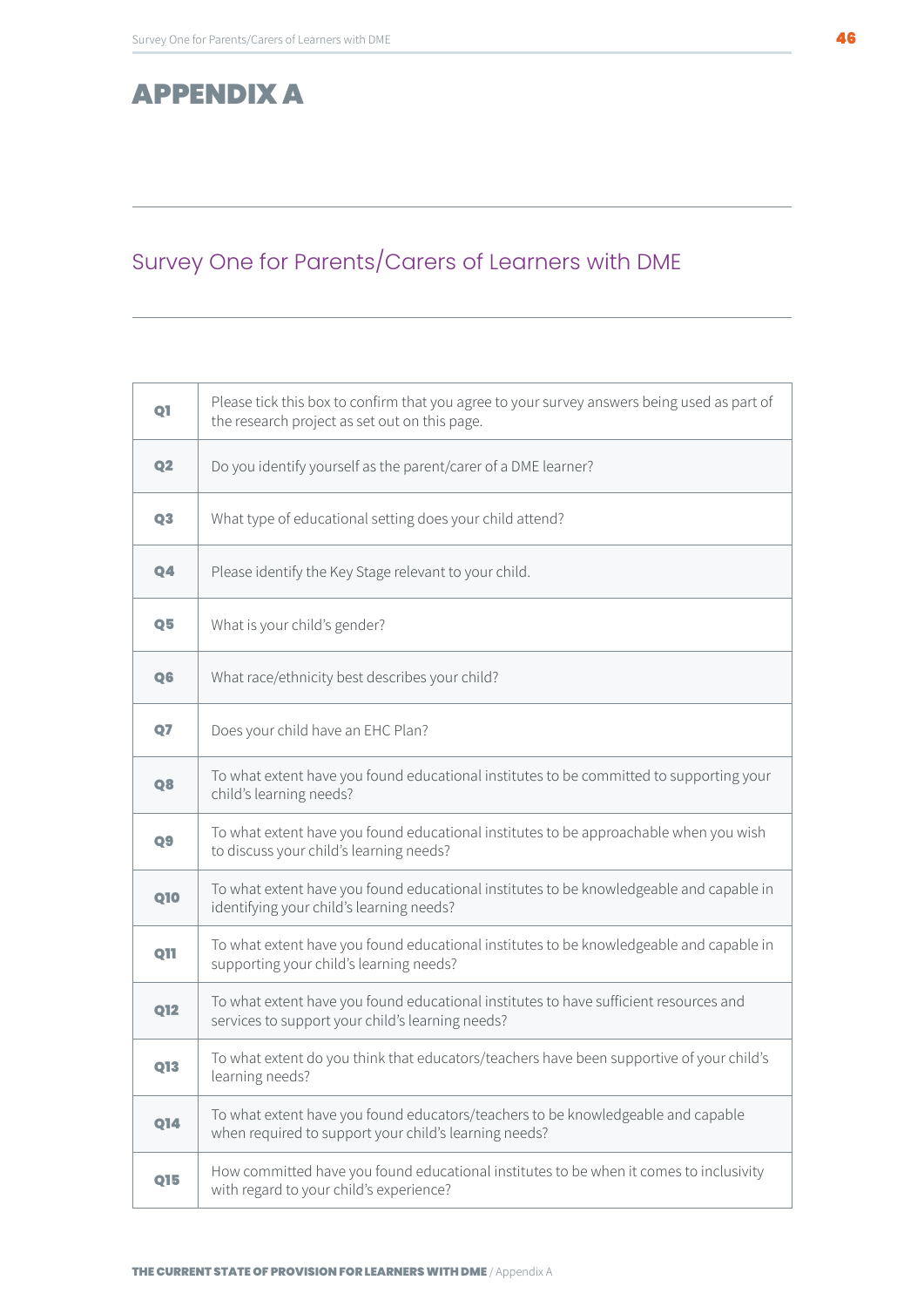### APPENDIX A

### Survey One for Parents/Carers of Learners with DME / continued

| <b>Q16</b> | Overall, to what extent have you found educational institutes to be supportive of your<br>child's learning needs?                                                                                                                                                                                                                                                                                    |
|------------|------------------------------------------------------------------------------------------------------------------------------------------------------------------------------------------------------------------------------------------------------------------------------------------------------------------------------------------------------------------------------------------------------|
| <b>Q17</b> | Have you previously accessed support services or resources for your DME learner?                                                                                                                                                                                                                                                                                                                     |
| <b>Q18</b> | Which service/s or resource/s have you accessed? (You may choose more than one<br>option here.)<br>School support / Family support / Summer schools or other residential support /<br>Extracurricular activities / Therapeutic services / Online support groups / Information<br>resources / Identification resources / None of the above / Other (please specify)                                   |
| <b>Q19</b> | To what extent have these services/resources been helpful for your child (or helped you to<br>help your child?) to better understand their talents and abilities?                                                                                                                                                                                                                                    |
| <b>Q20</b> | To what extent have these services/resources been helpful for your child (or have helped<br>you to help your child) to identify the challenges they face in an educational environment?                                                                                                                                                                                                              |
| <b>Q21</b> | To what extent have these services/resources been helpful for your child (or helped you to<br>help your child) to improve their life experiences?                                                                                                                                                                                                                                                    |
| Q22        | Overall, to what extent have you found these services/resources helpful in fulfilling the<br>needs of your child?                                                                                                                                                                                                                                                                                    |
| Q23        | Which service or resource did you find most beneficial in supporting your child's learning<br>needs?                                                                                                                                                                                                                                                                                                 |
| <b>Q24</b> | To what extent do you think that your child has been supported in ways that have allowed<br>them to recognise their strengths and needs as a learner?                                                                                                                                                                                                                                                |
| <b>Q25</b> | Which of the following do you think were most effective in supporting your child to<br>recognise their strengths and needs as a learner? (Please rank from 1-8 where 1 is the most<br>effective and 8 is the least effective.)<br>Extracurricular activities / Family / Health/care services / Identification services / Online<br>information / Online support groups/ Peer groups / School/teacher |
| <b>Q13</b> | To what extent do you think that educators/teachers have been supportive of your child's<br>learning needs?                                                                                                                                                                                                                                                                                          |
| <b>Q27</b> | Please share any comments or suggestions here about the current provision for DME<br>learners in the UK.                                                                                                                                                                                                                                                                                             |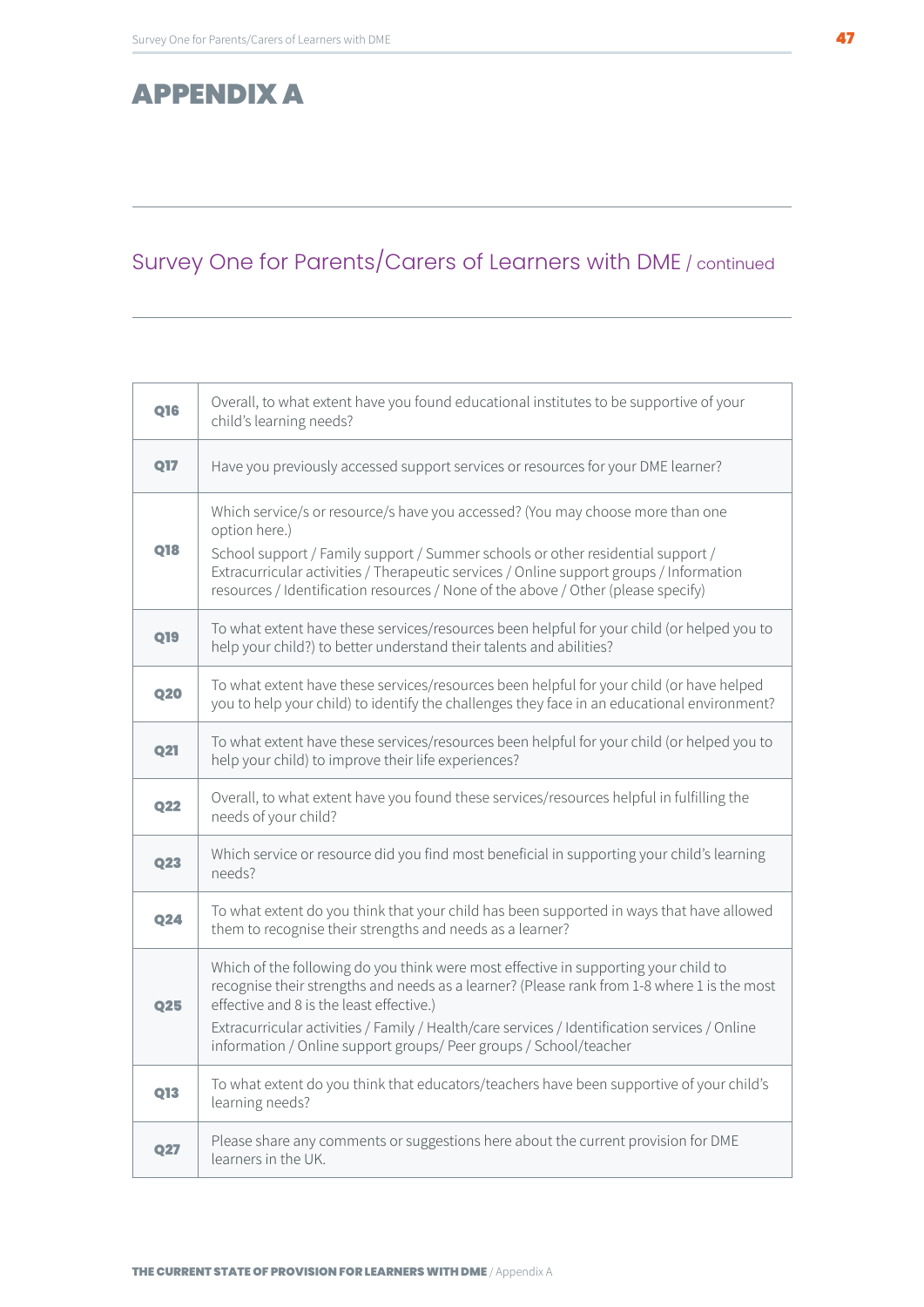### <span id="page-47-0"></span>APPENDIX B

### Survey Two for Educators of DME Learners

| Q1             | Please tick this box to confirm that you agree to your survey answers being used as part of<br>the research project as set out on this page.                                              |
|----------------|-------------------------------------------------------------------------------------------------------------------------------------------------------------------------------------------|
| Q <sub>2</sub> | Do you identify yourself to be a provider of a professional service for DME learners?                                                                                                     |
| Q3             | What service/s do you provide? (You may choose more than one option here.)<br>Teacher/educator / Support services / Management / Policy maker / Other (please specify)                    |
| 04             | What type of educational setting/s do your learners attend? (you may choose more than<br>one option here).<br>Primary school / Secondary school / Special school / Other (please specify) |
| Q <sub>5</sub> | Please identify the Key Stages (s) relevant to your service/institute (you may choose more<br>than one option here)                                                                       |
| Q <sub>6</sub> | To what extent have you found educational institutes to be committed to supporting the<br>learning needs to DME children?                                                                 |
| Q <sub>7</sub> | To what extent have you found educational institutes to be knowledgeable and capable<br>when identifying the learning needs of DME children?                                              |
| Q8             | To what extent have you found educational institutes to be knowledgeable and capable<br>when supporting the learning needs of DME children?                                               |
| Q <sub>9</sub> | To what extent have you found educators/teachers to be supportive of DME children's<br>learning needs?                                                                                    |
| <b>Q10</b>     | To what extent do you feel that educational institutes have sufficient resources and<br>services to support the needs of DME learners?                                                    |
| <b>Q11</b>     | To what extent have you found educators/teachers to be knowledgeable and capable<br>when required to support the learning needs of DME children?                                          |
| <b>Q12</b>     | How useful do you think existing ITE training is for equipping new teachers with the skills<br>and knowledge to support DME learners?                                                     |
| 013            | How useful do you think existing CPD training is for further equipping teachers to support<br>DME learners?                                                                               |
| <b>Q14</b>     | How committed have you found educational institutes to be when it comes to inclusivity<br>with regard to DME learners?                                                                    |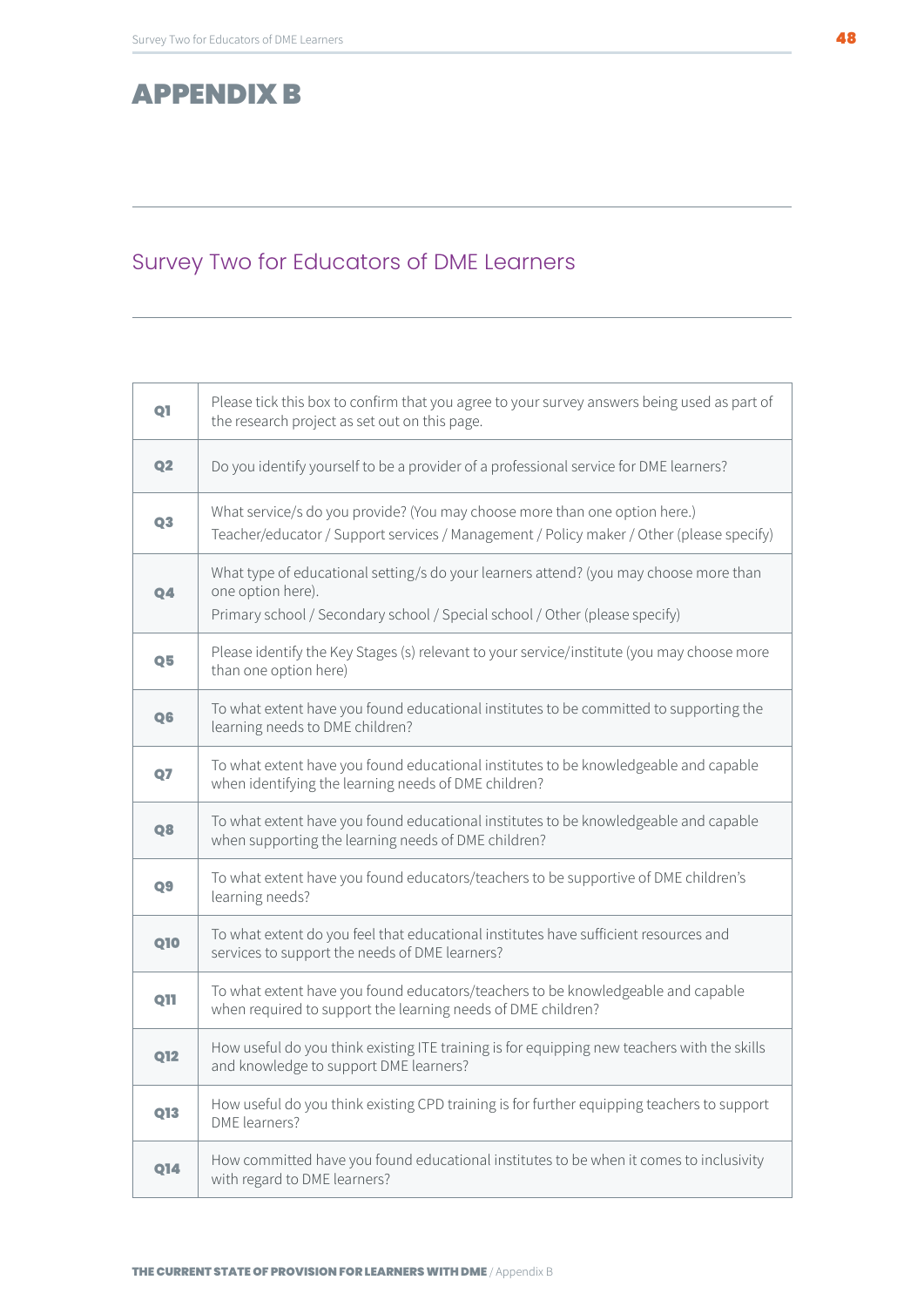### APPENDIX B

### Survey Two for Educators of DME Learners / continued

| Q15        | Overall, to what extent have you found educational institutes to be supportive of DME<br>children's learning needs?                                                                                                                                                                                                                                                                                  |
|------------|------------------------------------------------------------------------------------------------------------------------------------------------------------------------------------------------------------------------------------------------------------------------------------------------------------------------------------------------------------------------------------------------------|
| <b>Q15</b> | Do you think there is sufficient consultation between educators and parents of DME<br>children when negotiating learning support?                                                                                                                                                                                                                                                                    |
| <b>Q17</b> | Do you think that there is sufficient consultation and collaboration between educators and<br>health and care services when negotiating learning support for DME children?                                                                                                                                                                                                                           |
| <b>Q18</b> | Have you previously accessed support services or resources for your DME learners?                                                                                                                                                                                                                                                                                                                    |
| Q19        | Which service(s) or resource(s) have you accessed? (You may choose more than one<br>option here.)<br>School support / Family support / Summer schools or other residential support /<br>Extracurricular activities / Therapeutic services / Online support groups / Information<br>resources / Identification resources / None of the above / Other (please specify)                                 |
| <b>Q20</b> | To what extent have these services/resources been helpful for your learner/s (or helped<br>you to help your learner/s) to better understand their talents and abilities?                                                                                                                                                                                                                             |
| <b>Q21</b> | To what extent have these services/resources been helpful for your learner/s (or helped<br>you to help your learner/s) to identify the challenges they face in an educational<br>environment?                                                                                                                                                                                                        |
| <b>Q22</b> | Overall, to what extent have you found these services/resources helpful in fulfilling the<br>needs of your learner/s?                                                                                                                                                                                                                                                                                |
| Q23        | Which service or resource did you find most beneficial in supporting the learning needs of<br>DME children?                                                                                                                                                                                                                                                                                          |
| <b>Q24</b> | To what extent do you think that DME children are supported in ways that have allowed<br>them to recognise their strengths and needs as learners?                                                                                                                                                                                                                                                    |
| Q25        | Which of the following do you think are most effective in supporting DME children to<br>recognise their strengths and needs as learners? (Please rank from 1-8 where 1 is the most<br>effective and 8 is the lese effective.)<br>Extracurricular activities / Family / Health/care services / Identification services / Online<br>information / Online support groups / Peer groups / School/teacher |
| <b>Q26</b> | Please share any comments or suggestions here about improving the current provision for<br>DME learners in the UK.                                                                                                                                                                                                                                                                                   |